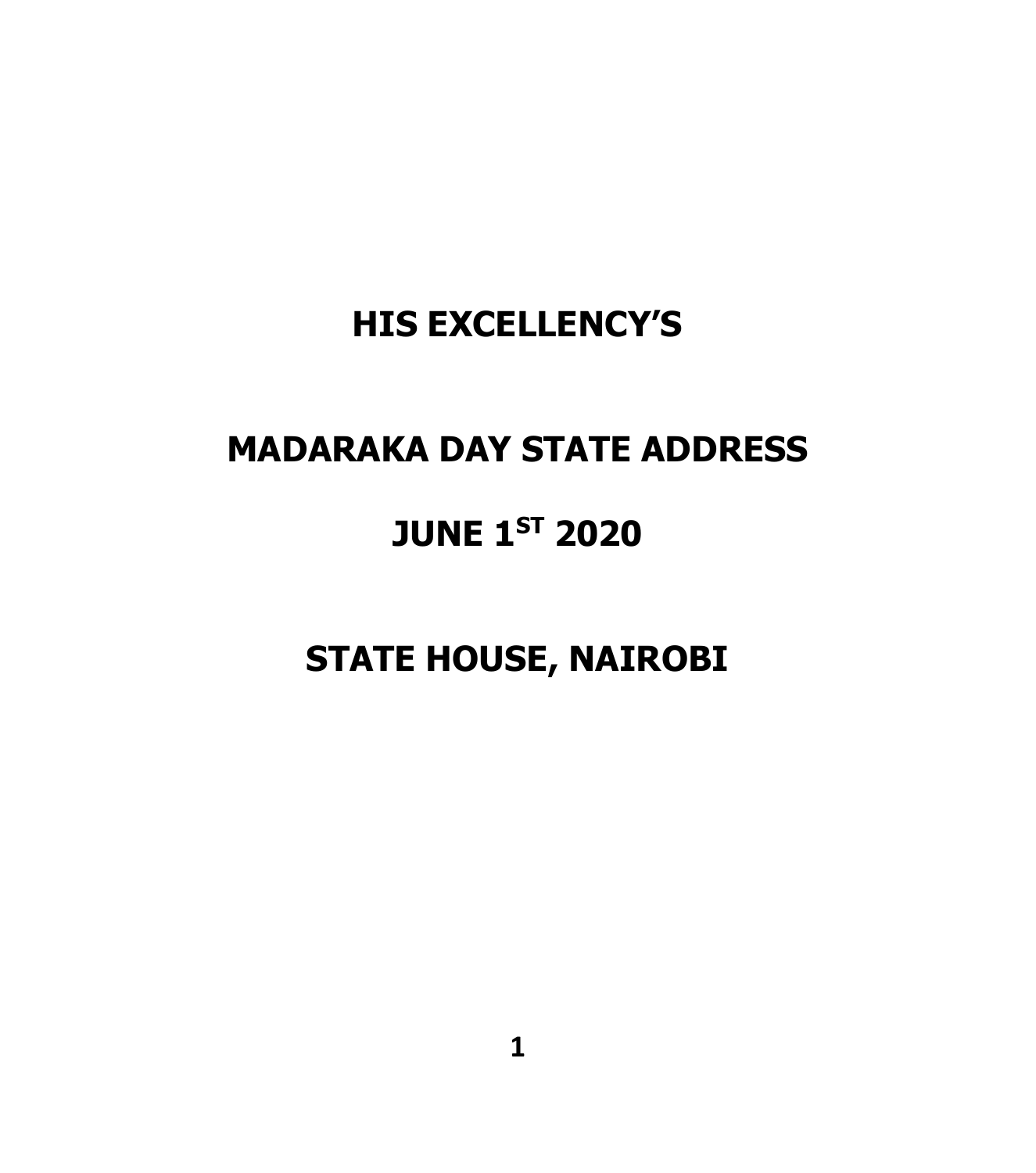#### **My Fellow Countrymen and Friends,**

**1. T**oday's celebration is taking place in an unconventional manner**. F**or the first time in **57 years,** we are unable to celebrate **Madaraka Day** at a public gathering because of the COVID-19 pandemic**. I**nstead**,** I will address you from State House**.** 

**2. T**hank you for joining us through radio**,**  television and through other media to celebrate this day**.**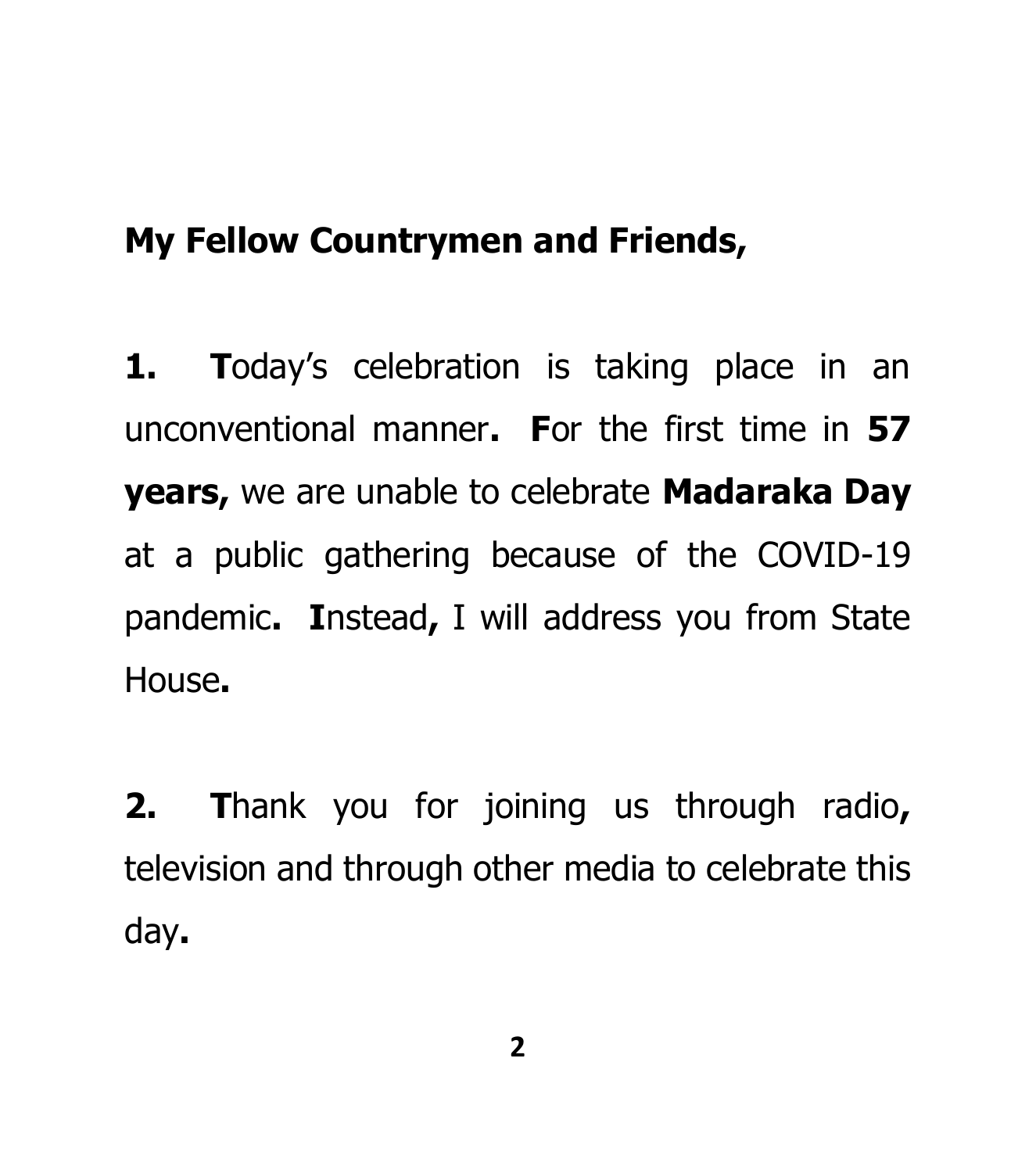**3. First,** allow me to salute you and to wish you all a Happy **57th Madaraka day;** a day our Founding Fathers achieved the right to selfgovernment**.** 

**4. W**e commemorate this day with fond memories of the struggle for independence and the birth of the Kenyan nation and with it the Kenyan dream**.**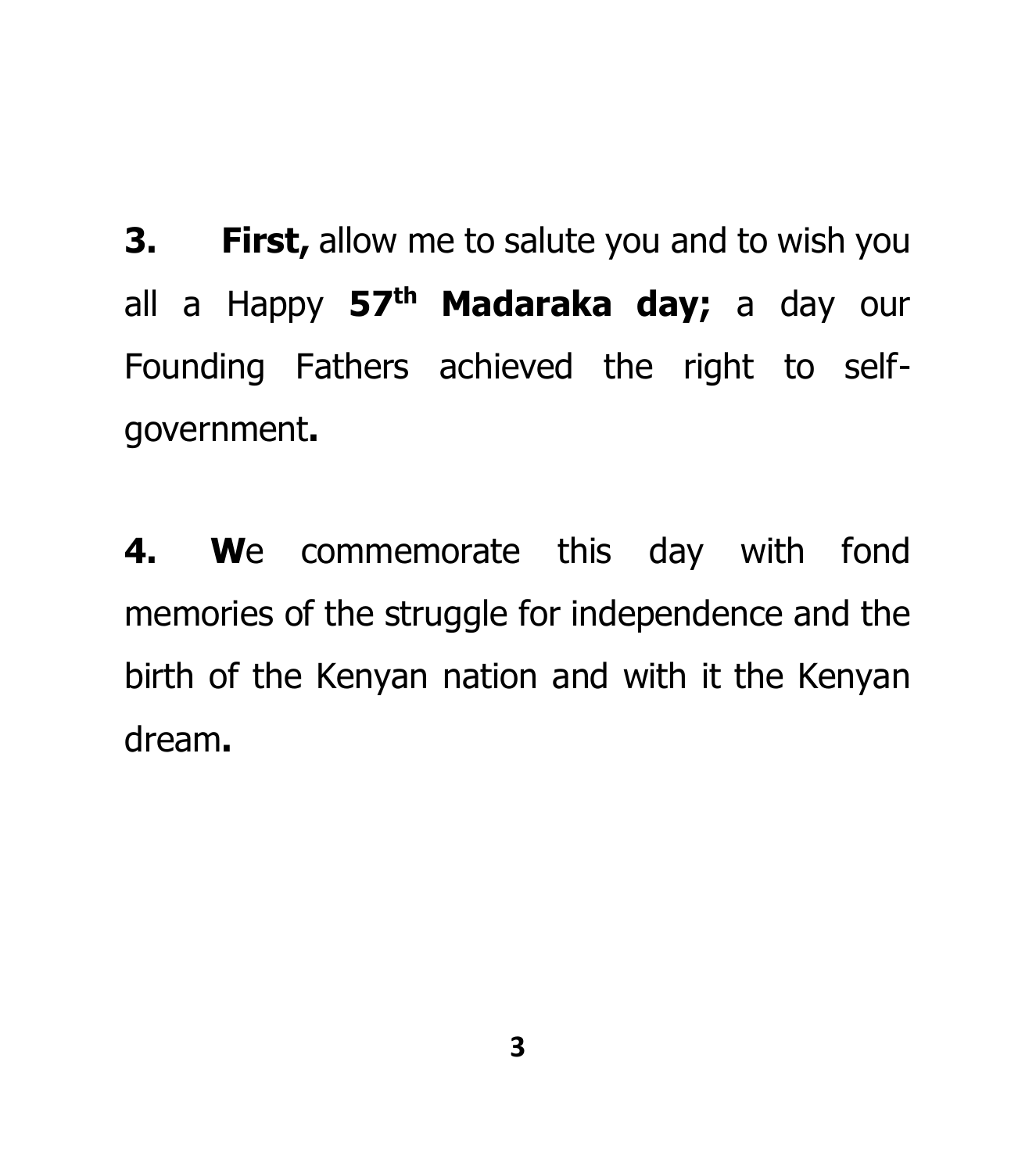**5. W**e are further **emboldened** by the fact that**,** united in the struggle**,** we defeated a giant nation**. A**nd as we fight the coronavirus pandemic today**,** our victory over the colonizers should remind us that **"…This too shall pass".**

**6. A**lthough slowed down by the health crisis and the economic down-turn caused by COVID-19**,** I am further comforted by the teachings of our Founding Fathers**. T**hey instructed us to be "…our VERY BEST at our DARKEST moment"**. T**hey taught us not to question in the **dark,** the dreams we dreamt in the **light.**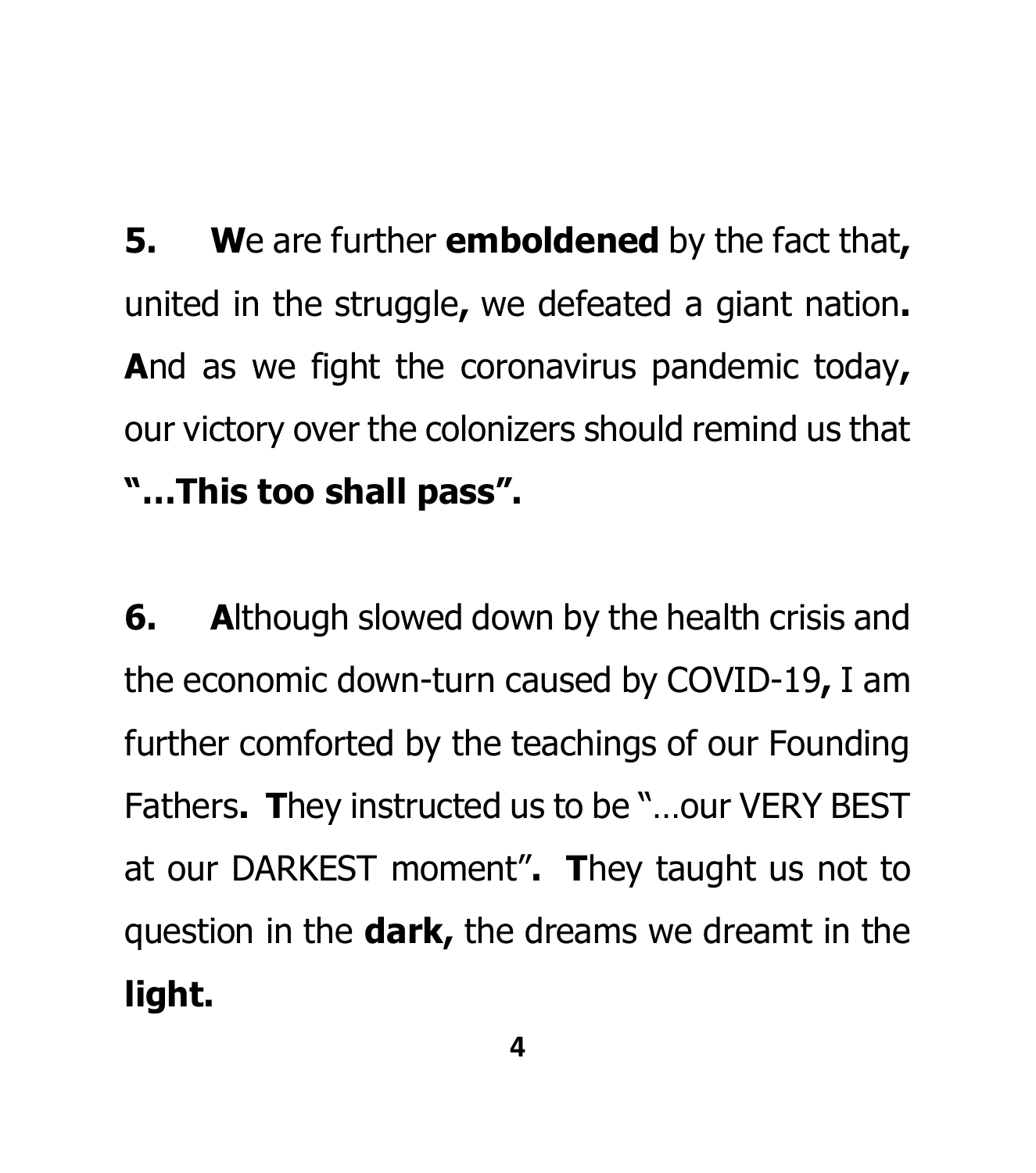**7. A**nd when our dreams hit rock-bottom**,** they taught us not to abandon them**,** but to **re-imagine** them**,** instead**. T**hey told us that '**rock-bottom**' is actually a foundation you can build on**.** 

**8. T**his CORONA Moment we are in is, yes, a DARK moment**,** alright**,** but the founders of our nation require us to be at our very BEST**. A**nd this demand is not a **lofty ideal;** they practiced it themselves as they fought to bring us self-rule**.**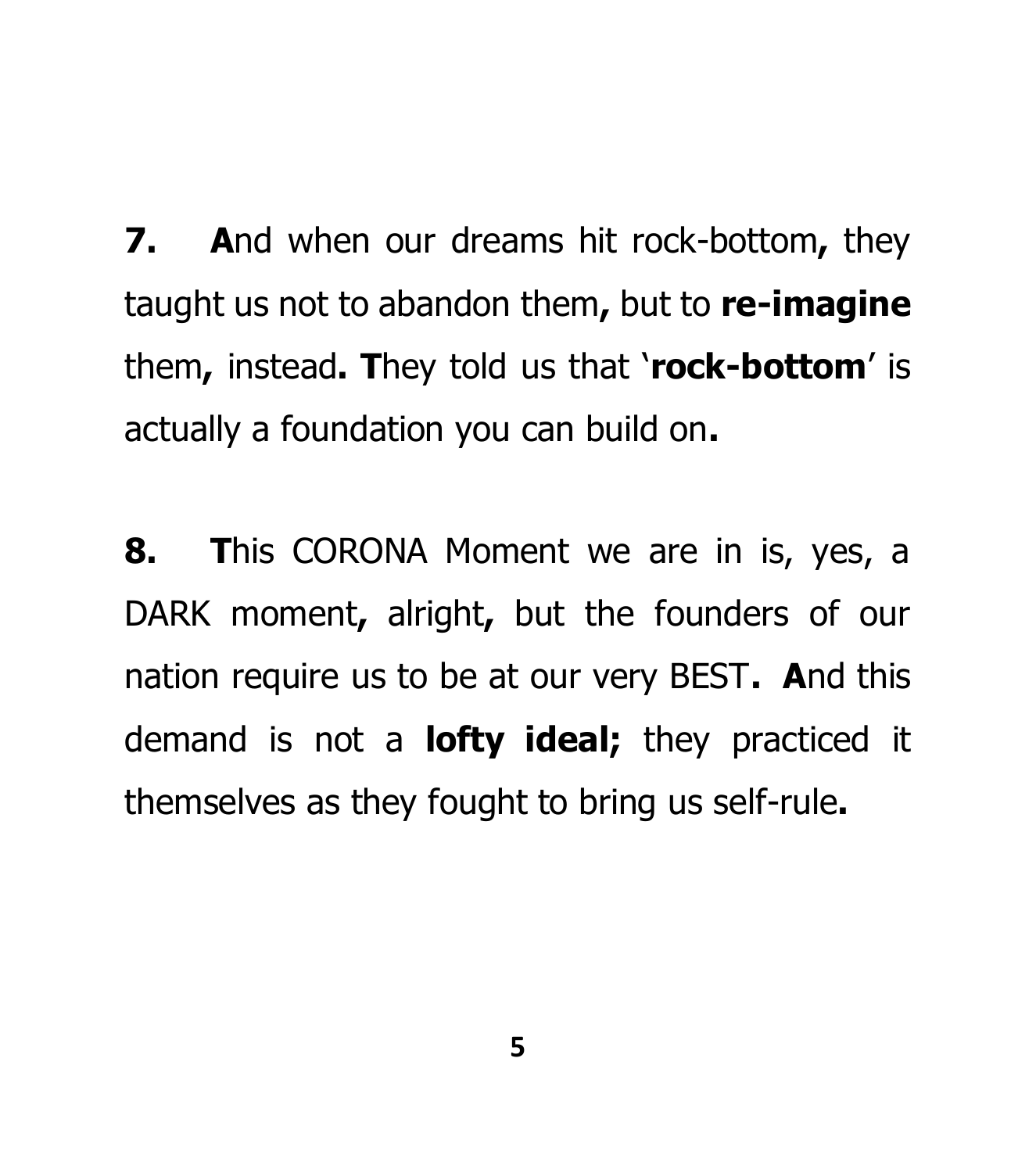## **Fellow Kenyans,**

**9. S**elf-rule required dreaming **heroically,**  embracing the **unknown,** and **offering to die for an ideal. B**ut this was not an easy feat**. A**s thousands lost their lives at battle**,** the dream of **Madaraka** increasingly became nothing but **"…a bridge too far**"**.** 

**10. Y**et in their darkest moments**,** our founding fathers did not abandon the course**. I**nstead**,** they re-imagined it**,** re-grouped and re-engaged differently**.**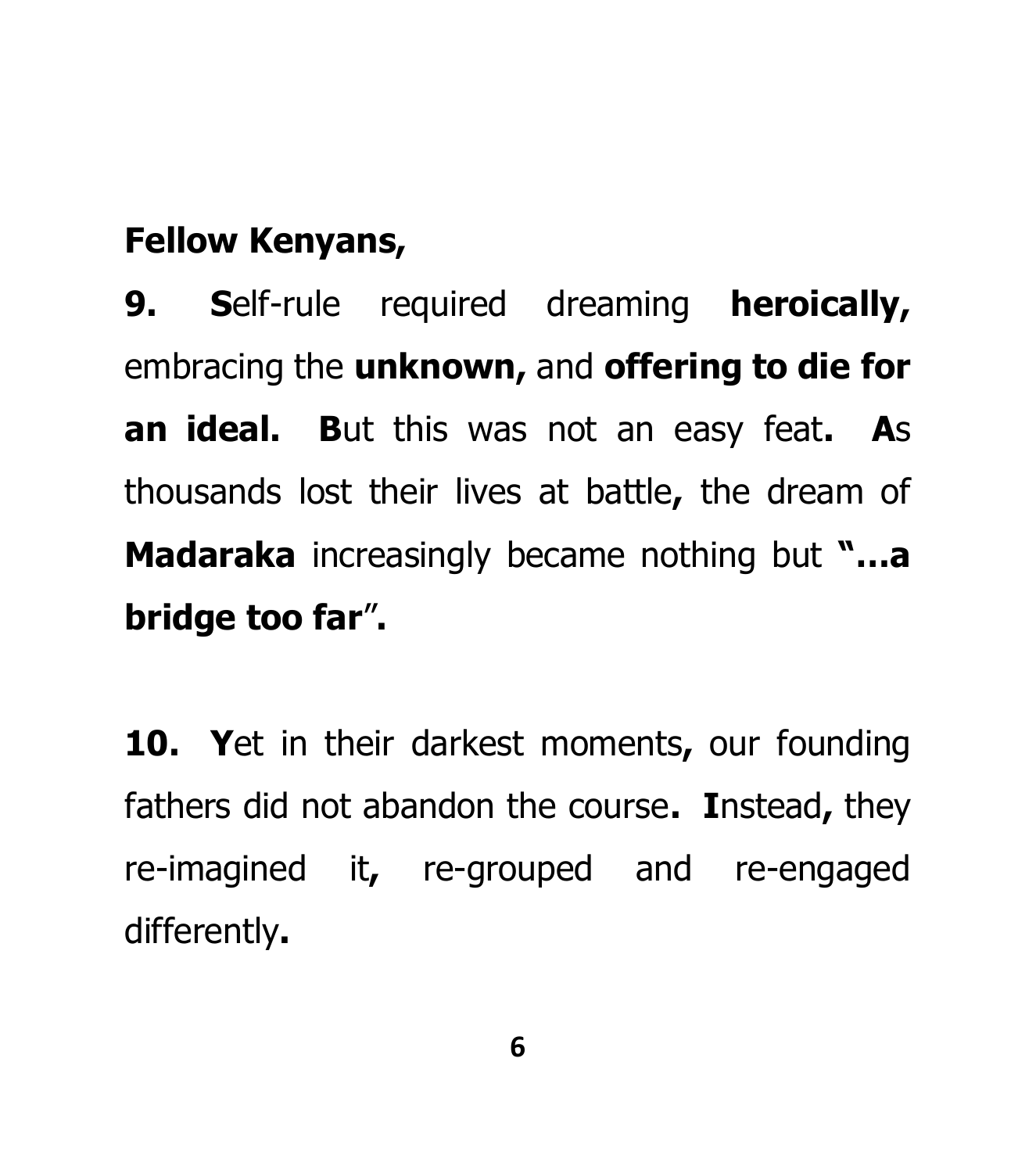**11. M**any died before they breathed the air of freedom**. B**ut many more lived to witness the **flowering** of new nations in the aftermath of the Second World War**. A**nd this gave them hope that the Kenyan dream is within reach**. I**t was possible**.** 

**12. B**ecause of their **faith and fortitude,** they fought the good fight**,** and won**. A**nd out of this**,** they gifted us Kenya**. O**n this **Madaraka day,** we thank them for this gift and for their teachings on how to re-model an idea in the face of enormous challenges and a raging crisis**.**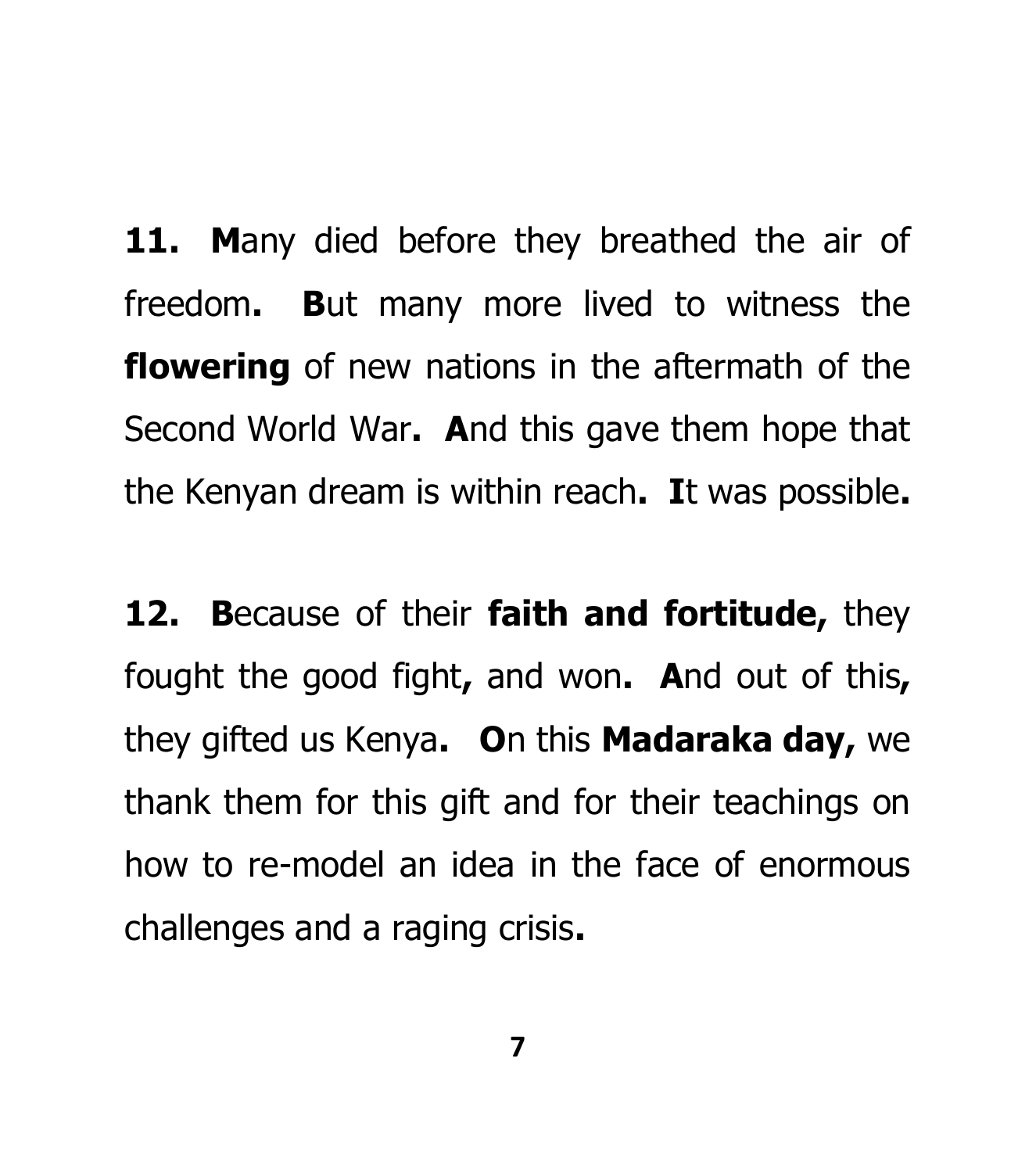**13. T**oday**,** and all future Madaraka days**,** we will ponder the **state of the Kenyan dream. A**nd in pondering it**,** we must remember that Kenya is still a "**work in progress".** 

**14. S**imilarly**,** as we reflect on the progress we have made**,** as we look inwards for selfintrospection**,** we must not over-criticize ourselves**. A**nd I say so because**,** in the subconscious mind**,** we **become** what we repeatedly **do.**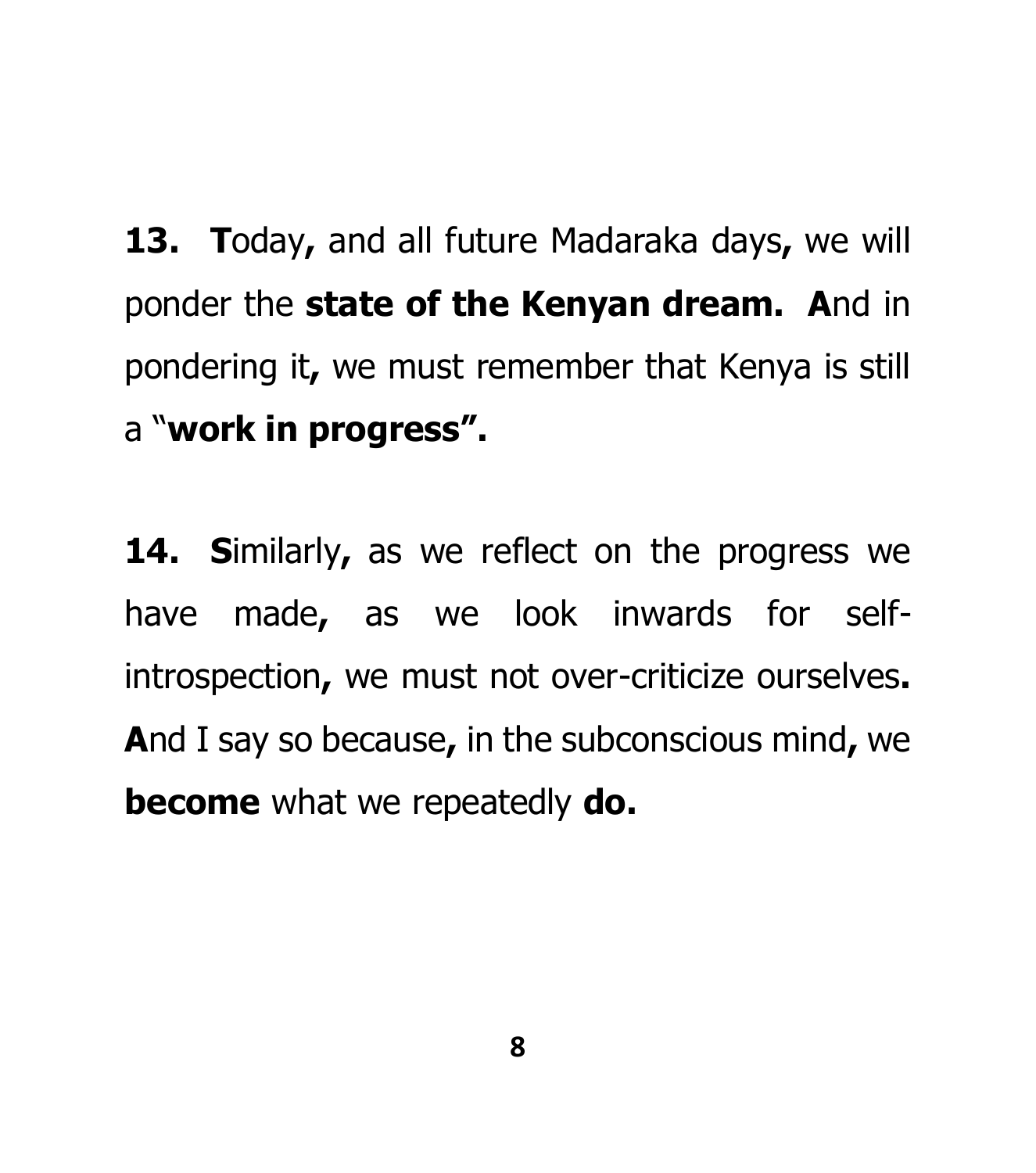**15. I**f we repeatedly feed our **national psyche** with **negative energy,** we become a **nation of angry people. Y**et dreams cannot flourish in a negative environment**,** whose **main currency is anger.** 

## **Fellow Kenyans,**

**16. T**his Madaraka day**,** I want us to **re-imagine** Kenyan**. M**ore so**,** because**,** COVID-19 has forced us into a situation where we have to **re-set** our national systems**.**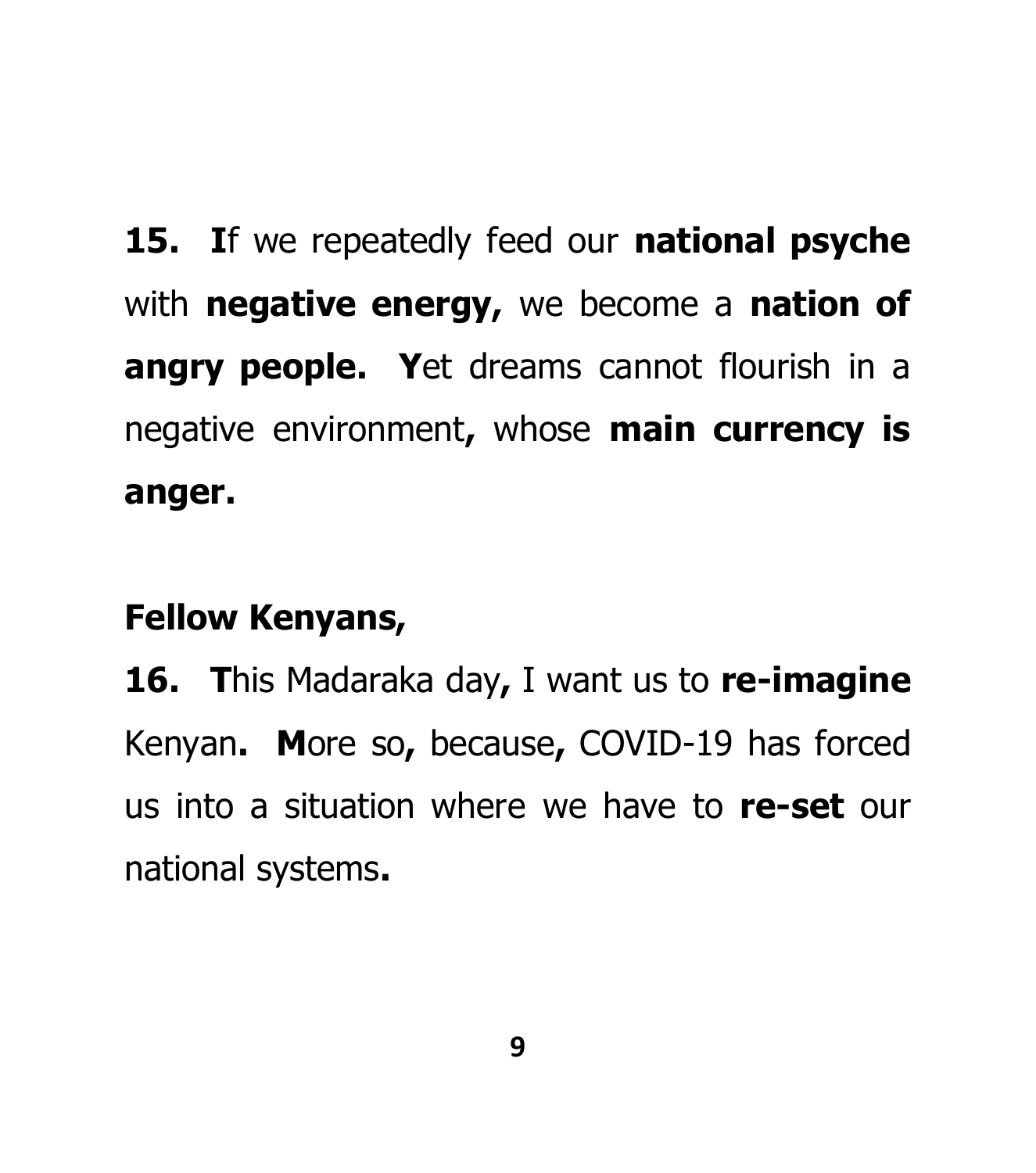**17. B**ut to re-imagine our dream and nationhood**,** we must reflect on our history**,** because history has laws that show us the future**. W**e must begin by asking ourselves a number of questions**.** 

**18. H**ow was the Kenyan dream **imagined** in the very beginning**? A**nd how did we come to be**? H**ow did the original blueprint of '**Project Kenya**' look like**? Let us make a historical inquiry in response to these questions.**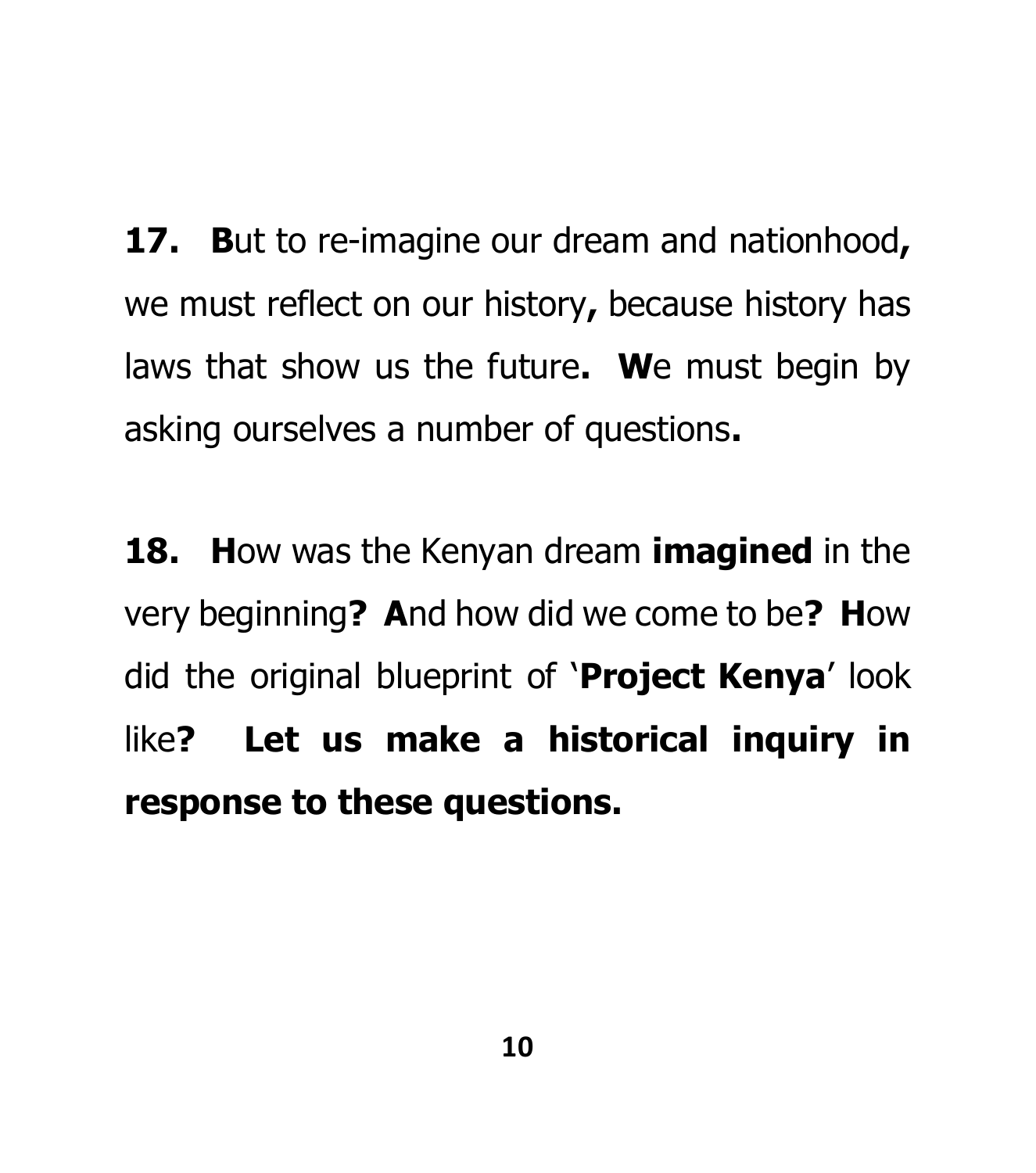#### **My Fellow Countrymen,**

**19. Two years** after the first **Madaraka Day,** our Founding Fathers adopted **Sessional Paper Number 10 of 1965. I**t was entitled "**African Socialism and its Application to Planning in Kenya**"**. T**his was the **vision document** for our young nation and was full of dreams for the future to come**.**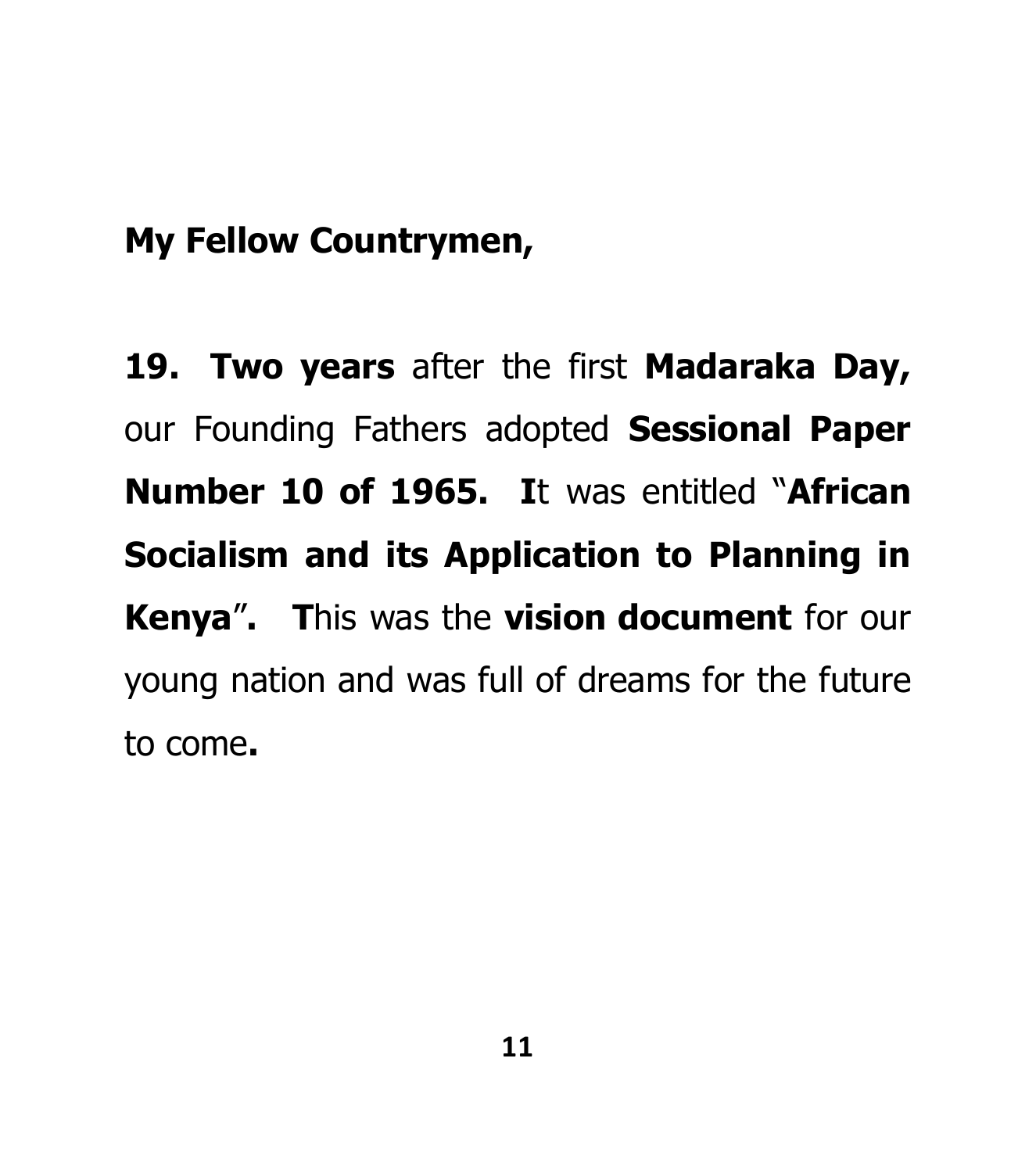20. It envisioned a Kenya with an *Africanized* economy**. A**n economy largely locally owned**;**  whose industries were producing for regional markets**;** and in which**,** technology was the **light** and **heat** of commerce**. A** nation that drew from itself**,** for itself**.** 

**21. T**his dream was further articulated by **Jaramogi Oginga Odinga** in his book**:** "**Not Yet Uhuru"**, published in **1967. T**he central theme of this book was that Independence was not complete until the economy was in the hands of Africans**.**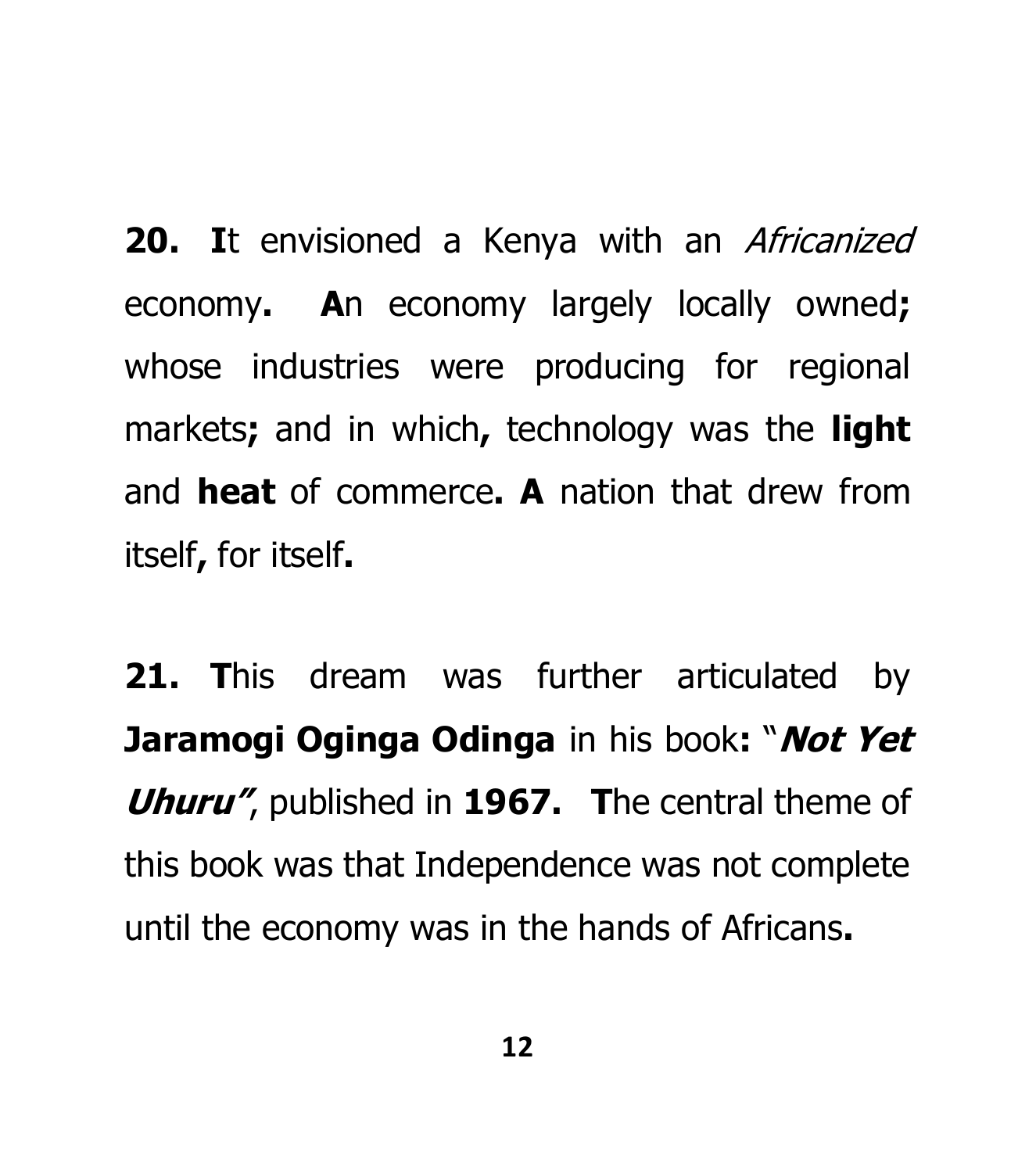**22. Jaramogi** envisioned a Kenya that was unapologetic about it's '**Kenyaness**'**;** a Kenya that "could stand on its own feet in a world unfriendly to the African people"**;** and a Kenya that is "**capable of enterprise and development in fields beyond our shambas**"**.**

**23. Tom Joseph Mboya,** one of our other Founding Fathers**,** echoed the dream**. B**ut**,** in his book "**Freedom and After"** he reminds us that **great things** are made of a **series of small things.**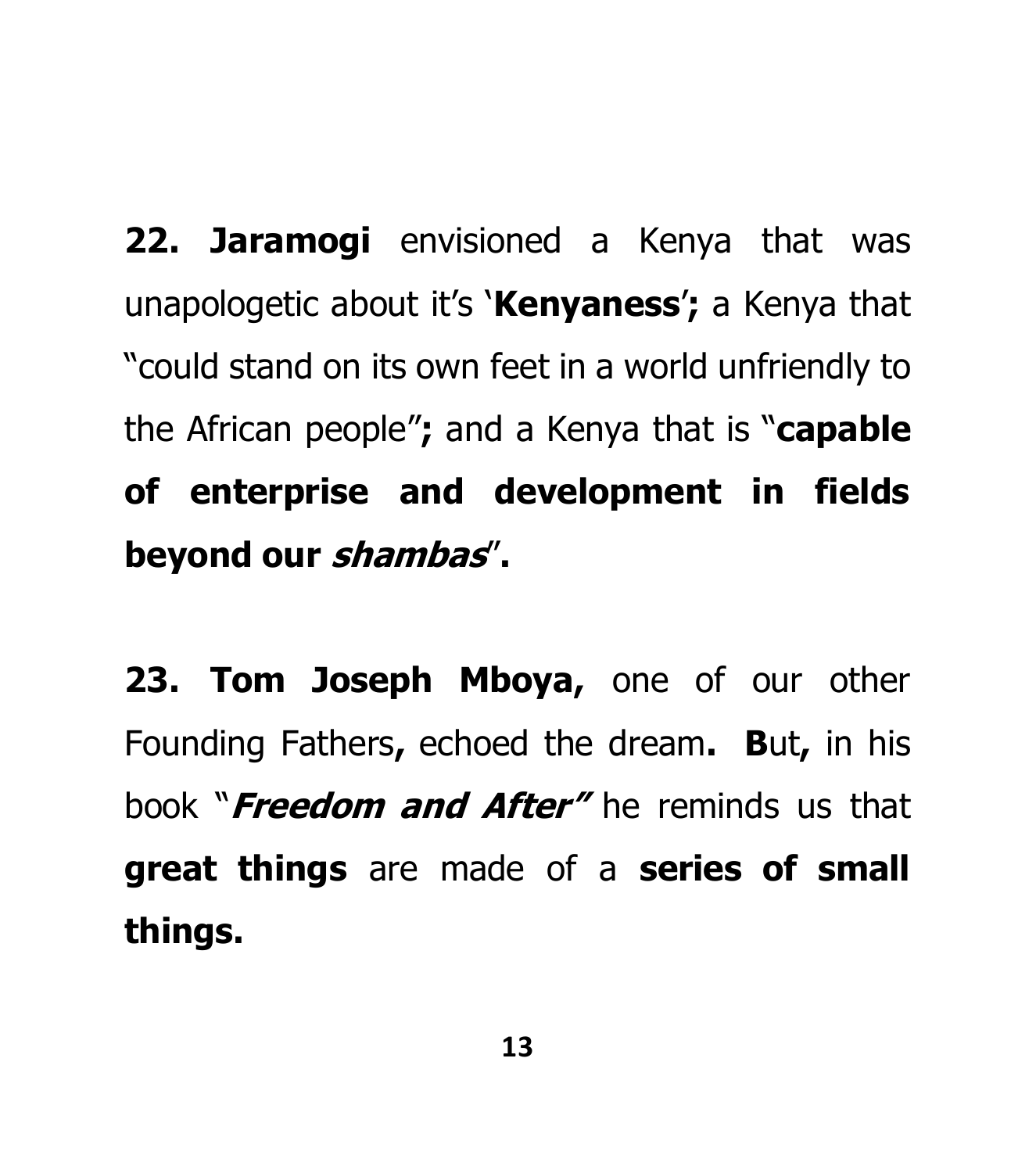**24. A**nd that the making of a nation is the work of many small events and transitions**;** many small failures and successes**.** 

**25. B**ut Tom Mboya's main **reflections** were on **constitution-making. H**aving been involved in the Lancaster constitution-making process in the **1960s,** Mboya cautioned the nation against **constitutional rigidity.**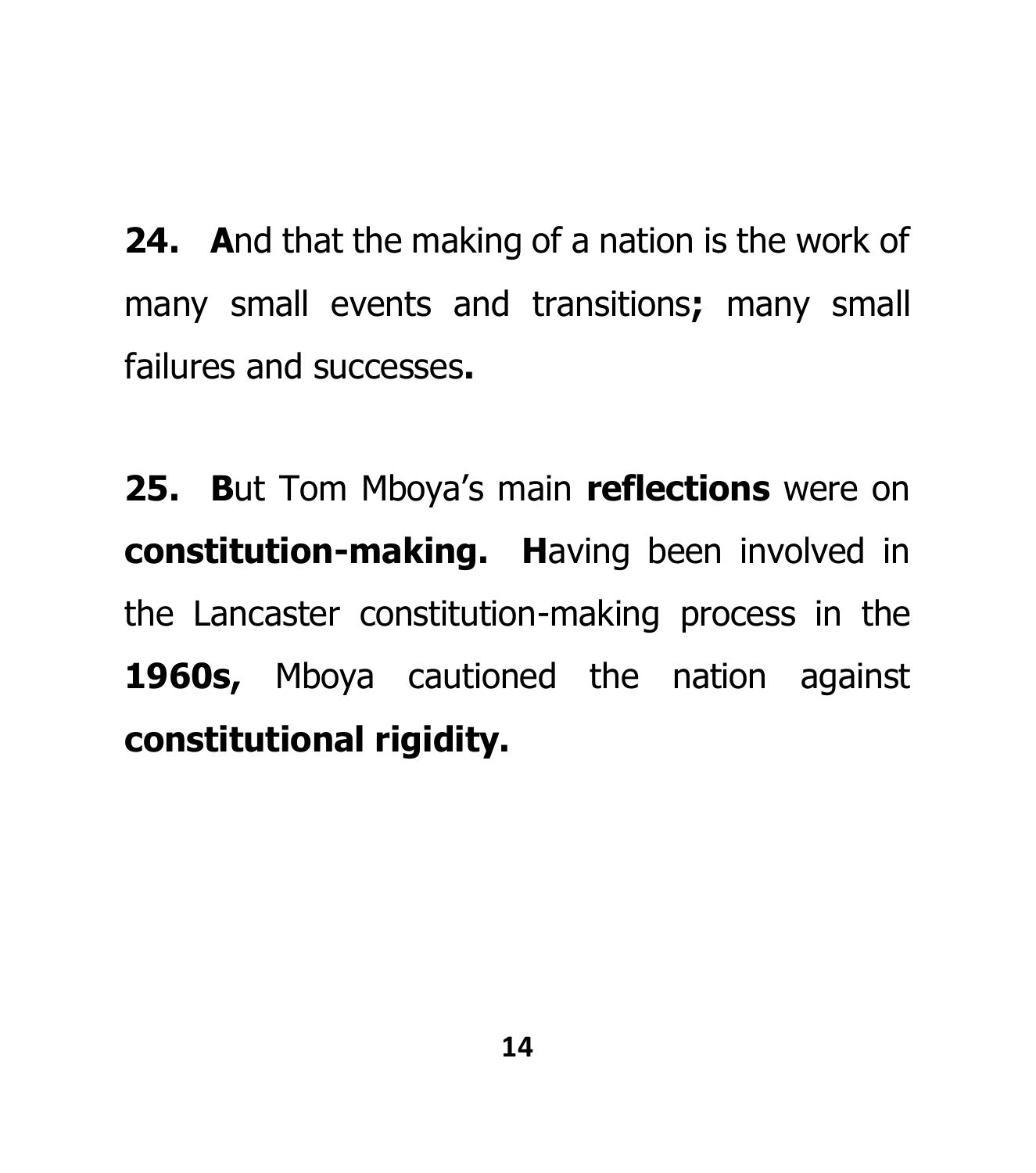**26. I**n particular**,** he argued that the constitution cannot be useful to a country if it is an **end** in itself**. A** good constitution must be responsive to the aspirations of a nation and be a **means to a greater end.** 

**27. A**nd if the political architecture provided by a constitution cannot support the growth and progress of a nation**,** that constitution becomes a cancer to the "**body politik".**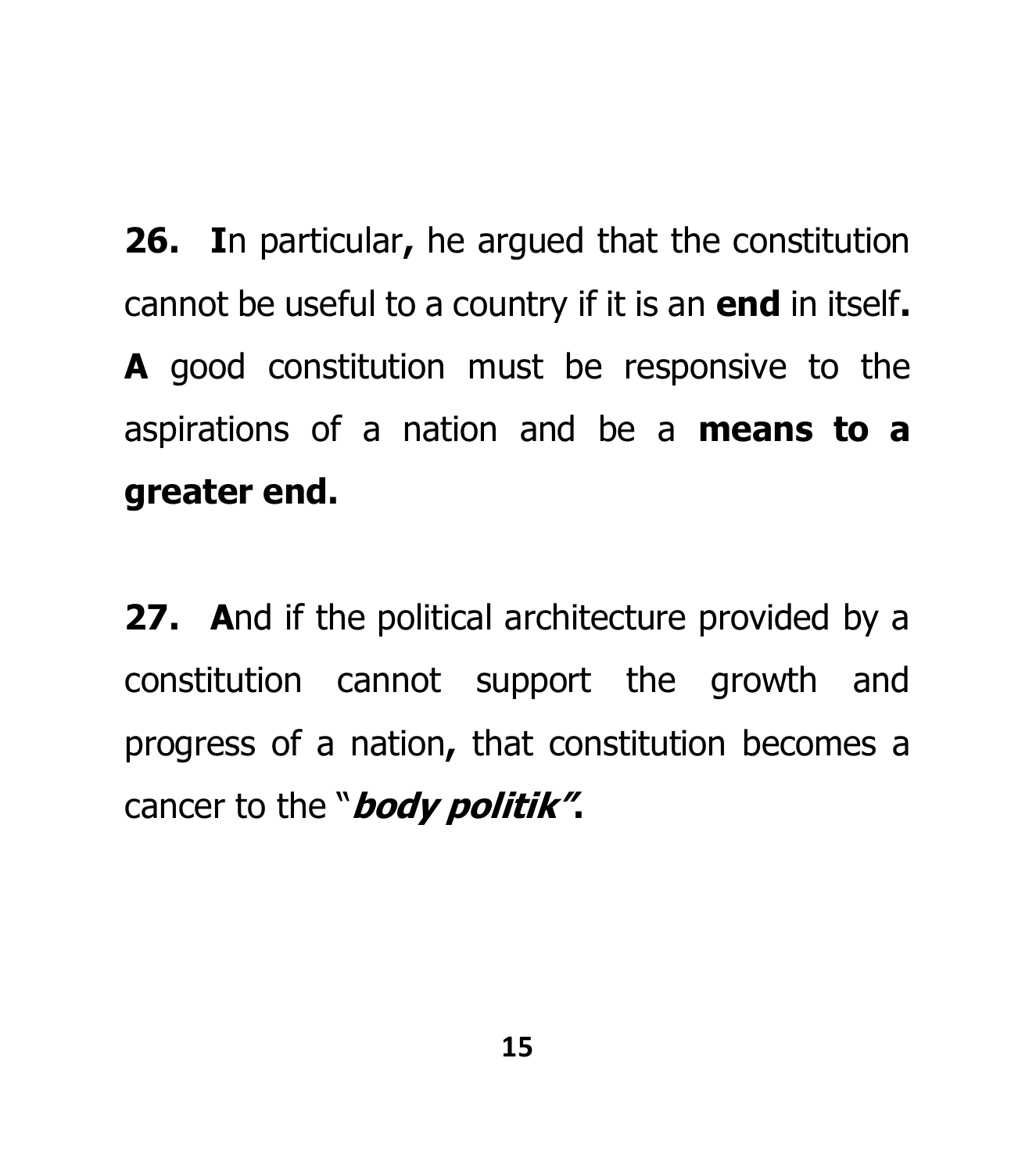**28. O**n his part**,** the Founding Father of our Nation**,** Mzee Jomo Kenyatta**,** imagined a free Kenya as far back as the **1930s,** while at Manchester in the UK**. H**is dream is painted in his book**: "Facing Mount Kenya",** published in **1938.** 

**29. I**n this dream**,** he cautioned us that**,** the **seed**  of **freedom** will only take root if our **mindset** is focused on the **right thing. I**n the business of building the nation**,** he warned**,** we must **not** focus on what has been **done;** our focus should be on what **remains to be done.**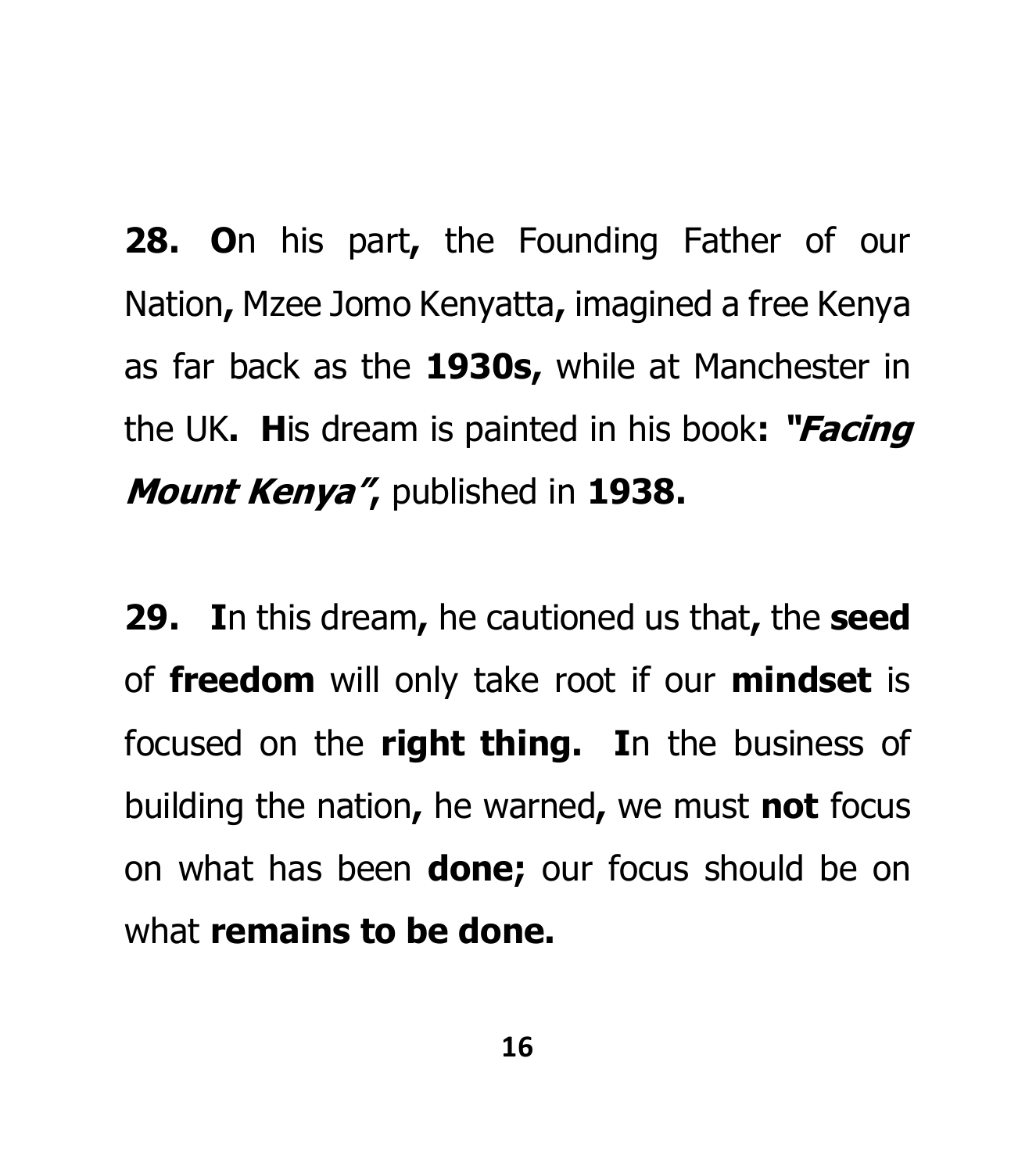**30. A**nd this is so because it is natural**,** every time one target is attained**,** a new one becomes necessary and urgent**. T**he **right mindset** is**,**  therefore**,** a **critical plank to making a dream come to life.**

**31. B**ut **Mzee Kenyatta** made another assertion in his Prison Notes**,** published into a book entitled**:** "**Suffering Without Bitterness". R**eflecting on his struggles while in prison**,** Mzee said that if **hope** will sustain you through the fire**, faith** is greater because it enables you to **leap** over the fire**.**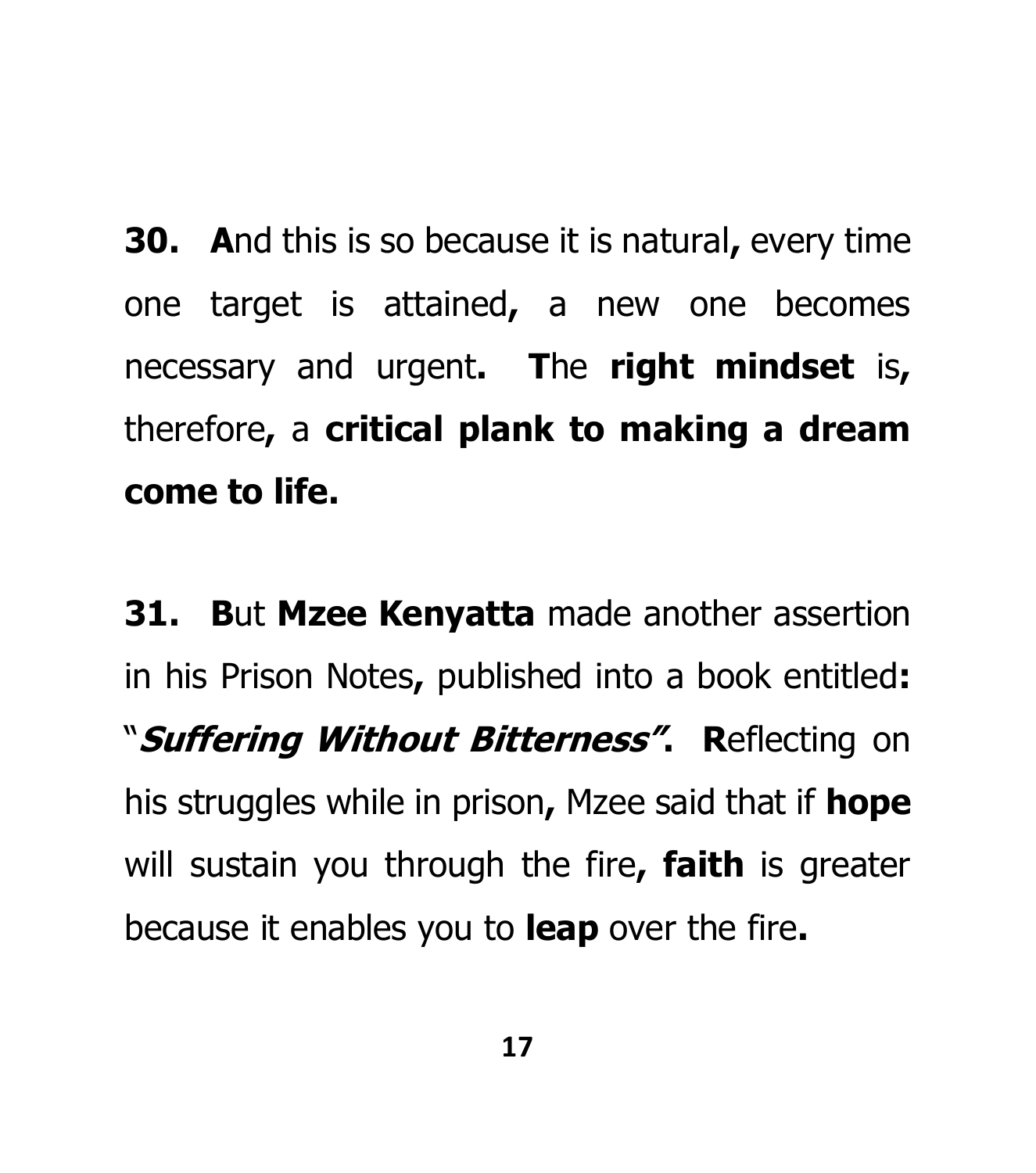**32. T**he act of **imagining** and **building a nation** from the bottom up must therefore be an **act of faith. A**nd faith**,** according to him**,** is the act of **letting God** know your intentions**,** but **take charge** of the methods necessary to achieve them**.** 

#### **Fellow Kenyans,**

**33. O**ur Founding Fathers left us with deep **teachings** and **convictions. N**ow we must summon the teachings as we re-imagine our nation**. 34. W**e have achieved the dreams of the Founding Fathers as captured in **Sessional Paper Number**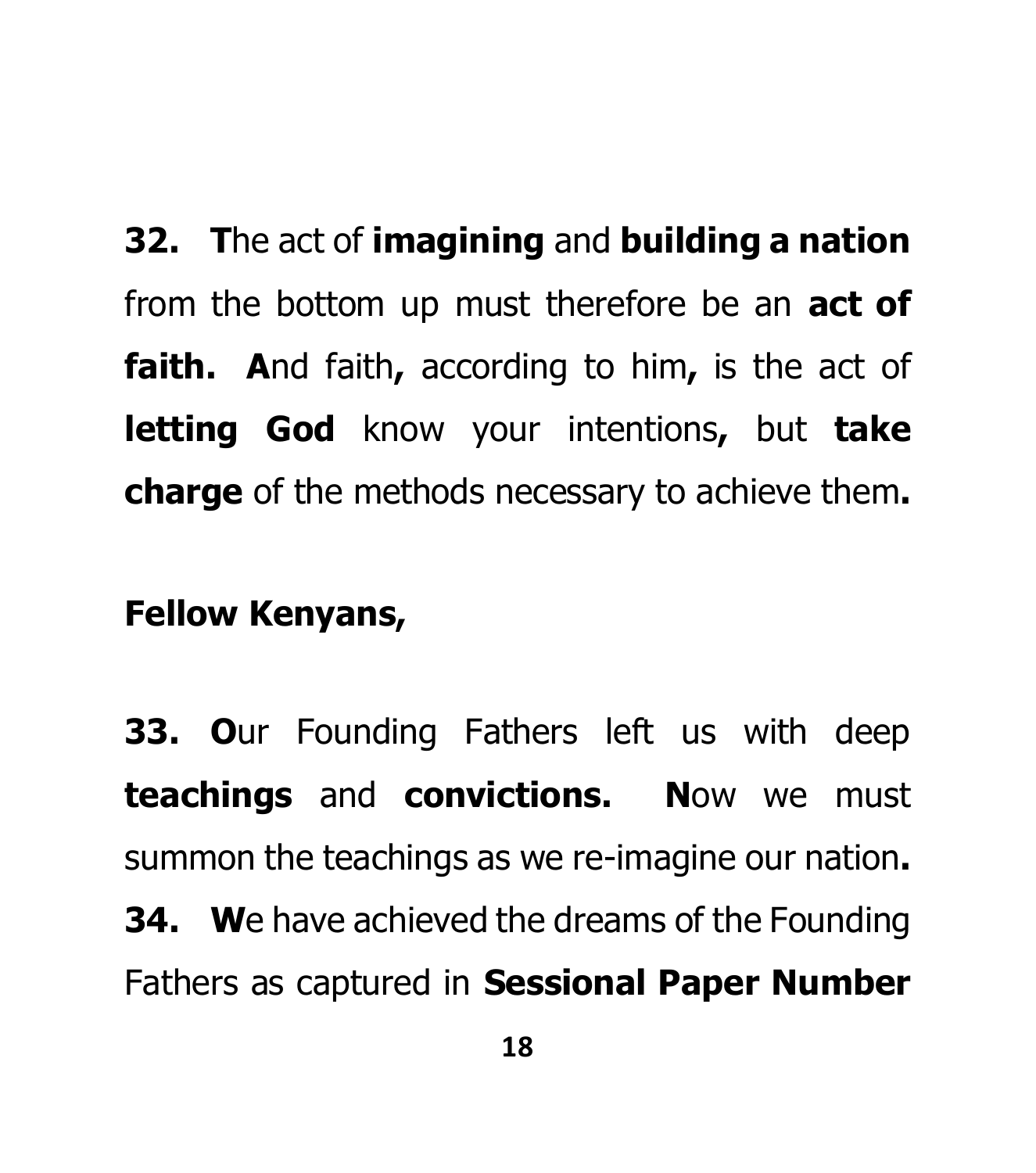## **10 of 1965** and revised in **Sessional Paper Number 1 of 1986.**

**35. F**urther**,** we have made admirable progress in the implementation of **Vision 2030,** as my Administration implements the **Big Four Agenda. B**ut this Vision comes to an end in **9 years. T**he **urgency** for a **new vision** and a **new dream** is**,**  therefore**, real.** 

**36. L**ike Kenya in its **50s,** the Holy Bible required nations to hit the **reset** button every **50 years. O**n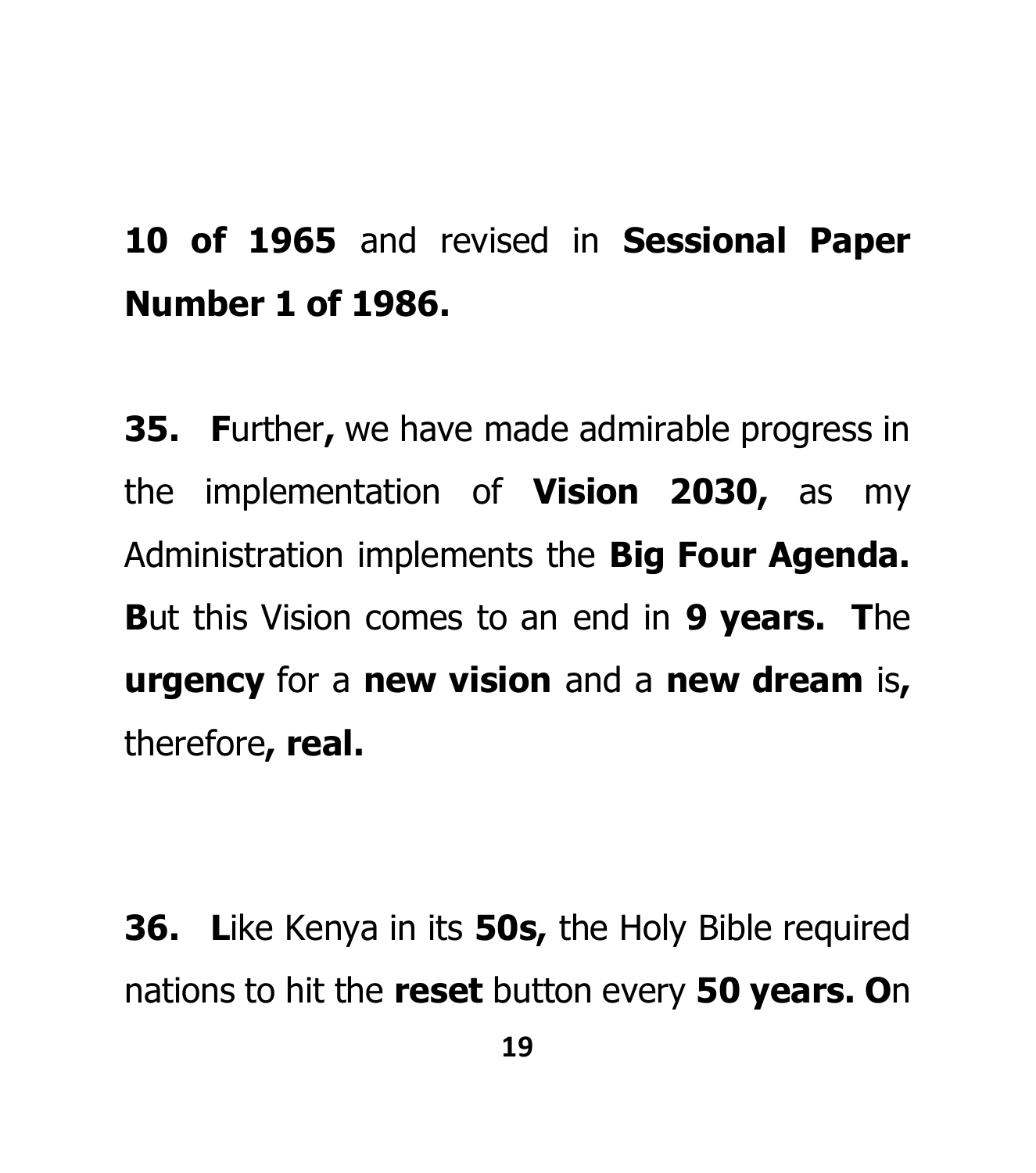the **50th year,** all **debts** were **forgiven, slaves** were set **free** and all **land** was left unattended**.** 

**37. T**his action brought **renewal** to the soul of the nation**; healing** to the land and a fresh **vision** to its people**. T**hey called it**: "the Year of Jubilee".**

**38. B**ut for us to craft this new dream and prepare for the **"…great leap forward",** we **needed to finish what our Founding Fathers had started.**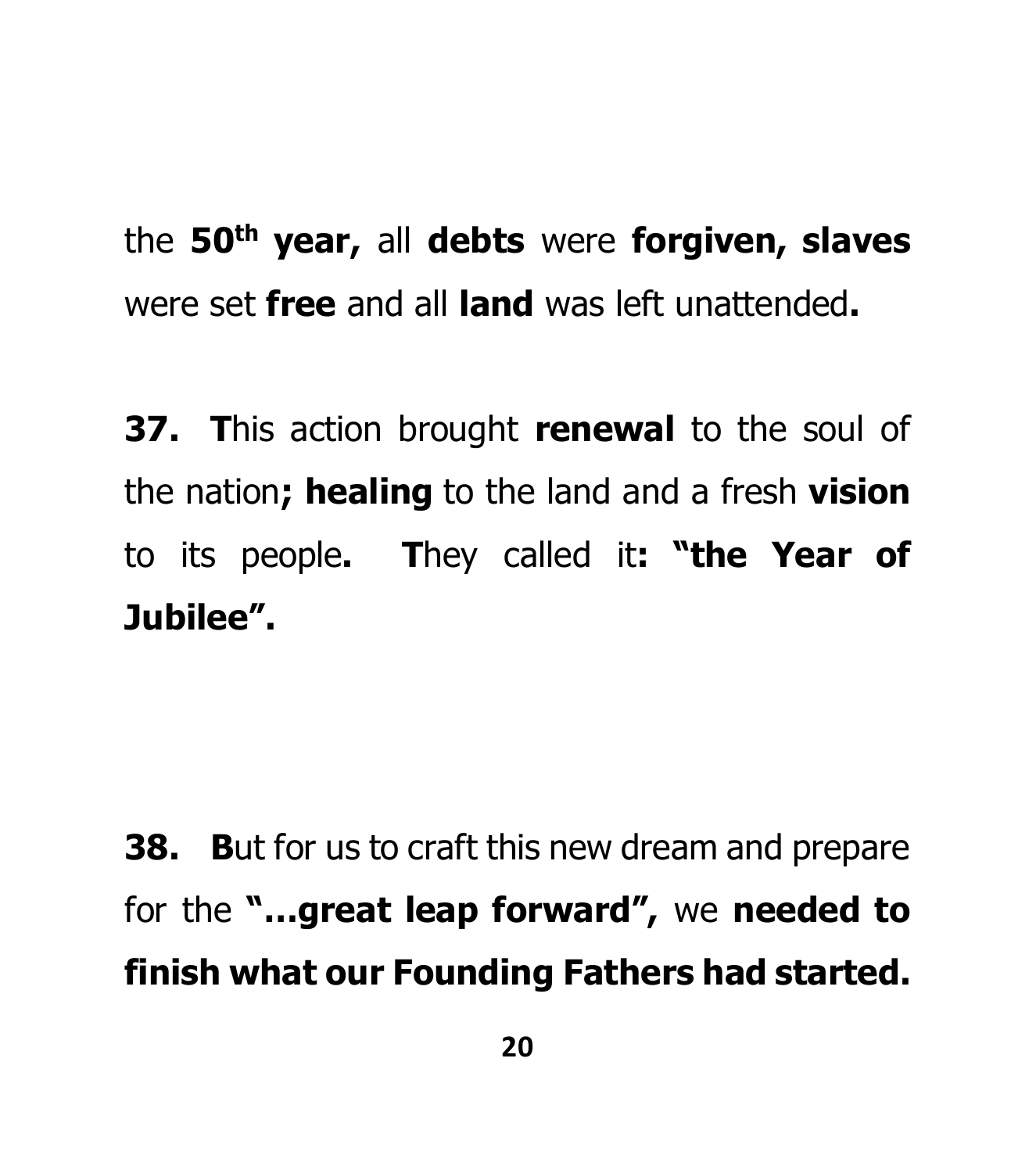**A**nd this is what we set out to do in our quest to uproot the remnants of ignorance**,** poverty and disease in our midst**.** This inspired my Administration's transformative agenda for the nation – the Big Four Agenda**. A**llow me to give you only **three examples of unfinished business**  started by our founding fathers and which we are endeavoring to complete**.** 

**39. T**he first one is **infrastructure –** the backbone and enabler of any economy**. A**nd by this I mean **Roads, Rail and Ports. A**t independence**,**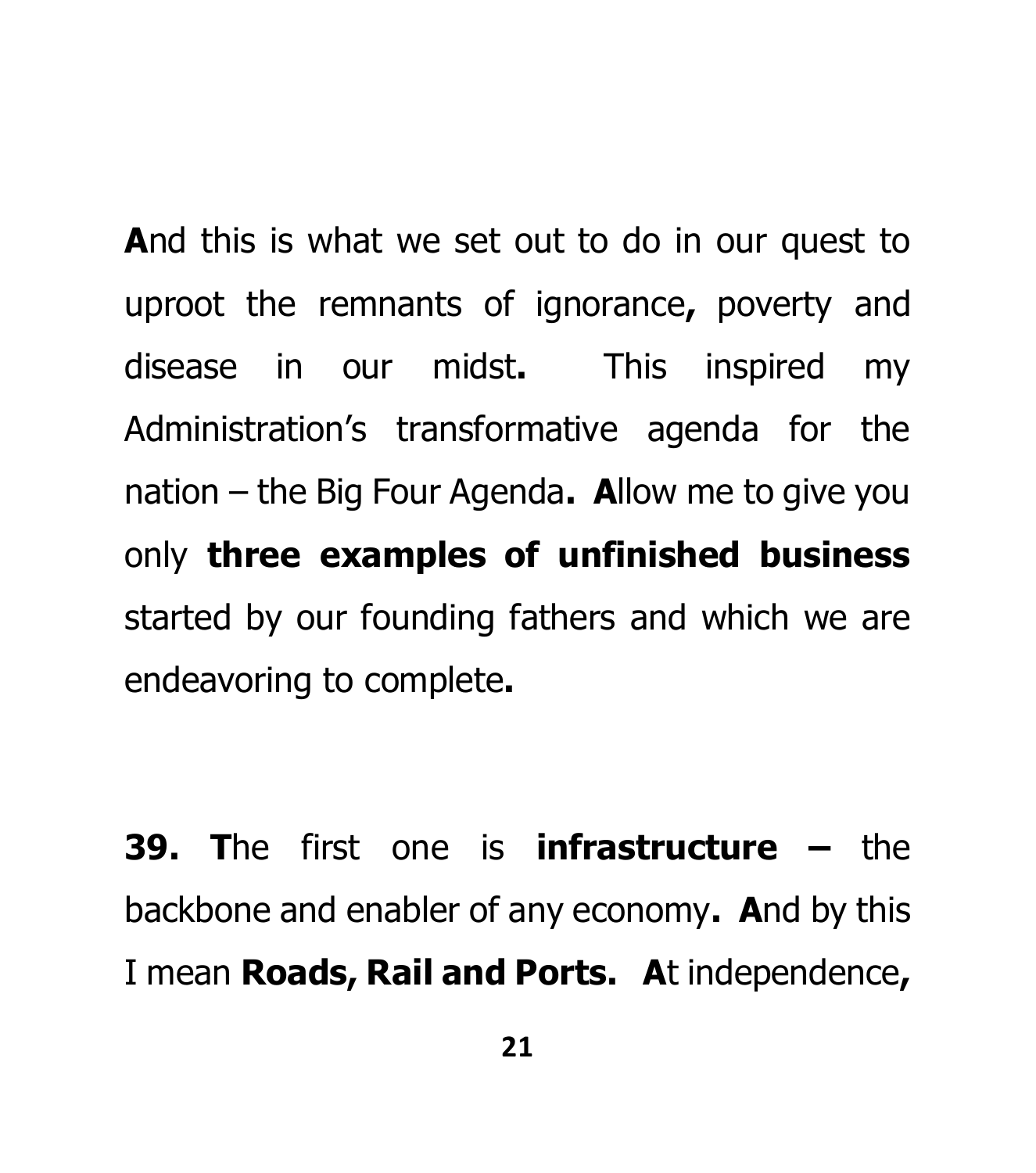we had only **1,800 kilometres** of **tarmacked** roads**.** 

**40. T**his is what the colonizers built in **78 years** of their occupation between **1885** and **1963. T**his means every year they only managed to tarmac a total of **23 kilometres.** 

**41. A**fter independence**,** our Founding Fathers built an extra **11,200 kilometres** of tarmacked roads**. T**his was done in a period of **50 years** by President **Jomo Kenyatta, President Moi** and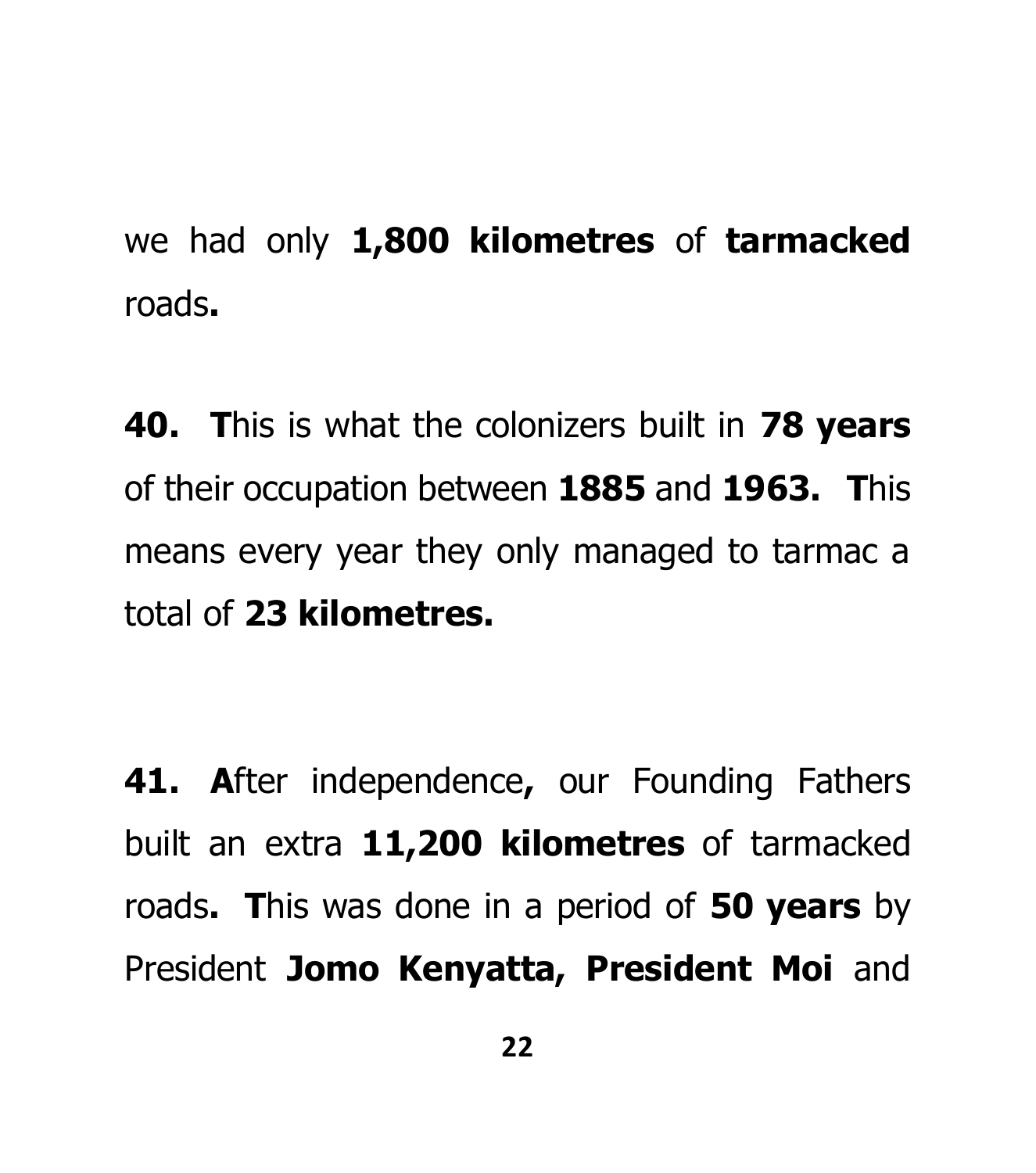# President **Kibaki,** at an average of **224 kilometres** per year**. This was 10 times what the colonizers had done.**

**42. B**ut with better technology**,** planning and efficiencies**,** my Administration has built **1,000 kilometres** of tarmacked roads **every year.** 

**43. T**his is **44 times** more than what the colonial administration built**,** and more than **4 times** what the first three Administrations built **collectively** per year**.**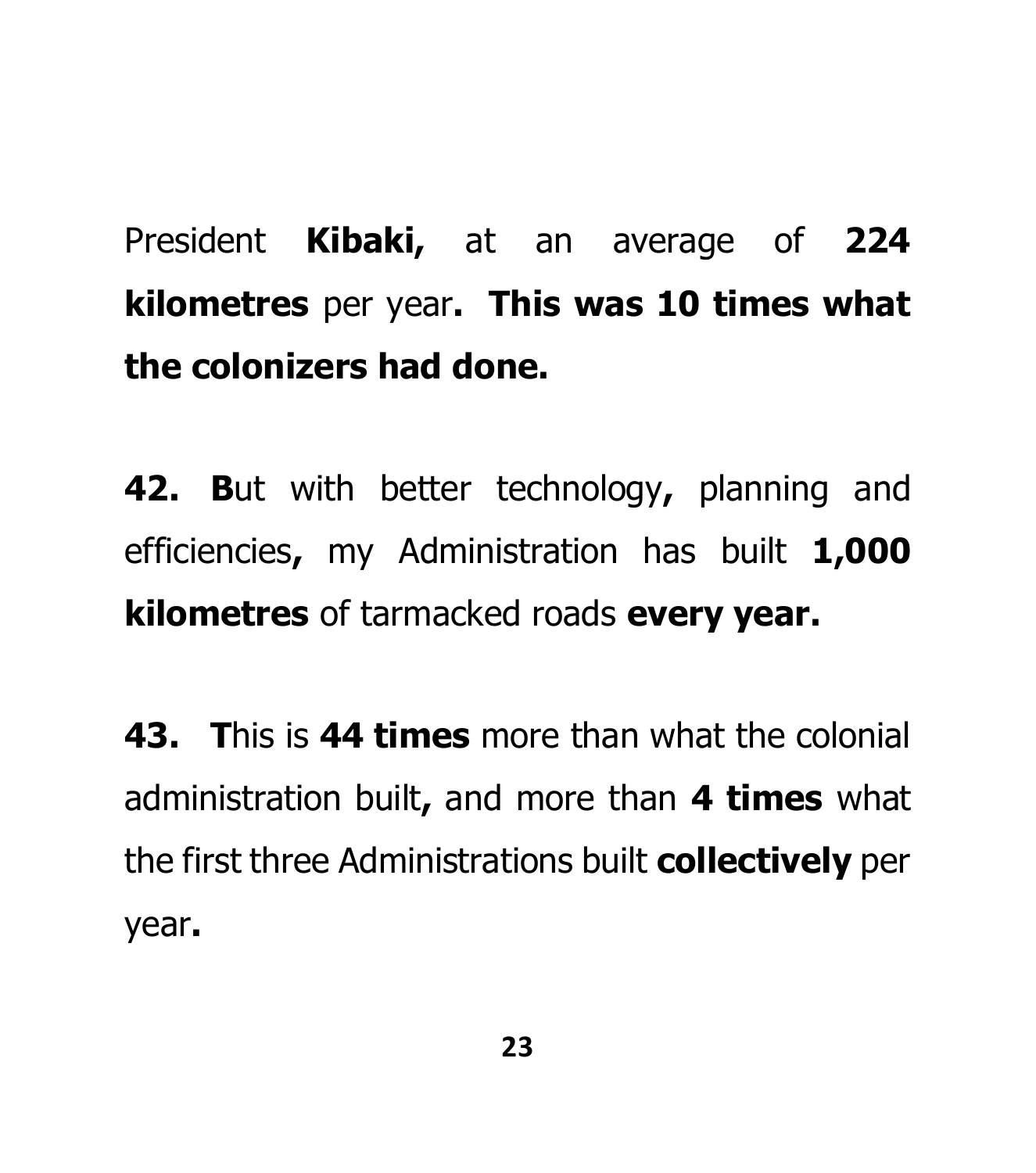**44. W**hile we take pride in this achievement**,** I am cognizant of the fact that this could not have been done without the support of you**,** my fellow Kenyans**.** 

**45. R**egarding **ports,** our Founding Fathers saw them as **gateways** to **regional** and **international markets. A**part from the Port of Lamu**,** which will change regional trade dynamically**,** the other project is the **Port of Kisumu.**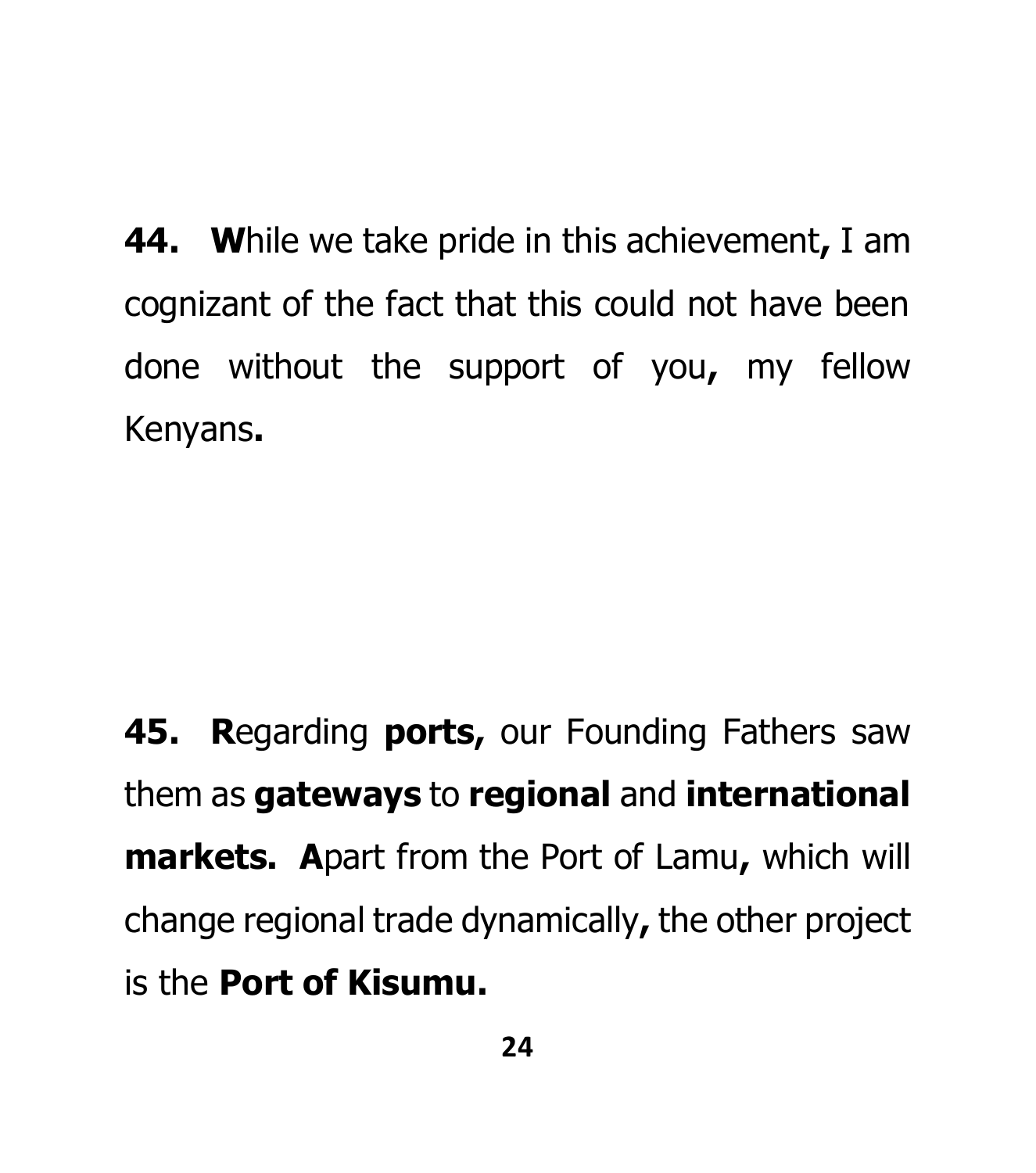**46. T**his port was built by the colonizers**,** but it collapsed at some point**. W**e have since revived it for strategic purposes**. Lake Victoria** serves both the **northern** and the **southern** corridors**.** 

**47. A**nd with this port**,** Kenya can service the region from **Mwanza** and **Bukoba** in **Tanzania,** to **Jinja** and **Entebbe i**n **Uganda;** and **Muhoma Bay** in **Rwanda** at **affordable costs** and **decent timing.**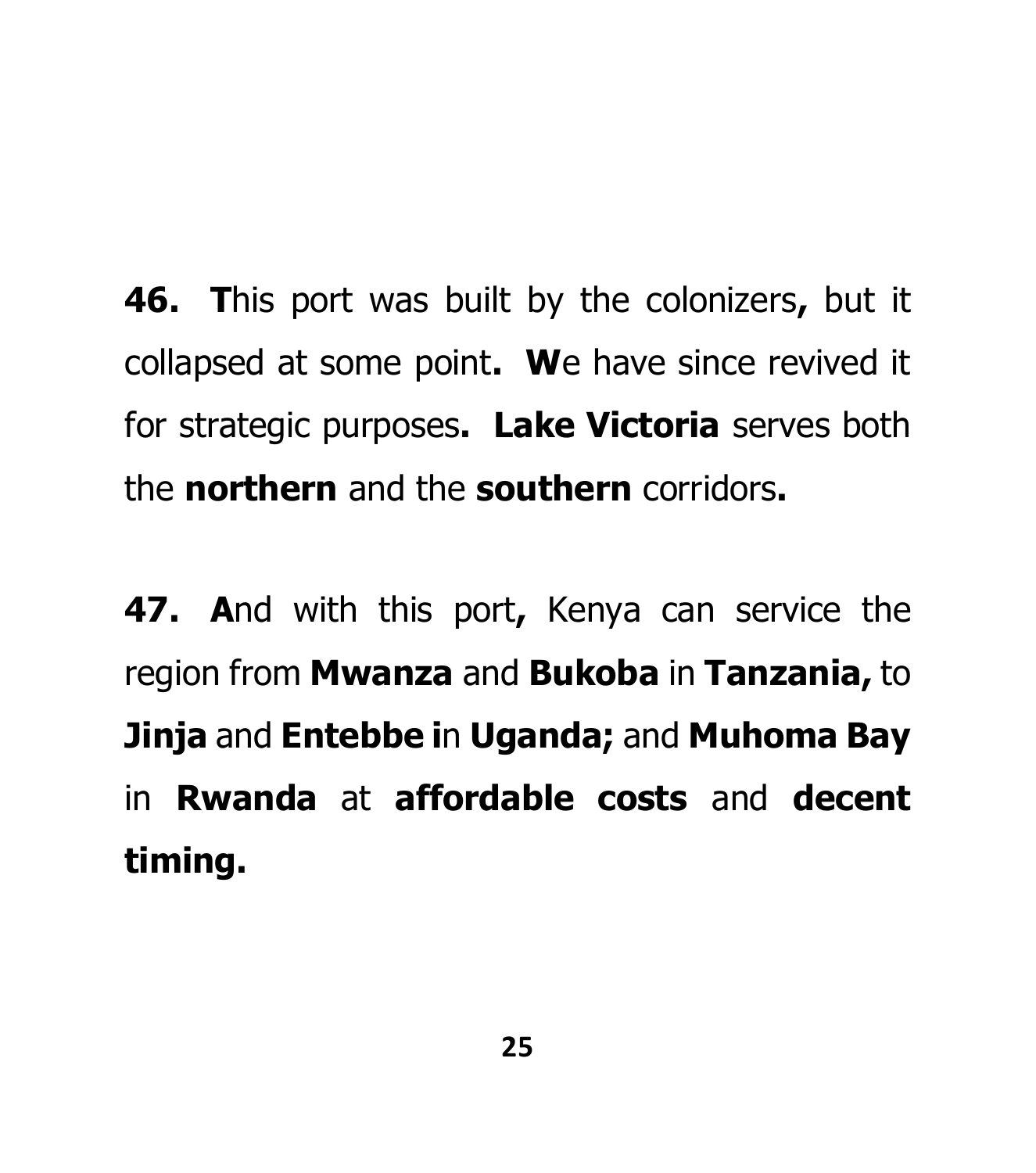**48. B**eyond serving the region**,** the port is poised to promote the **ship-building** and **repair industry** in Kenya**. I**t will also catalyze the development of other small Ports**. A**nd what I am proud of most**,** is that we revived the **dead capital** in this port using local **expertise and material. 49. T**urning to **railways** now**,** this is where my **biggest critiques reside.** But that's ok**,** they are not alone**,** they are in **fellowship** with the colonizers who called our railway the **Lunatic Express.**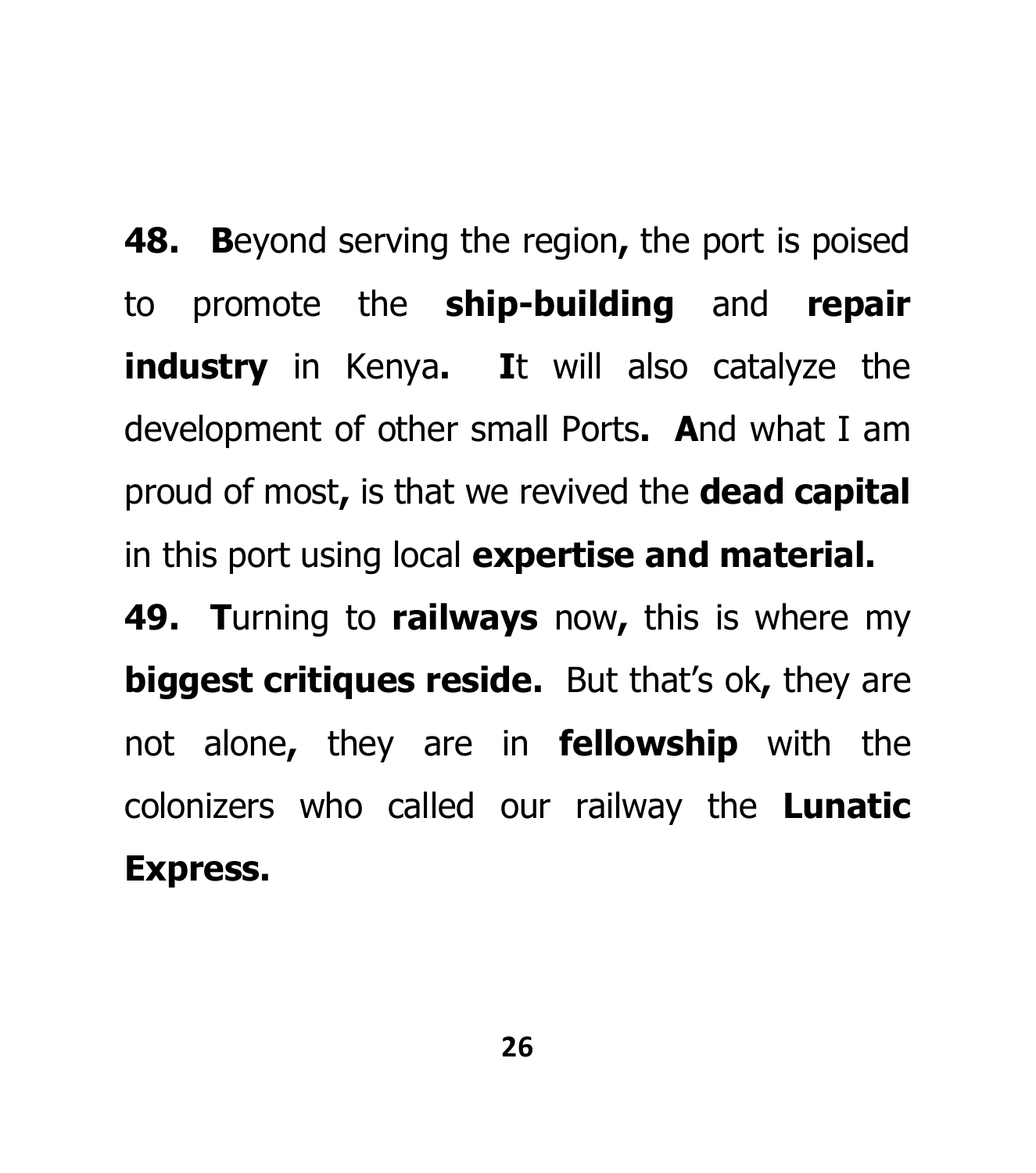**50. B**ut those who called it the railway to nowhere did not realise that they were describing Nairobi**. N**airobi was a nowhere**,** when the railway was being constructed**.** 

**51. I**n fact**,** it was a swamp**. A**nd that is why **Sir Charles Elliot,** the man who supervised the building of the railway observed**: "…It is not UNCOMMON for a country to create a railway; but it is UNCOMMON for a railway to create a country".**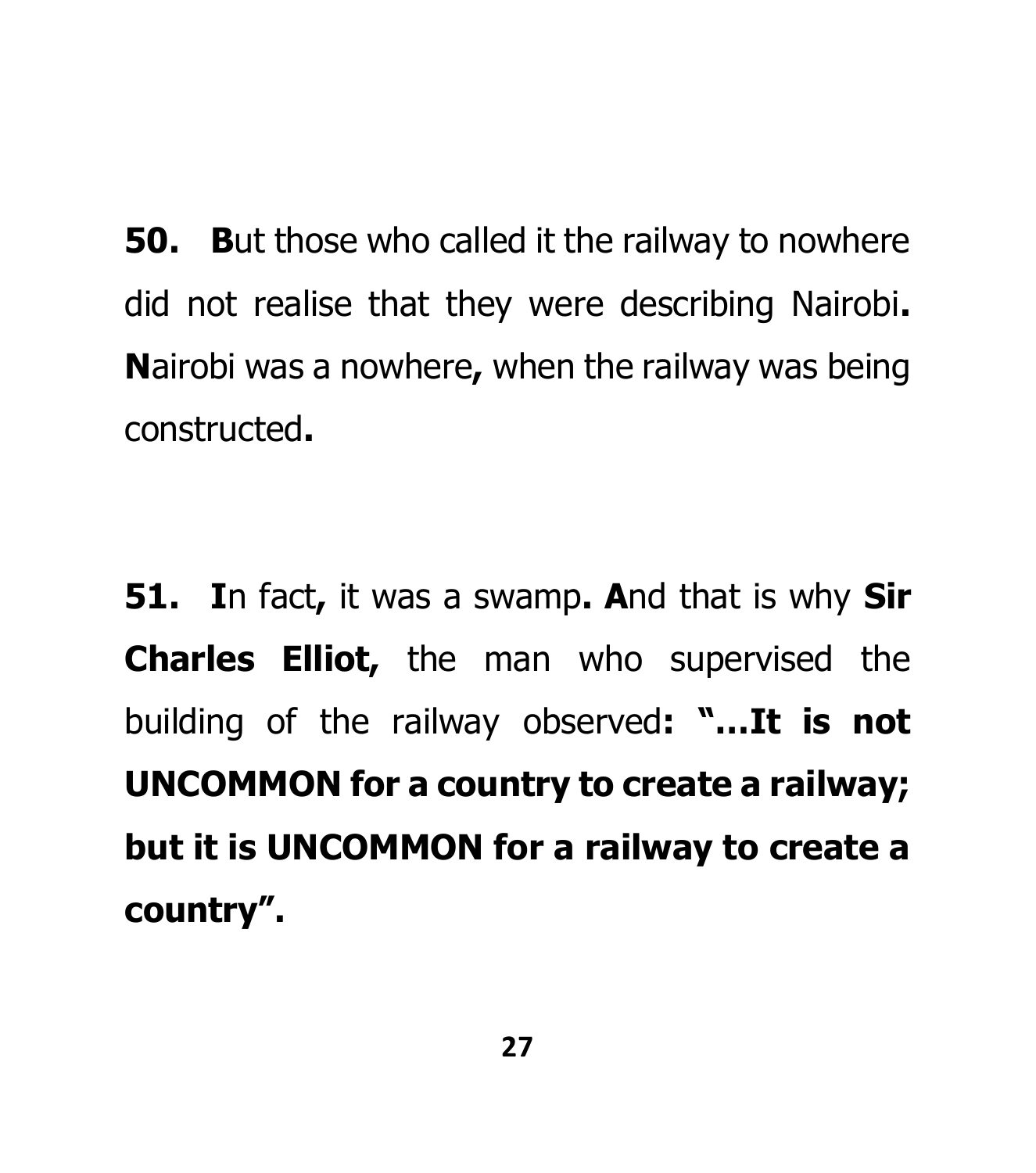**52. Nairobi** and most of our country were created by the railway**. A**nd this is why, apart from **SGR,** I am reviving the **defunct Nairobi-Nanyuki railway line, traversing six counties. T**he rehabilitation of the **Naivasha** to **Malaba** metre gauge line is also about to commence**.**

**53. T**he rehabilitation of the **central railway line**  is part of a bigger development strategy to link the hinterlands with the Lamu Port and the Southern Sudan Ethiopia Transport Corridor**.**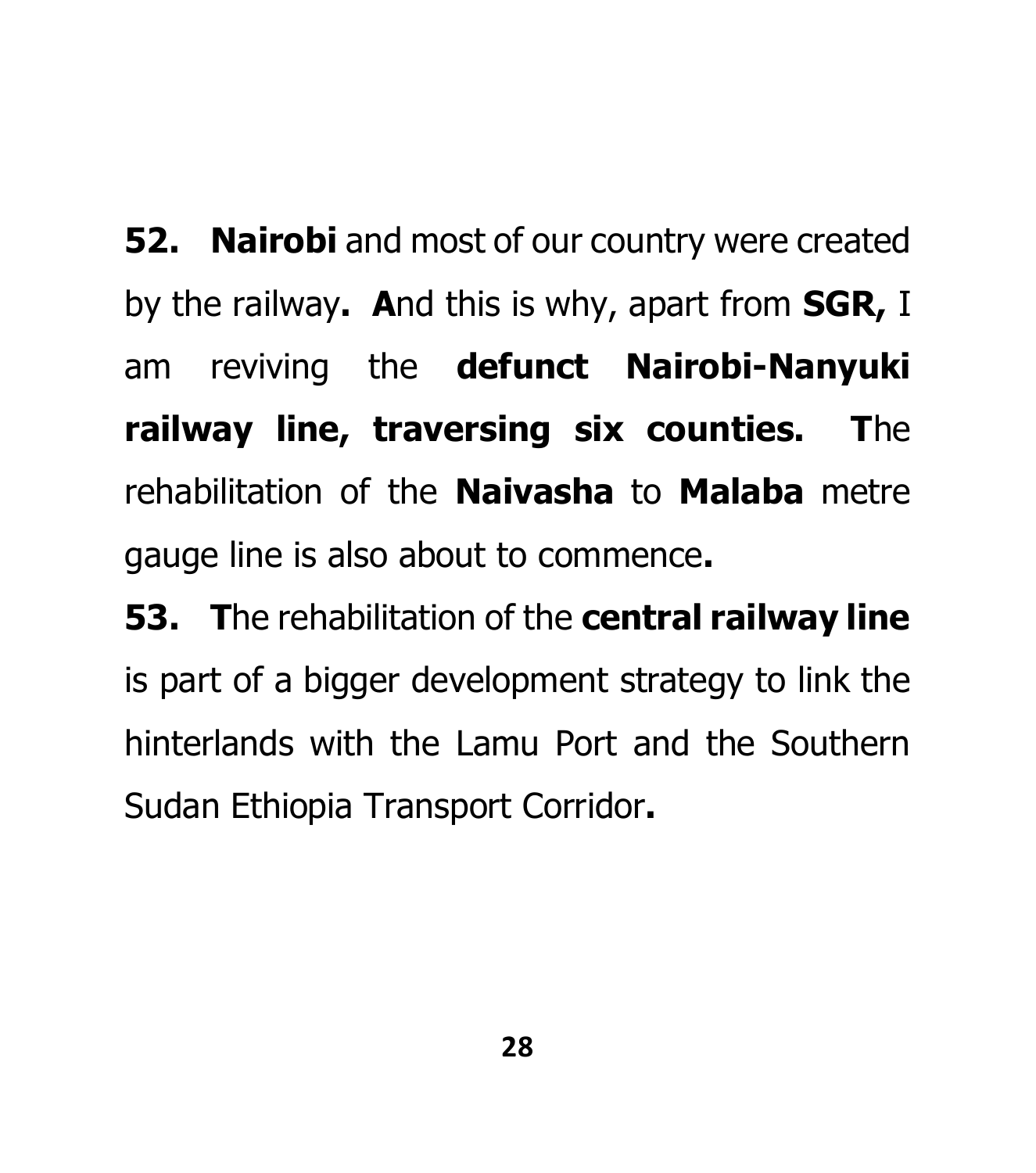**54. W**hen this happens then Kenyans can expect new markets to emerge along the railway line**,** and the cities to blossom**,** in response**.** 

**55. T**he **second** example of unfinished business from our **Founding Fathers regards** the **dignity of our people. T**he freedom struggle was about liberating Kenyans from the **poverty of dignity**, amongst other freedoms**.**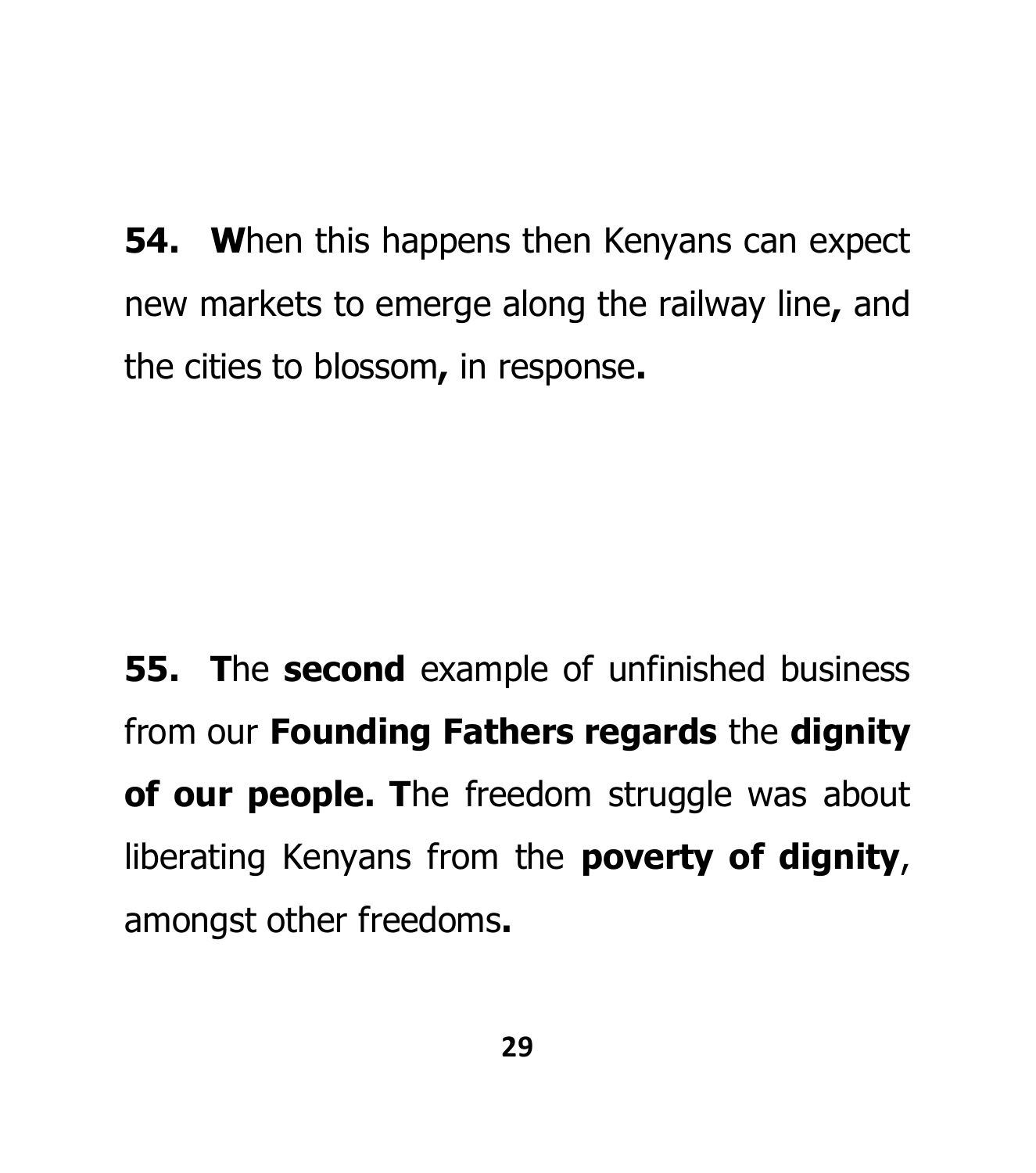**56. Three,** to fight what the Founding Fathers called **ignorance,** my Administration has carried out **extensive reforms** in the **education sector. W**e have secured the place of pride in the continent as the home to the highest transition from primary to secondary education in Africa**.** 

**57. A**dditionally**,** the technical and vocational training is taking root as we seek to reposition our human resource for the ever evolving world economy**. B**ut the human side of these reforms has also focused on electrification**.**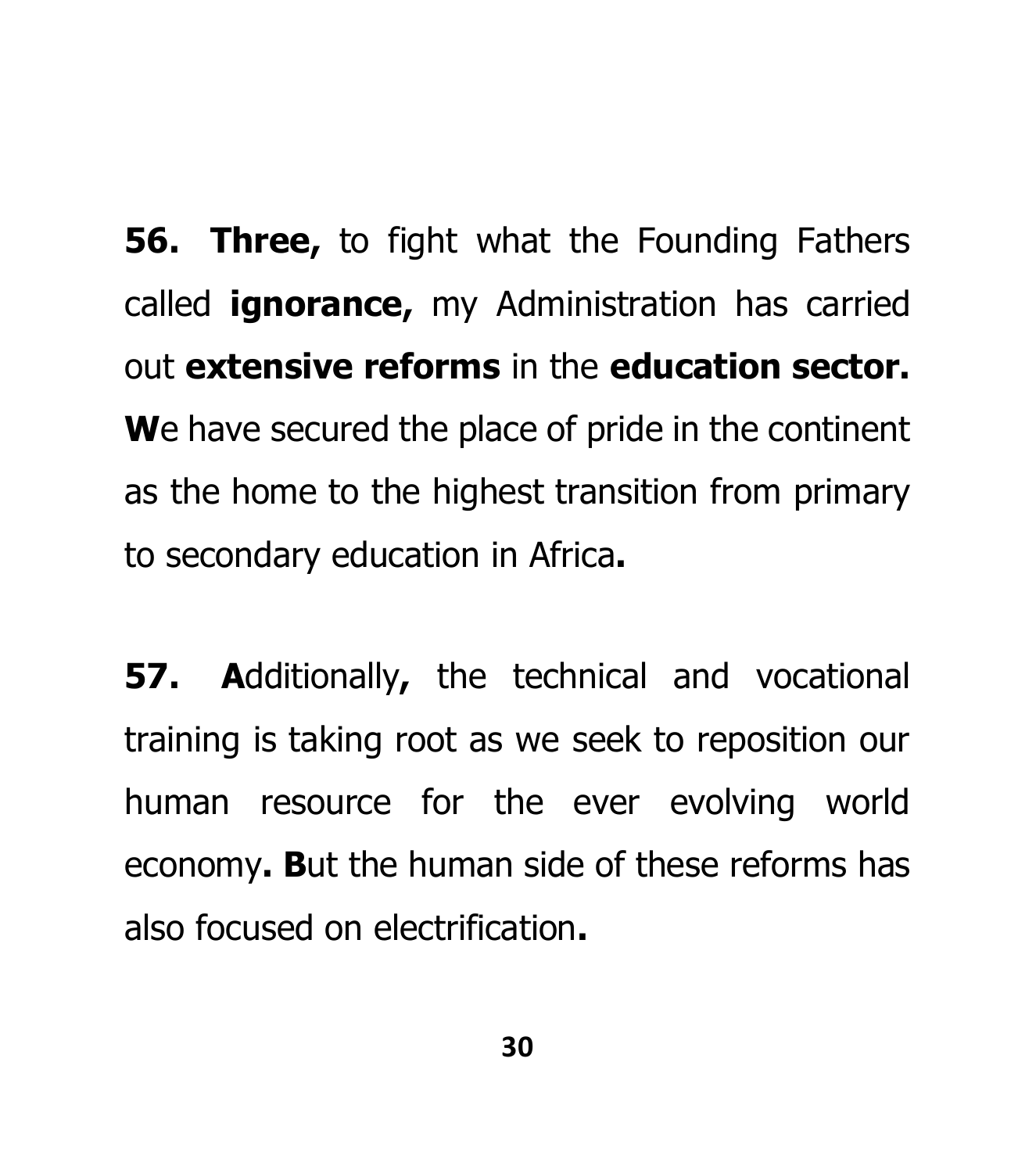**58. W**e have connected **99%** of all schools to electricity**. A**nd as we did this we also realized that**,** a substantial part of learning happens at home**,** even in better days**. T**hat is why we were motivated to do the **Last Mile Programme** connecting homes to power**.** 

**59. F**or the record**,** it is worth noting that after **78 years** of colonial rule and **50 years** of the independence administrations**,** a total of **4.5 million** households were connected to electricity**. B**ut from **2013,** and in only **7 years** of my presidency**,** we have connected close to **3.5 million**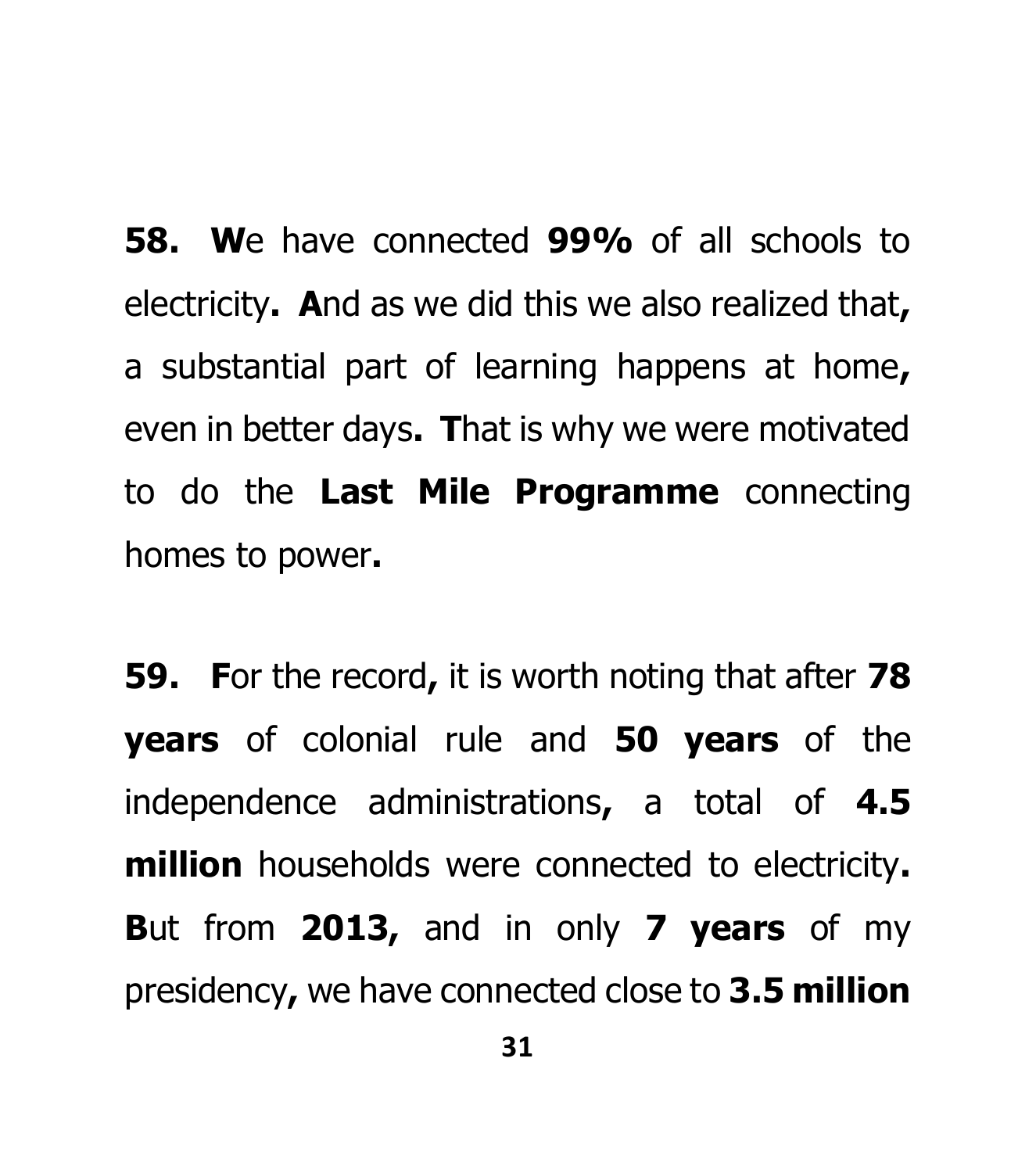households**,** bringing the number of households connected close to **8 million.** 

**60. T**his means that we have done **15 times** more than the previous administrations**,** to connect our people to electricity**. W**e take pride in this**,** not because we are better**,** but because we have to **finish the business of our founding fathers** in order to envision a new dream**.**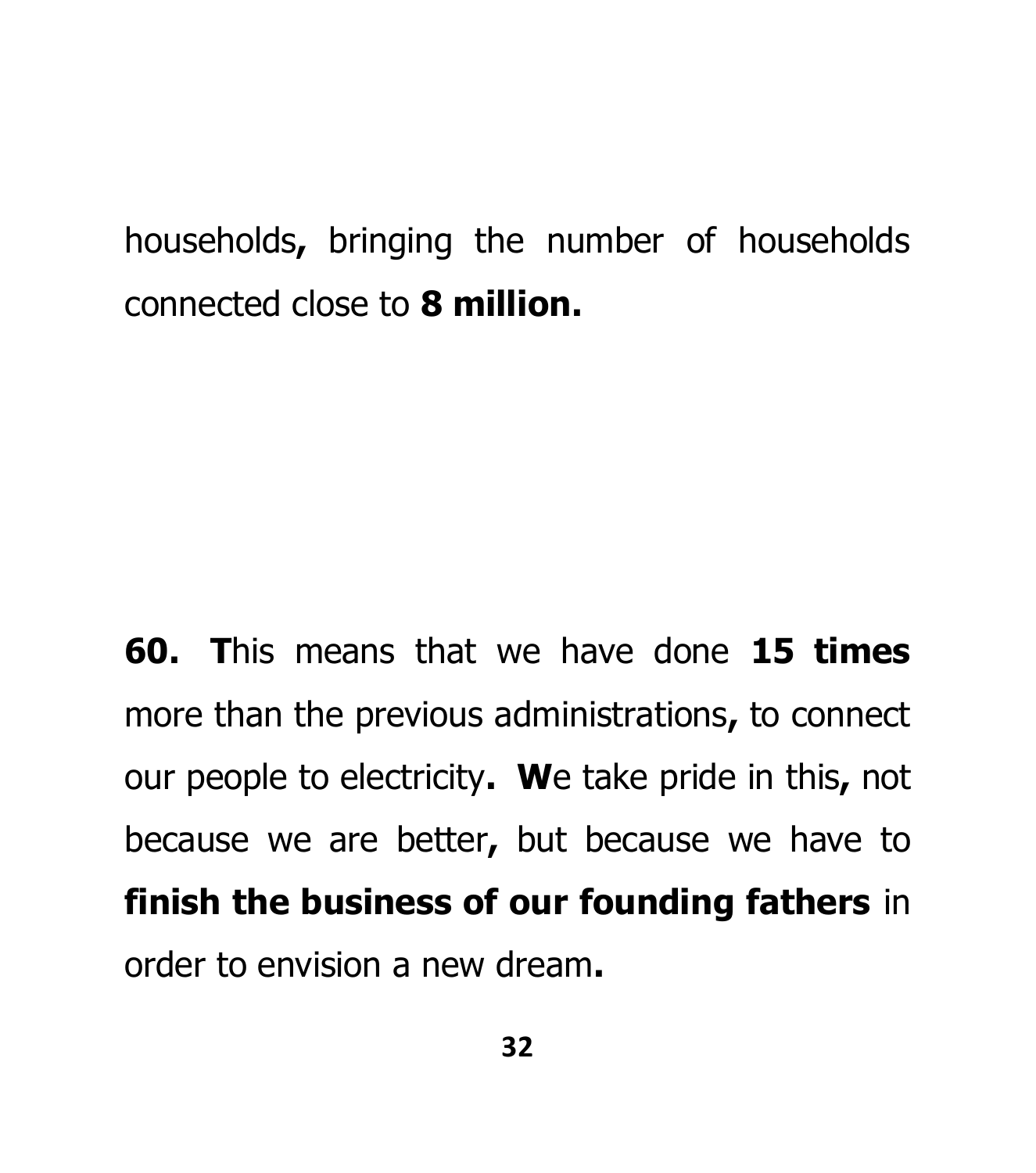**61. I**f electricity and education reforms are supported to fight **ignorance,** our efforts to fighting **disease** are in the **Universal Health Care programme. O**ur health care reforms are far beyond what our Founding Fathers expected**.** 

**62. W**e have not only dispatched **sophisticated machinery** to hospitals across counties in order to **localize treatment. We have also made this** treatment almost free through the NHIF**. A**nd we have done this because poor health has a way of **indignifying** people**.**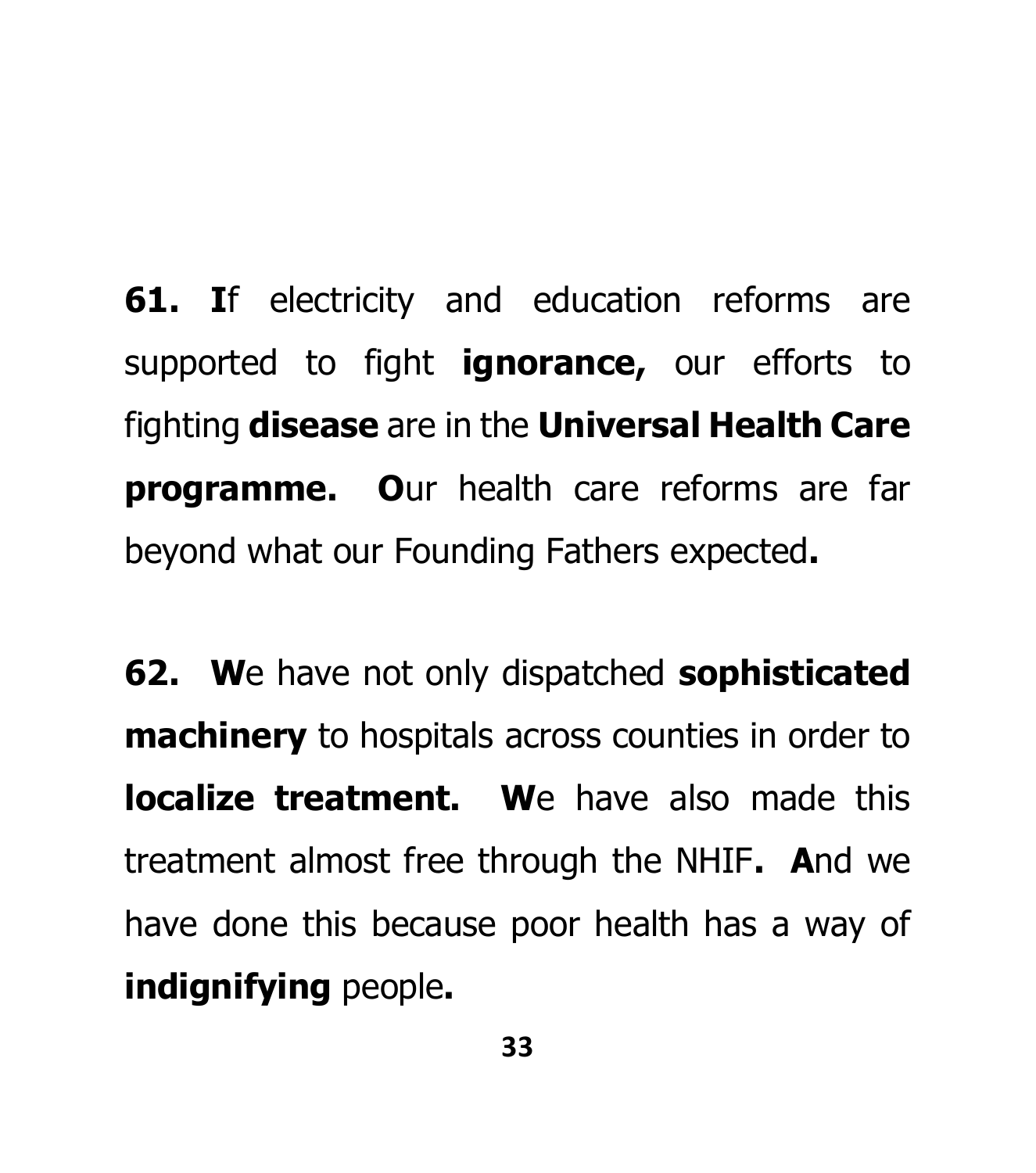**63. B**ut with treatment **close by** and costs reduced**,** a patient does not have to sell their property in search of good health**. I**f this was the dream of our Founding Fathers**,** then we **are about to achieve it. T**he coronavirus pandemic has highlighted the urgency on this endeavor**.**

**64. M**y **third** example is about **land. A** critical motivation for waging the **war of liberation** against colonial rule was **land. R**egaining our land from the **colonial masters** and laying a personal claim to it was a motivation for the struggle**. T**hat is why the "**title deed"** became a sacred emblem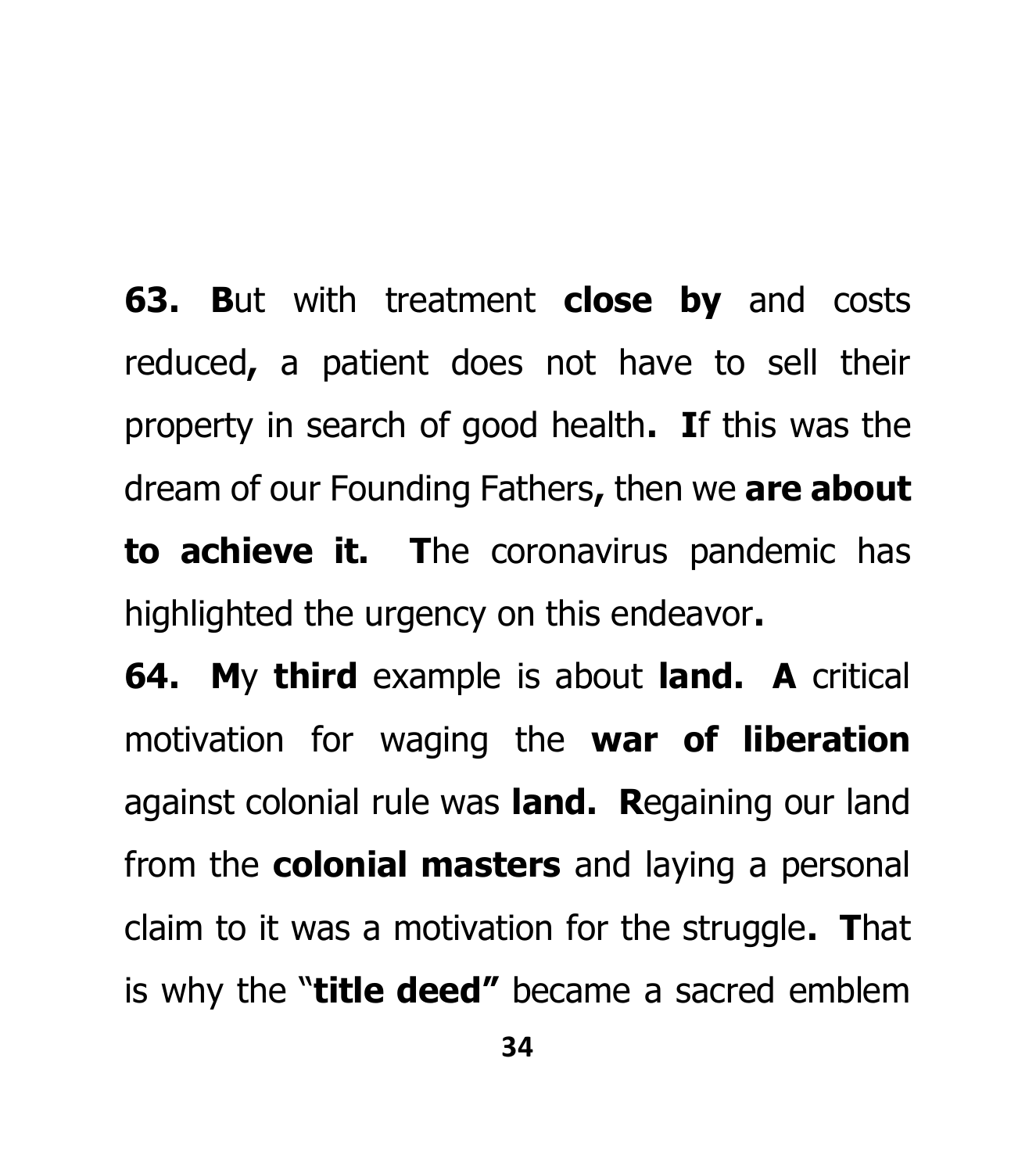to majority Kenyans**. I**t is a token earned from a struggle of sorts**.**

**65. A**fter **50 years** of independence**, 6 million title deeds** were issued by **2013** when I assumed Presidency of our nation**. T**his was a **motif** of our faith in the struggle**.** 

**66. B**ut in **only seven years,** an additional **4.5 million title deeds** have been issued under my Administration**. T**his was done to keep the promise of our Founding Fathers alive**. T**hese are among many other programmes and projects aimed at realizing the dream of our forefathers**.**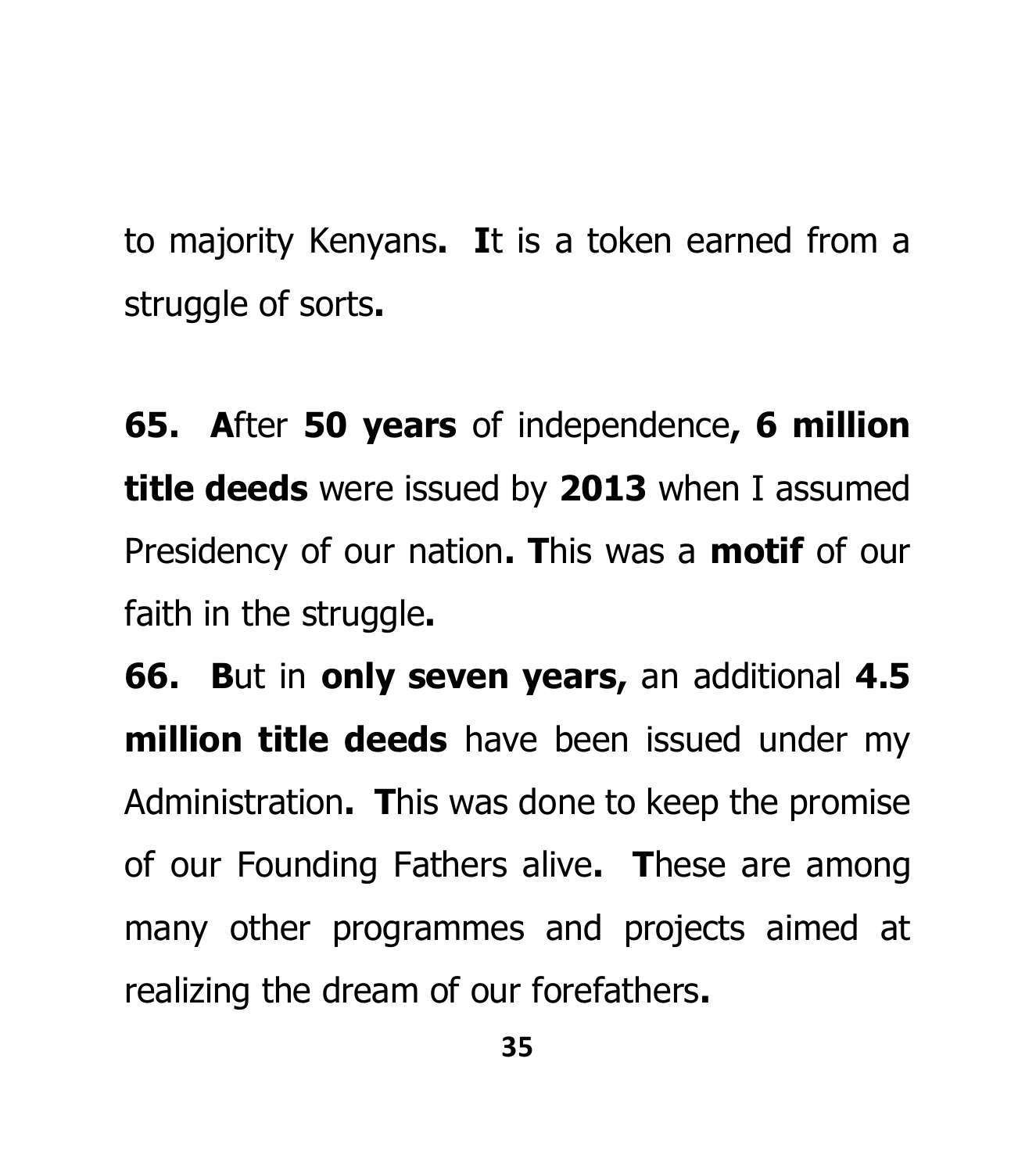### **Fellow Kenyans,**

**67. A**s I have already mentioned**, Mzee Jomo Kenyatta** taught us that we must **not** focus on what has been **done;** our focus should be on what **remains to be done.** 

**68. B**ut in giving you the three examples of my achievements**,** I was not telling you what we have **done. I** was telling you **why** we did it**. W**e did it in order to **finish the business of our Founding Fathers** so that we can **re-imagine the Kenya dream.**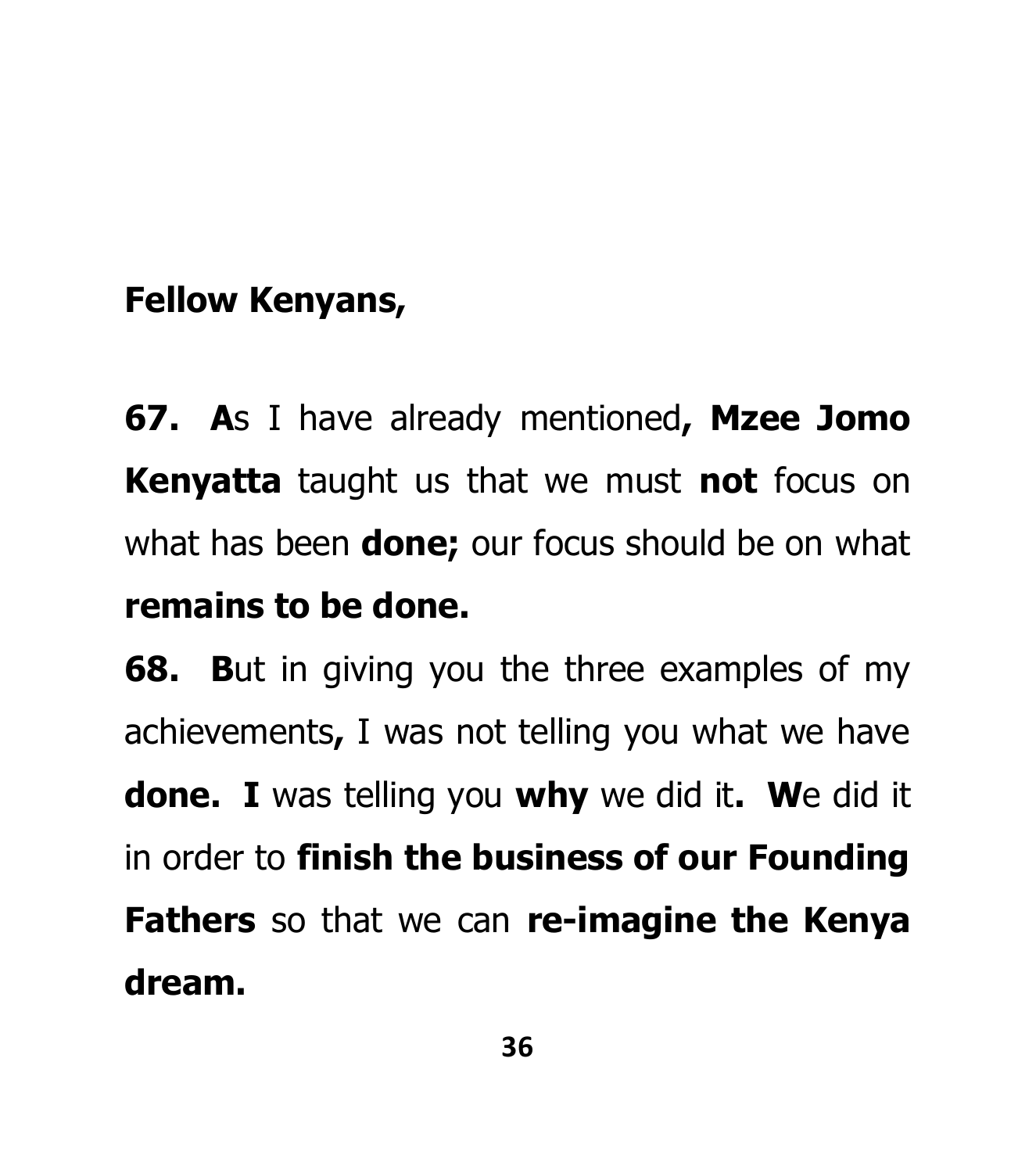**69. N**ow I will shift to the two things that **remain to be done** in order **to re-imagine Kenya.** 

**70. T**he **first thing** goes back to **TJ Mboya** and the thoughts he expounds on in his book "**Freedom and After**" and his collection of speeches published under the title: "**The Challenge of Nationhood**"**.**

**71. Fifty years ago,** Mboya warned Kenyans against **constitutional rigidity. A**s I have already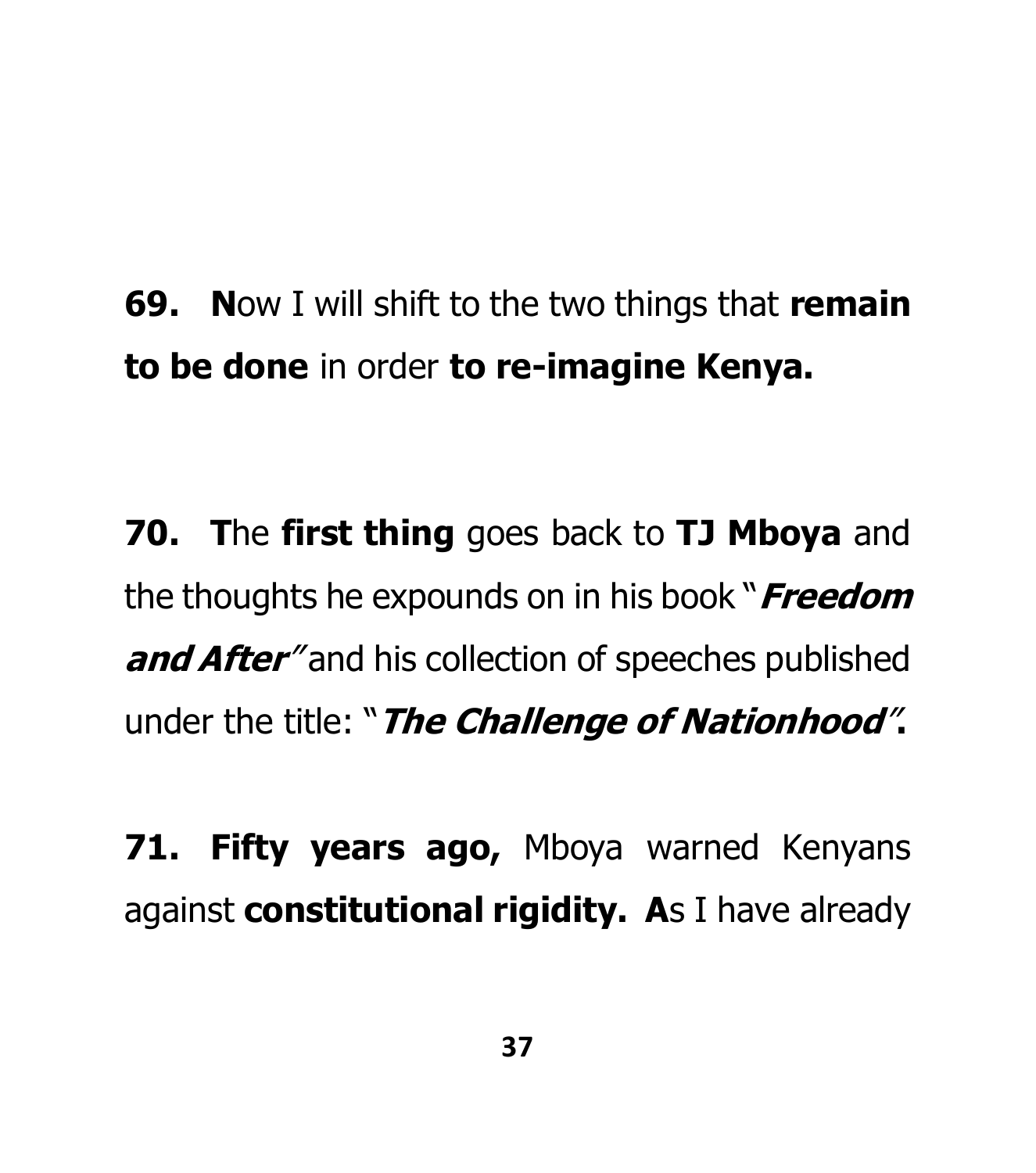mentioned**,** he told us that a constitution is not an end in itself**;** it is a means to a greater end**.** 

**72. It is a living document. A**nd if certain **elements** of the constitution **outlive** their **historical purposes,** they become a **cancer. They must be removed or they will infect the good elements of the mother law.**

**73. A**nd this is why we removed **section 2(a)** that had been added to the independence constitution in the early **1980s. W**e removed this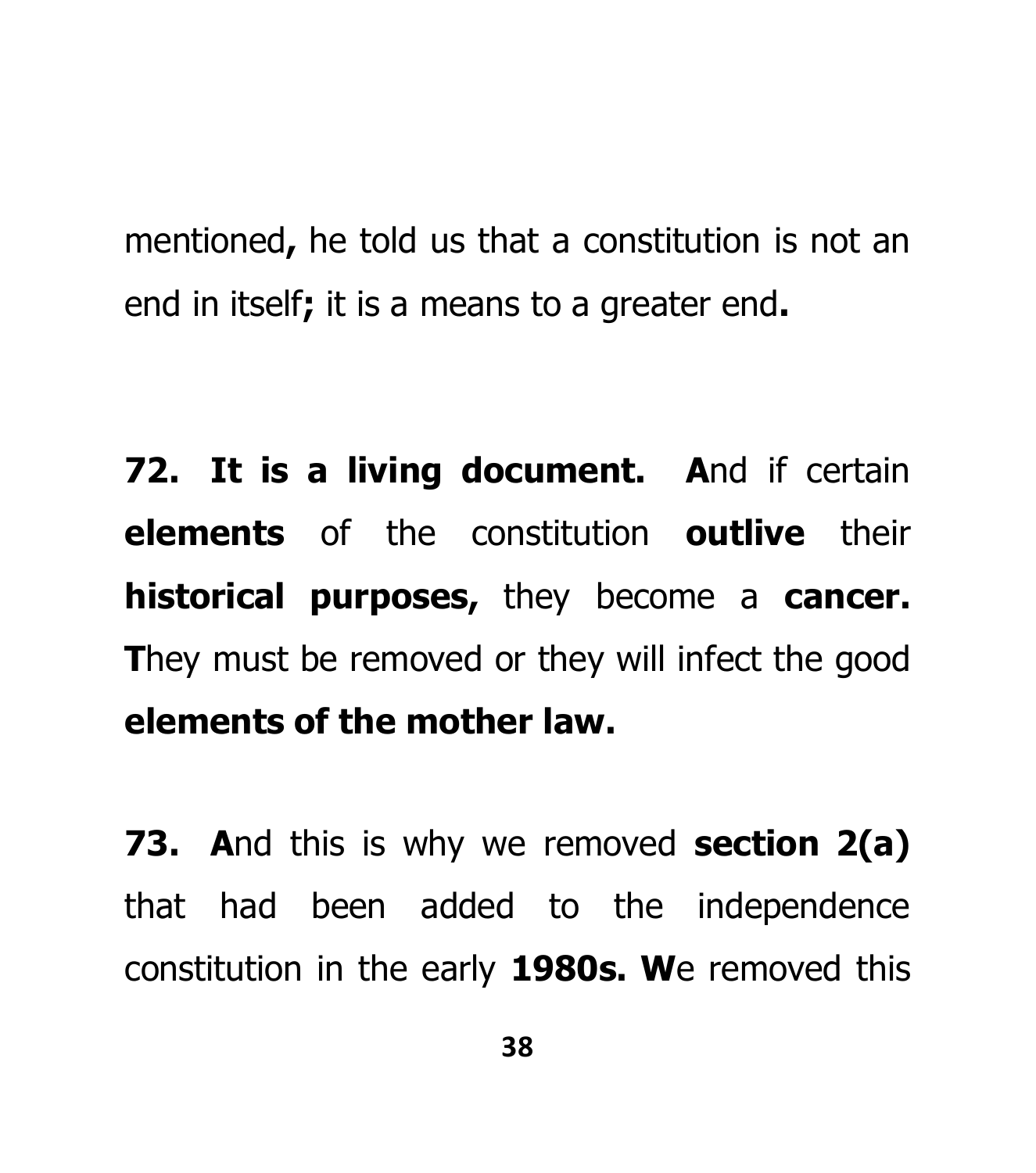section in **1991** in order to to create a multi-party system**. T**his section had outlived its **historical purposes** and it was morphing into a political cancer**.** 

**74. T**hen after the **2008** violence**,** we embedded the **National Accord and Reconciliation Act** (NARA) into the constitution**,** to expand the Executive Arm of Government**. T**his happened out of historical necessity**. A**nd in **2010,** we formulated and adopted a new constitution**,** altogether replacing the independence constitution**.**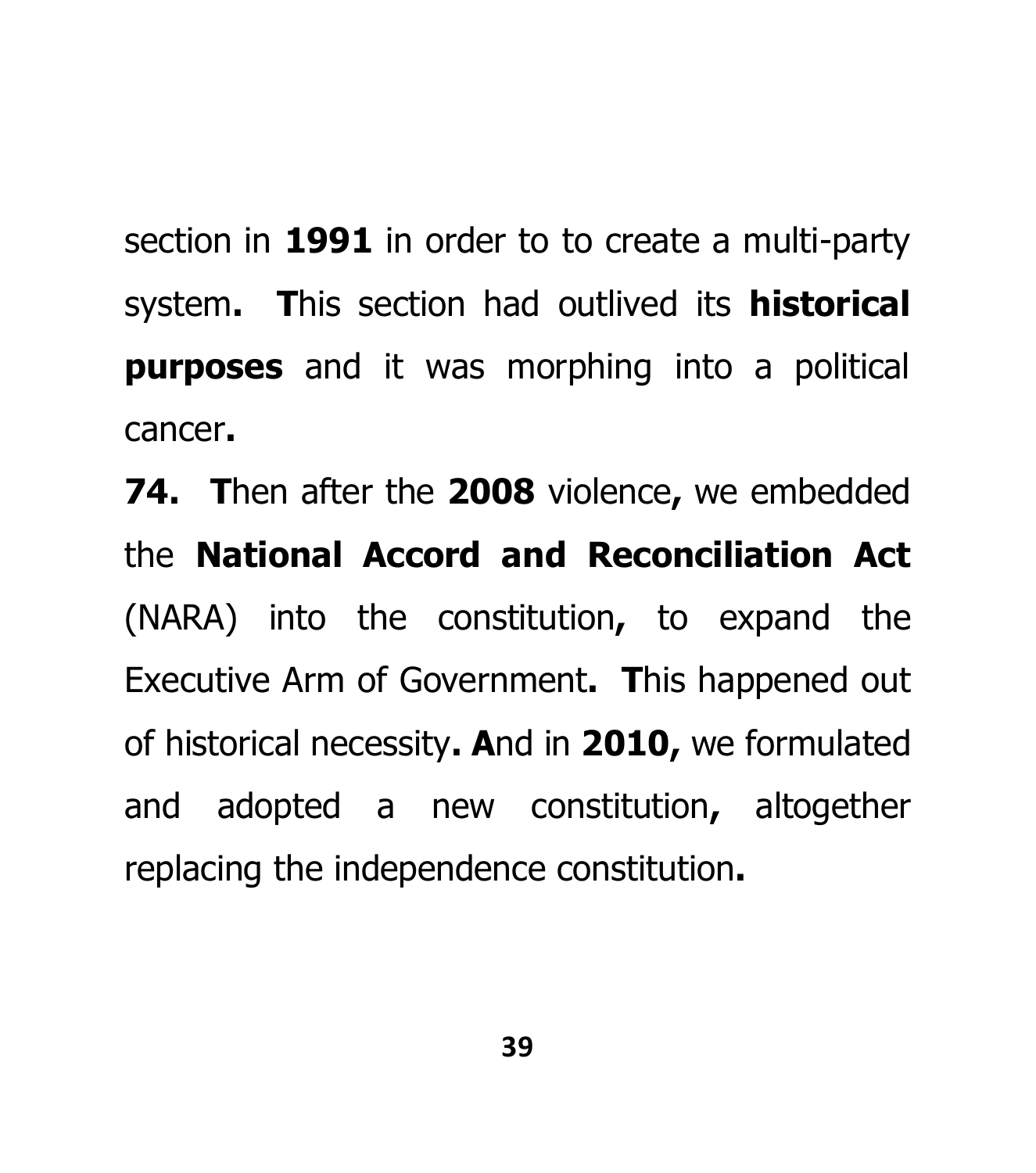**75. I** am truly thankful to the Almighty for having been given the mandate by the people of Kenya to, not only lead its implementation but also to serve as the first President under this constitution**.**

**76. Ten years later,** I am already discerning **a constitutional moment. N**ot a moment to replace the **2010 constitution** but one to **improve on it. A** moment that will **right** what we got **wrong** in **2010. B**ut fundamentally**,** the constitutional moment I discern is one that will **bring an end to the senseless cycles of violence we have experienced in every election since 1992. A**nd one that will deepen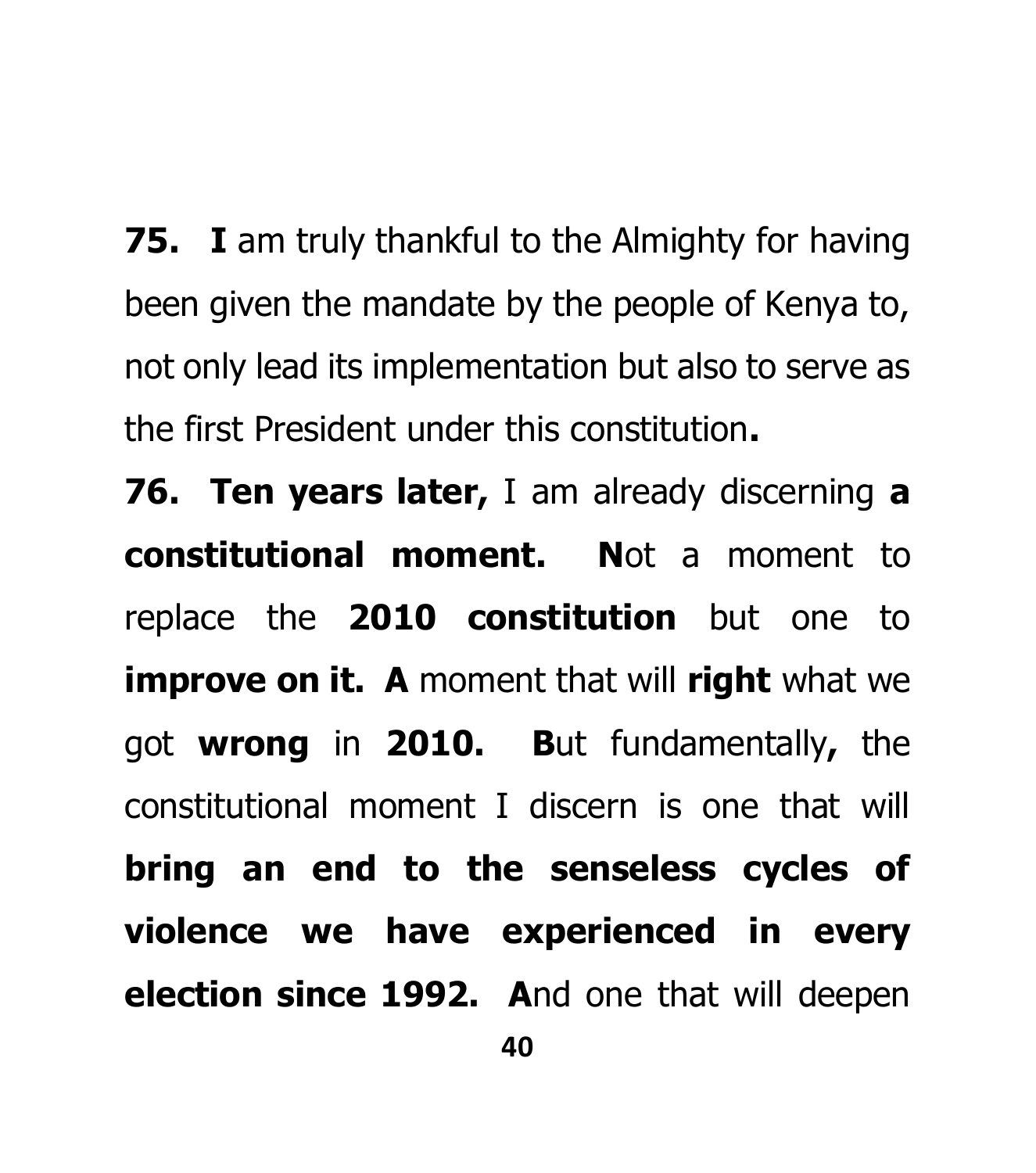our democratic credentials and lead to a much more inclusive society**,** which**,** I believe**,** was the intention of the framers of the **2010 constitution. Fellow Kenyans,** 

**77. W**e cannot re-imagine our nationhood without changing our **political architecture. A**nd we cannot change this architecture without reengineering our constitution**.** 

**78. I**f we have done great things in the area of brick and mortar**,** the greater things that remain to be done have to do with our governance system**.**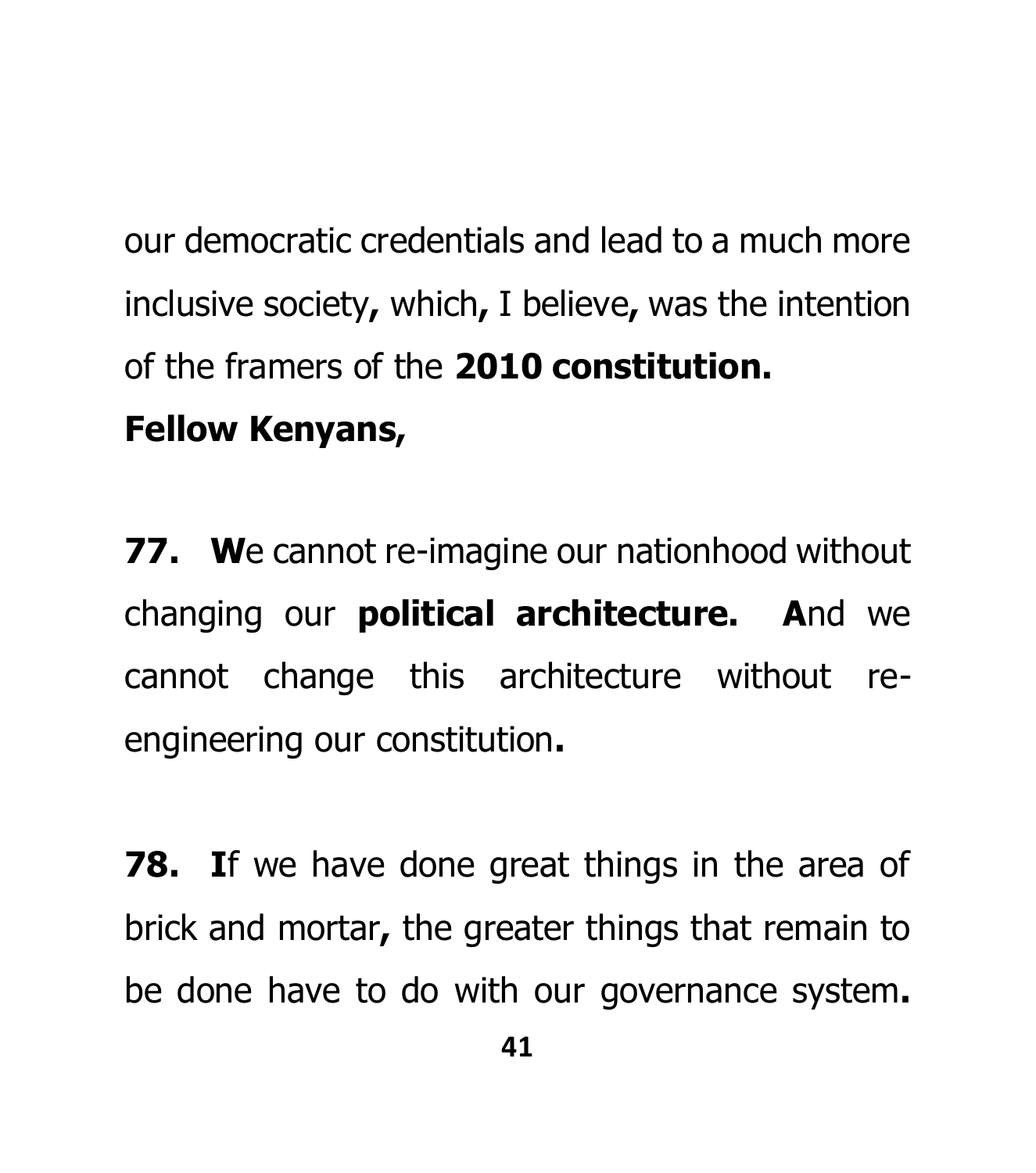**A**nd we must not be afraid of changing this system**, if it does not serve our present purposes.** 

**79. T**he **second thing** that remains to be done is the **transformation of our civic culture. C**ulture is at the core of re-imagining a national dream**. A**nd when the drafters of **Chapter 6** of our constitution put pen to paper**,** what they wanted was to bring this culture to order**. B**ut it is difficult to police a political culture**. M**ore so if the culture is like the one described by **Cannon Donaldson of Westminster Abbey.**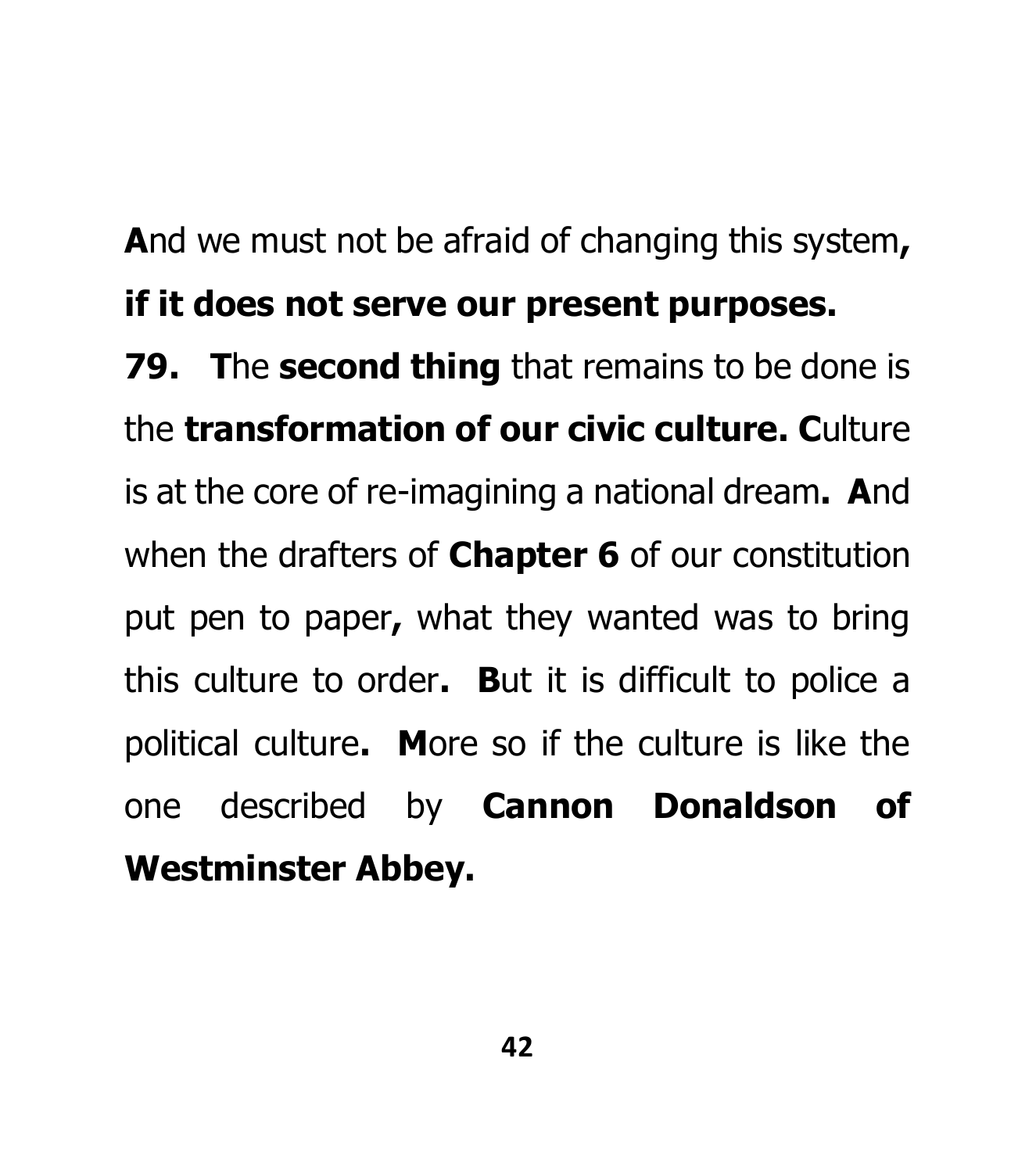**80. I**n his sermon of **March 20th 1925,** Donaldson spoke of a culture that thrives in "…**Politics** without **Principle; Wealth** without **Work; Pleasure** without **Conscience; Knowledge** without **Morality; Science** without **Humanity** and **Worship** without **Sacrifice**"**.** 

**81. A**nd part of this sermon speaks to our reality as Kenyans**. I**f we are to **push the re-set button** and re-imagine our dreams as a nation**,** we must transform **our civic culture** to one that is **biased towards duty, hard work** and **integrity.**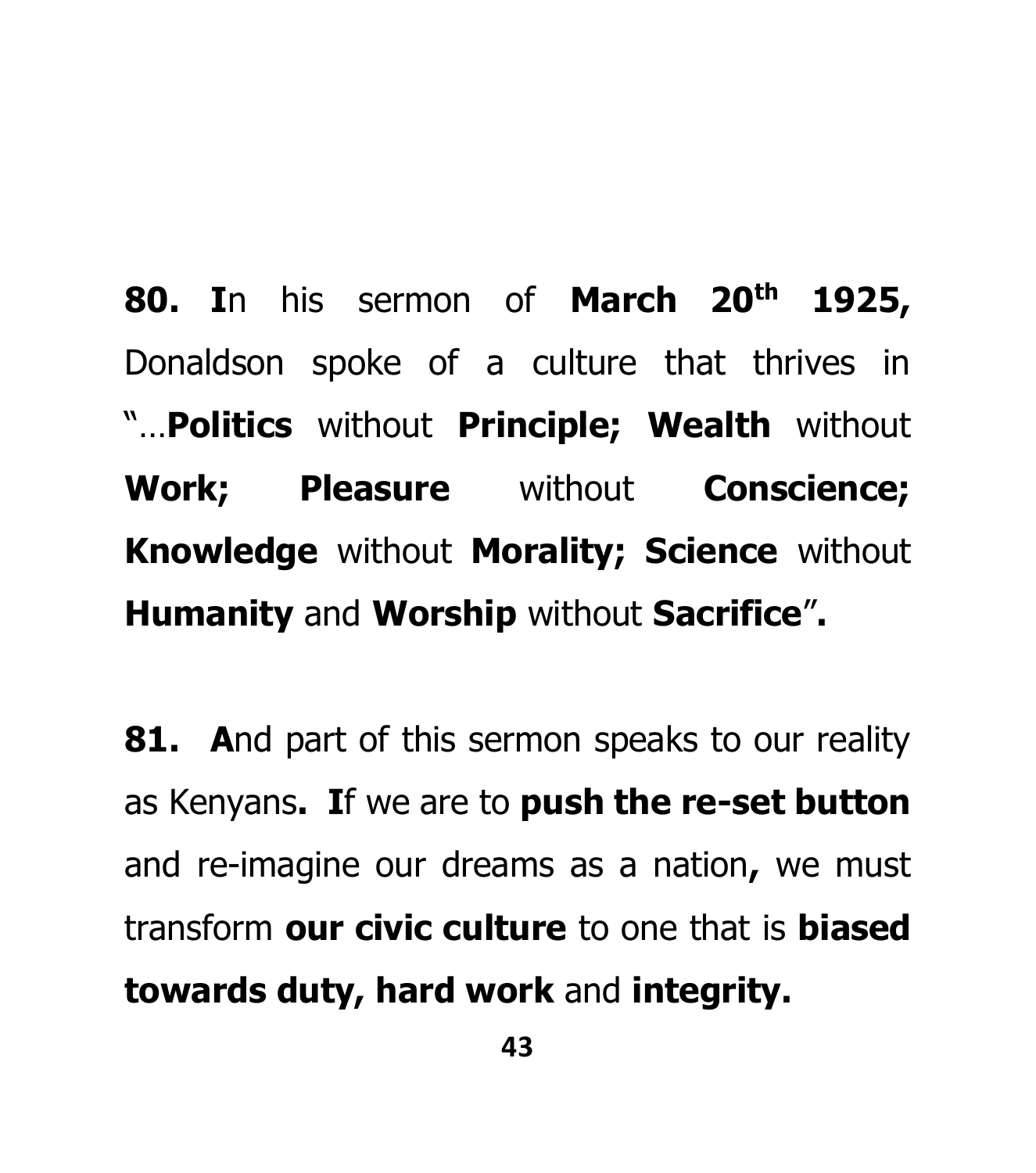#### **My Fellow Countrymen,**

**82. W**e need political leaders totally committed to promoting not self but what will transform lives of our people in line with what our founding fathers yearned for**. I**ndeed**,** as **Martin Luther King,** Jr said: "**We need political leaders not in love with money but in love with justice. Not in love with publicity but in love with humanity**"**.**

**83. F**inally**,** I will make remarks regarding our national response to the **coronavirus pandemic.**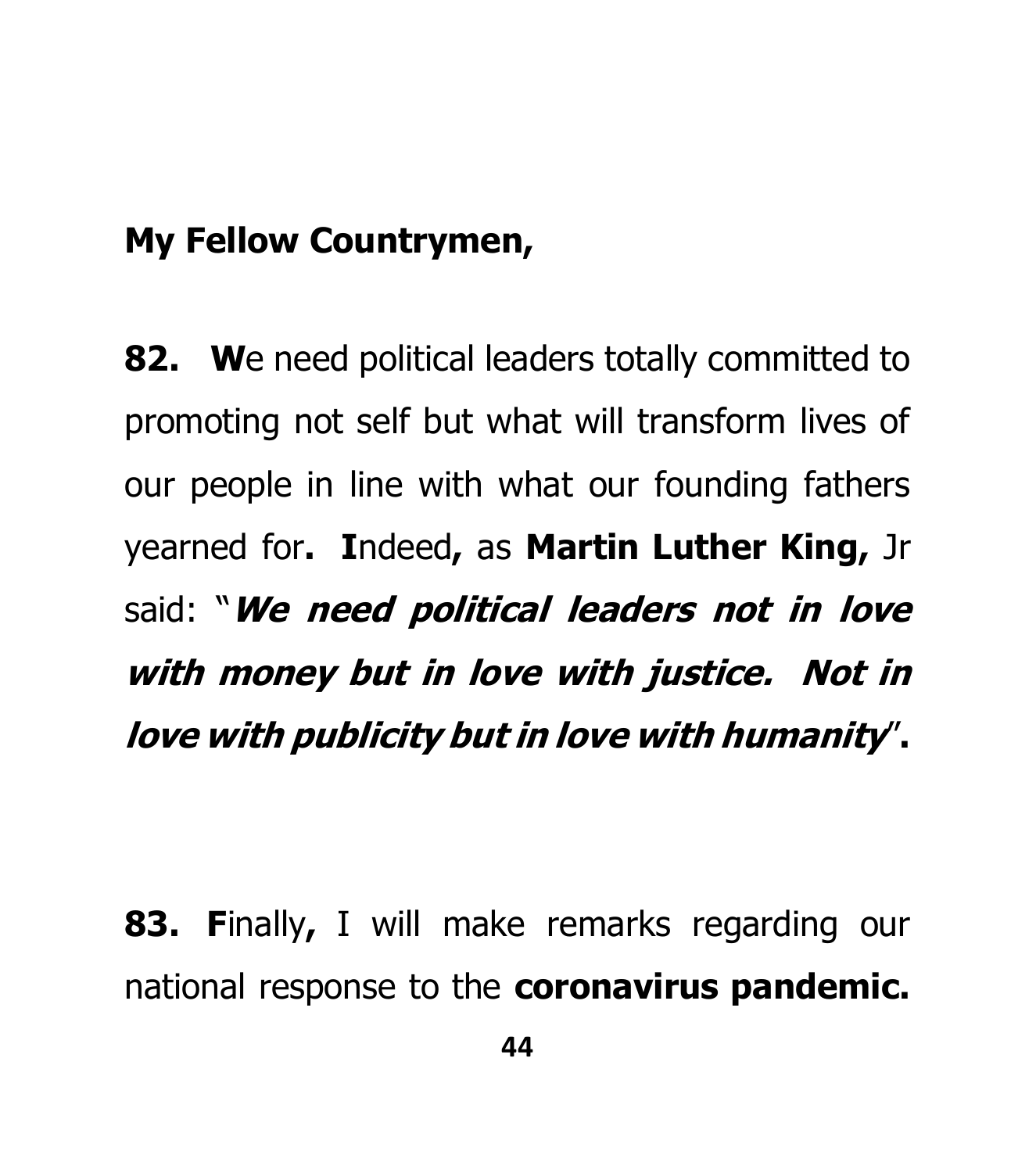**A**s a caring**,** responsive Government**,** and to cushion all Kenyan households against the economic shocks triggered by the Coronavirus Disease Pandemic**,** we continue to progressively roll-out targeted measures to sustain livelihoods**.** 

**84. W**e have reduced taxes to enhance affordability of all products by reducing **VAT** from 16% to 14%, and increased the earnings and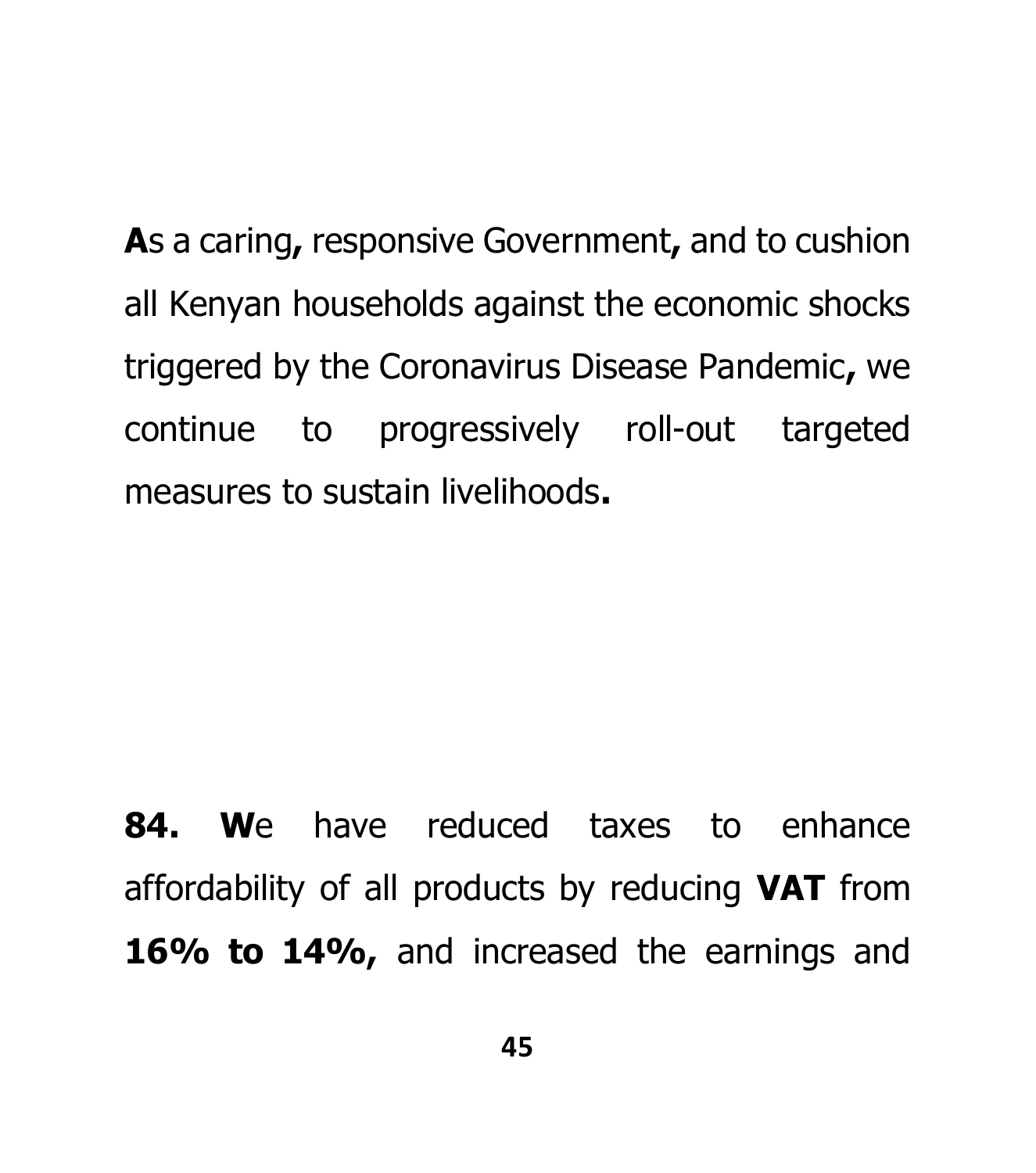purchasing power of all **employees** by reducing **PAYE,** and also incentivized businesses to retain staff and operations by reducing Corporation Tax**.** 

**85. Last Saturday,** I announced the **8 Point Economic Stimulus Programme** – additionally sending **Ksh. 53.7 Billion** to Kenyan households**. A**s part of this Programme**, Tourism** is a key area of response**.** 

**86. T**he Tourism Sector has suffered some of the most severe shocks - due to restricted movement**,**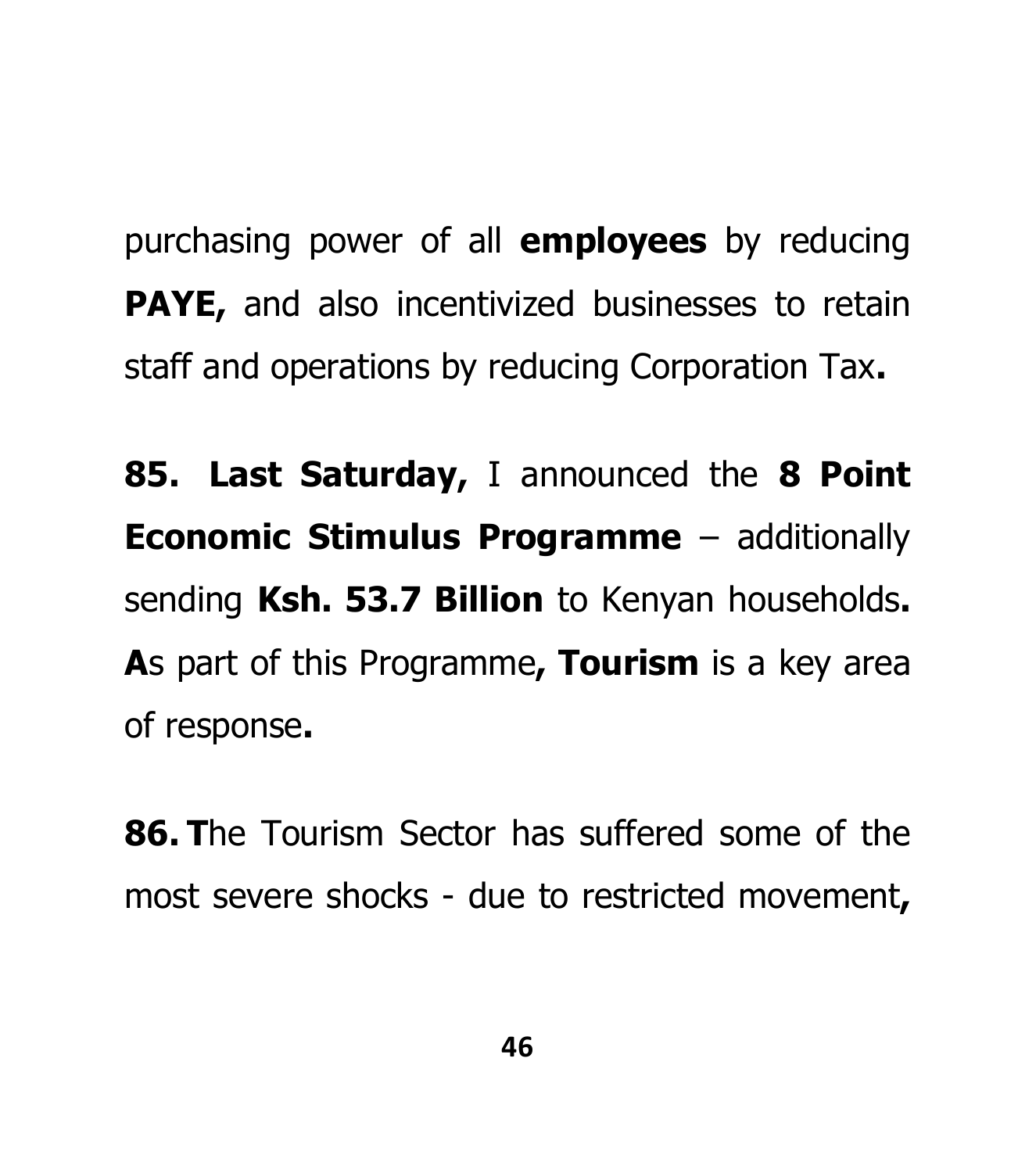termination of international flights and the introduction of social distancing protocols**.** 

**87. T**o jumpstart this important sector**,** and to protect its players from heavy financial losses**,** my Administration will refocus our intervention by offering an initial **Ksh. 2 Billion** exchequer support to hotels and related establishments to ensure that they maintain their staff compliment**.** 

**Fellow Kenyans,**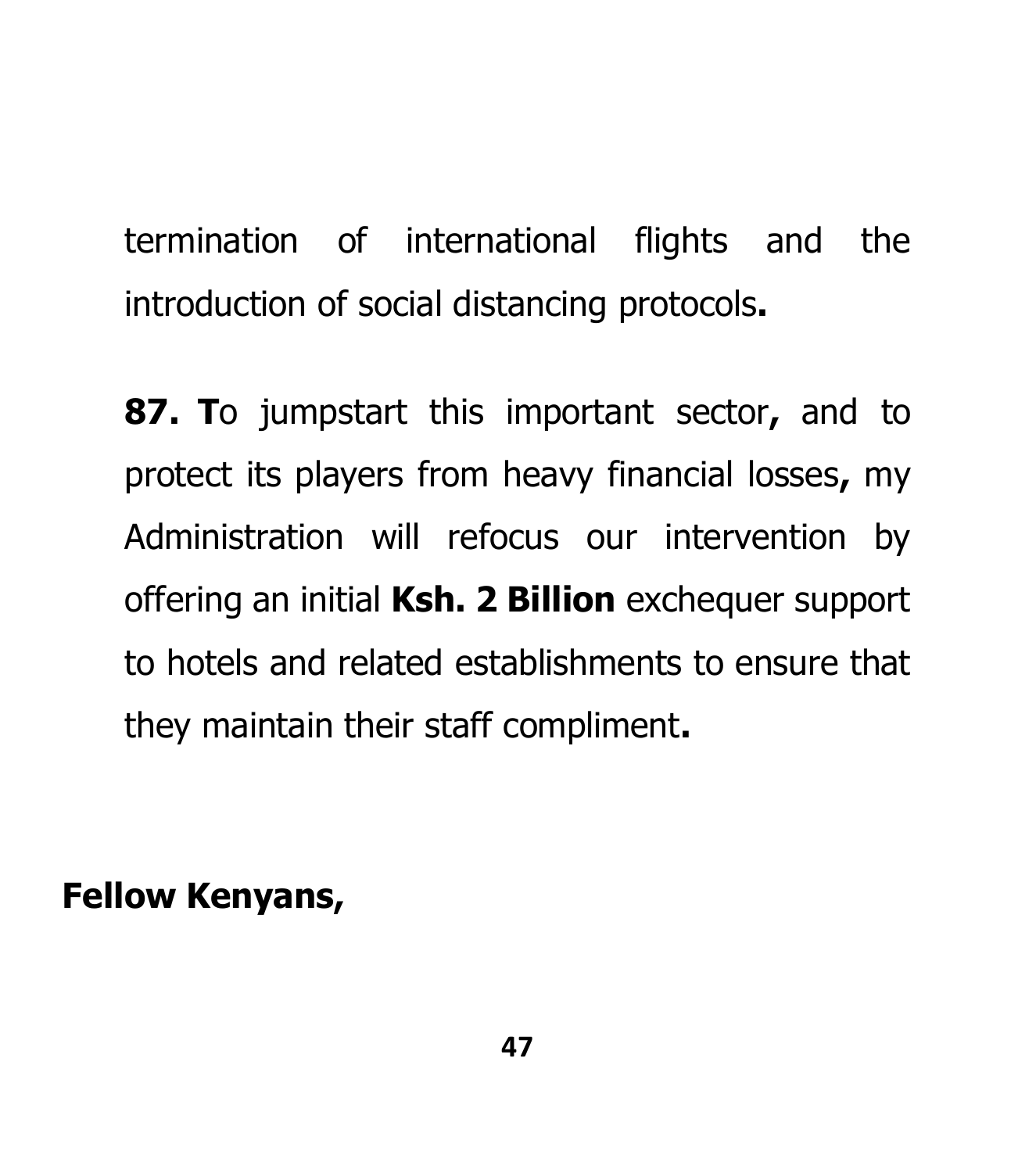**88. W**e need not be persuaded as a people why we must do everything in our power to conquer this invisible enemy – the coronavirus disease**. B**ut to do so**,** and regain the ground we have lost**,** we must come together as a Nation**. E**ach one of us is called to become a **Shujaa against this Disease.**

**89. T**he containment measures and protocols issued by the Government**,** while absolutely necessary**,** have constrained our freedoms and our way of life**.**

**90. I** appreciate the anxiety weighing heavy on the minds of parents and children  $-$  particularly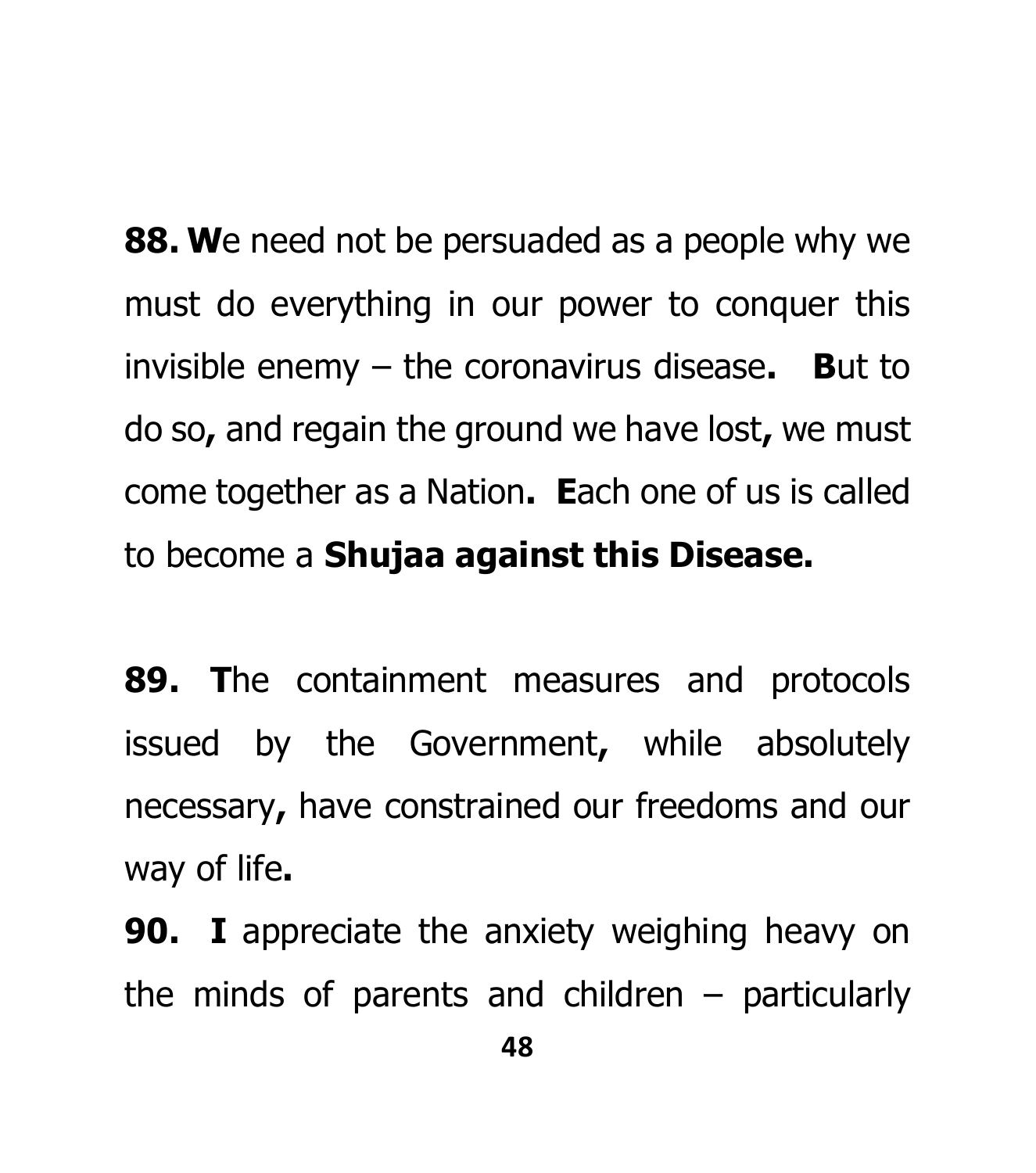those preparing for the national examinations**. I** share the heavy hearts of all the faithful who can no longer congregate and share in worship of **The Almighty.** 

**91. I**n that regard**,** and conscious of the emerging trend of infections**, I direct** as follows**:** 

**I. That** the Ministry of Education fast-tracks and finalizes the ongoing consultations with the stakeholders that will provide an appropriate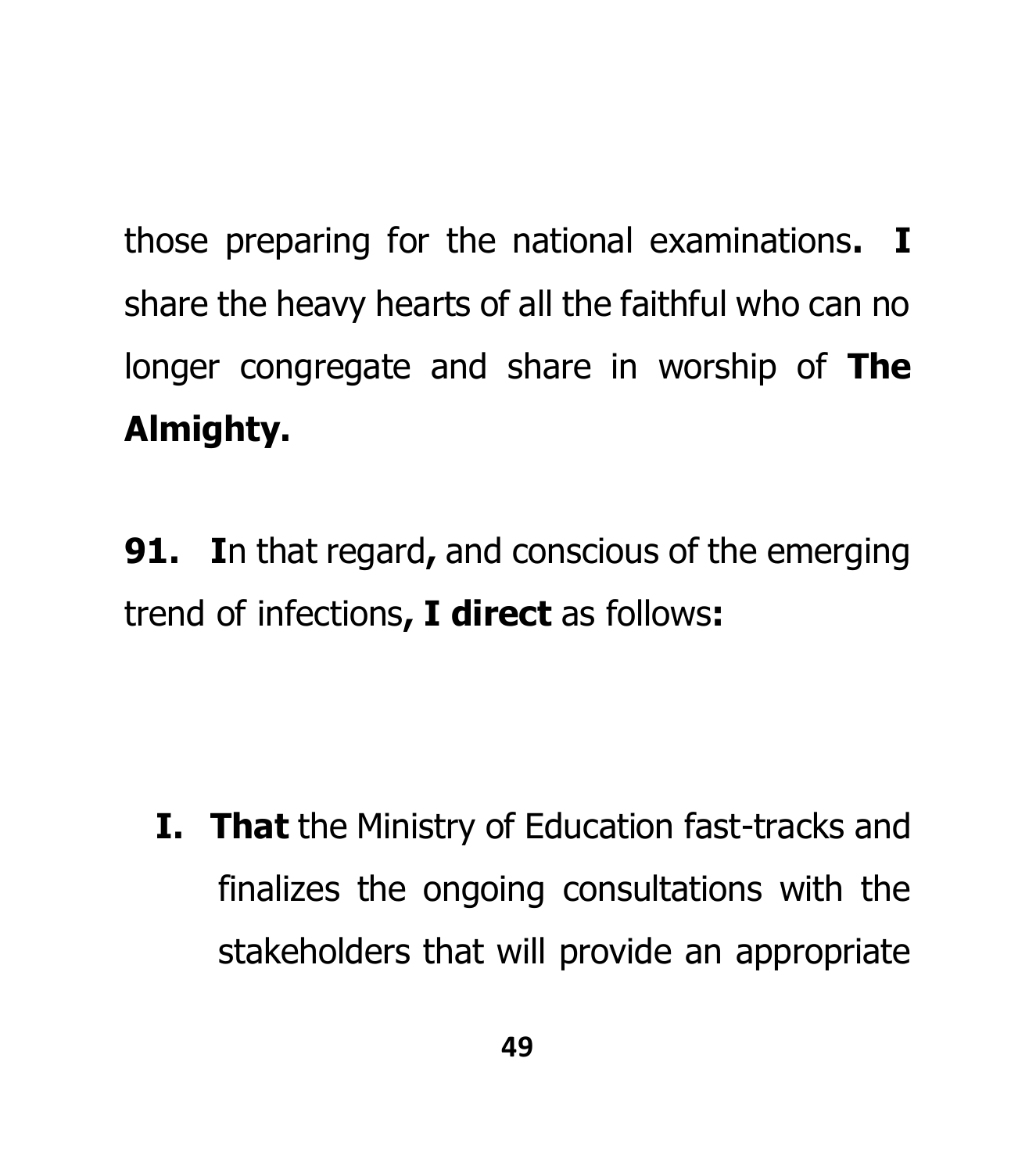calendar for gradual resumption of education in the country**. T**he guidelines should also include protocols to be followed by all learning institutions to guarantee the safety of our children**.** 

**II. That** conscious of Kenya as a God-fearing nation**,** I direct the Ministry of Interior and the Ministry of Health to continue and hasten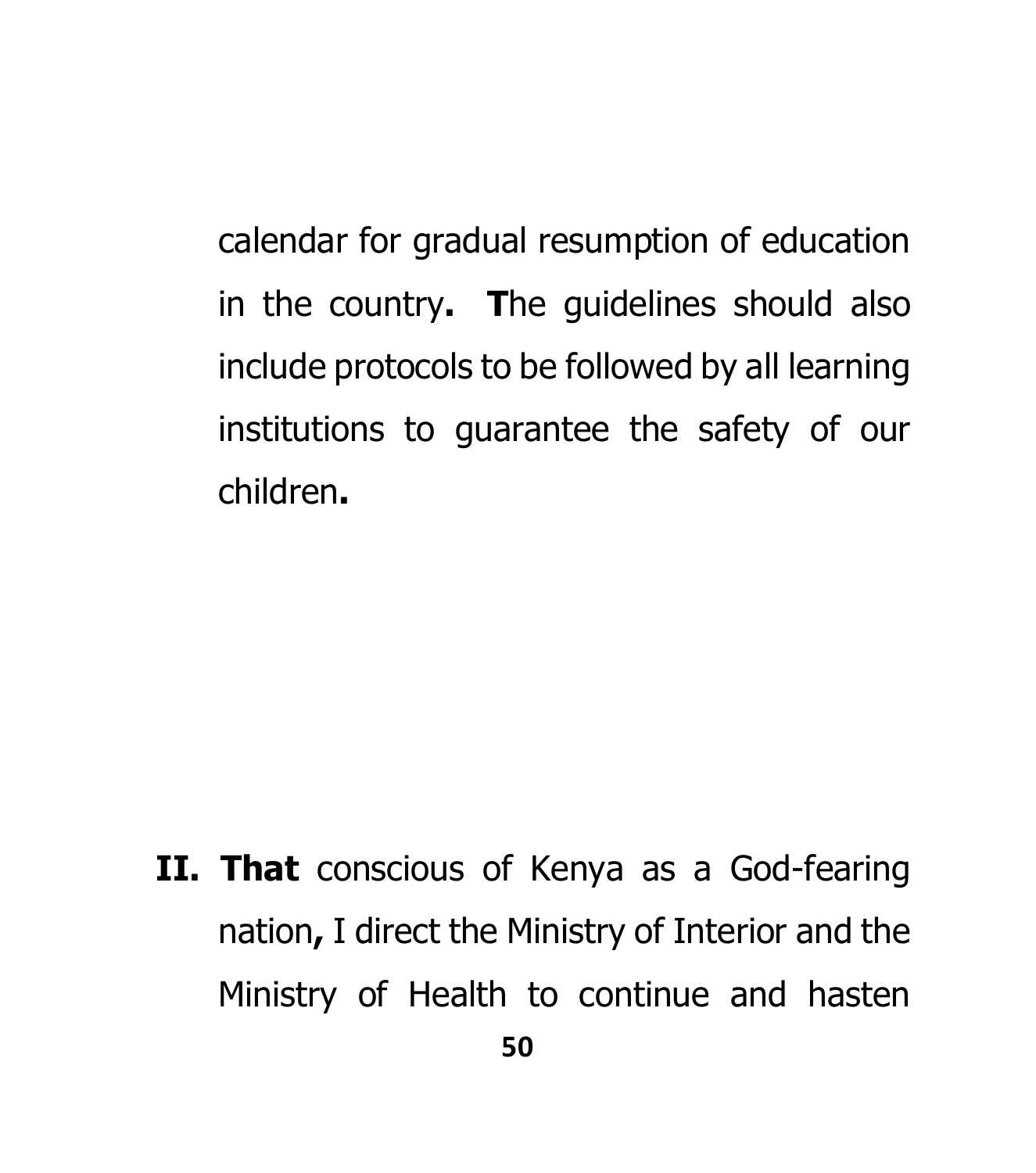their engagement with religious leaders**;** with the objective of developing protocols that will be adopted to guide a more participatory way of worship while guaranteeing the safety of worshipers**.** 

#### **Fellow Kenyans,**

**92. L**et me on behalf of an eternally grateful Nation**,** recognize and commend our Healthcare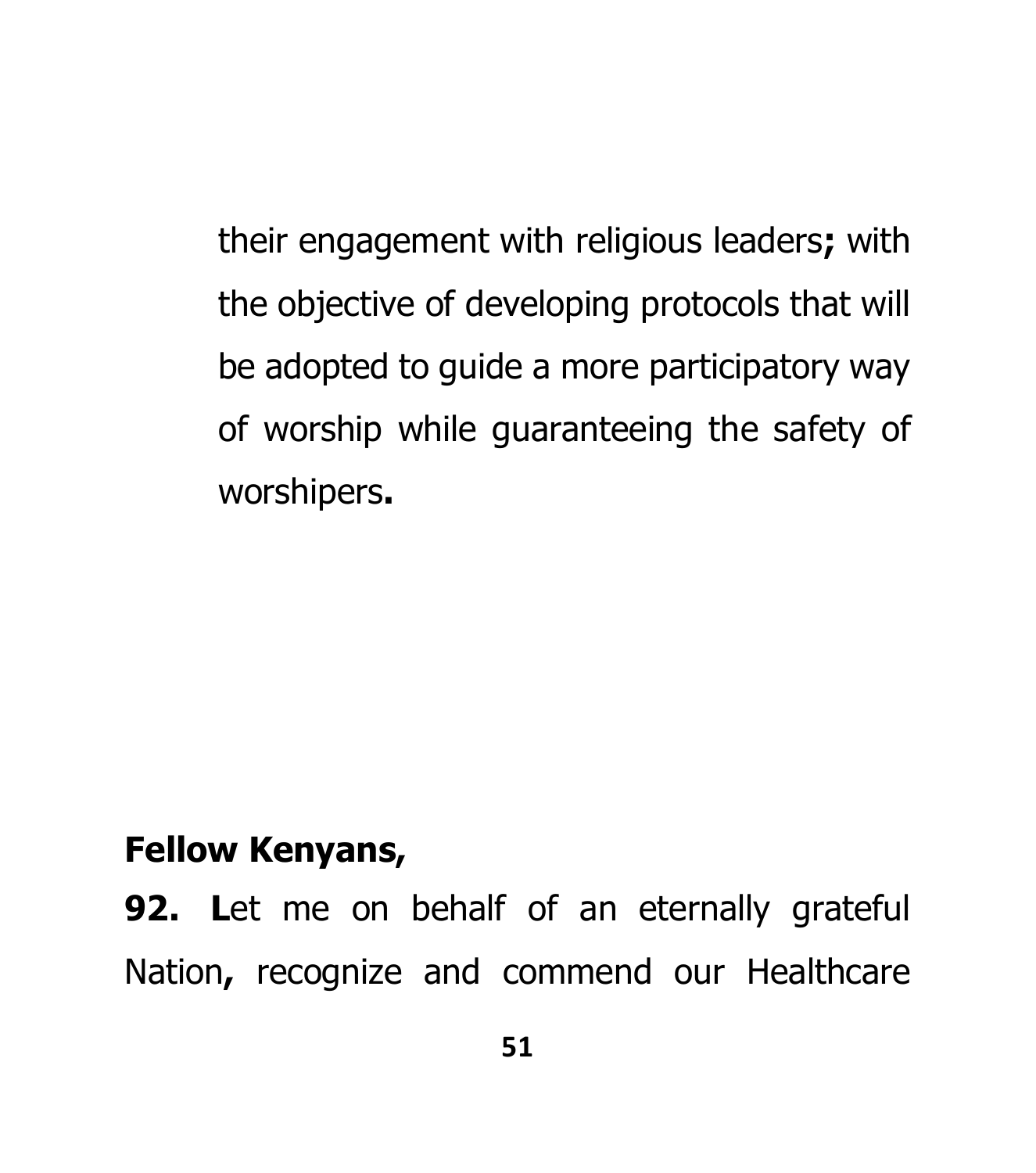Workers for giving their all in support of our response to this Pandemic**.** 

**93. I** also recognize our researchers and innovators**,** including the team of University Students that designed and built a customized Ventilator**.** 

**94. T**he country is also indebted to the thousands of Kenyans who provided meals for our men and women in uniform manning checkpoints**,** and our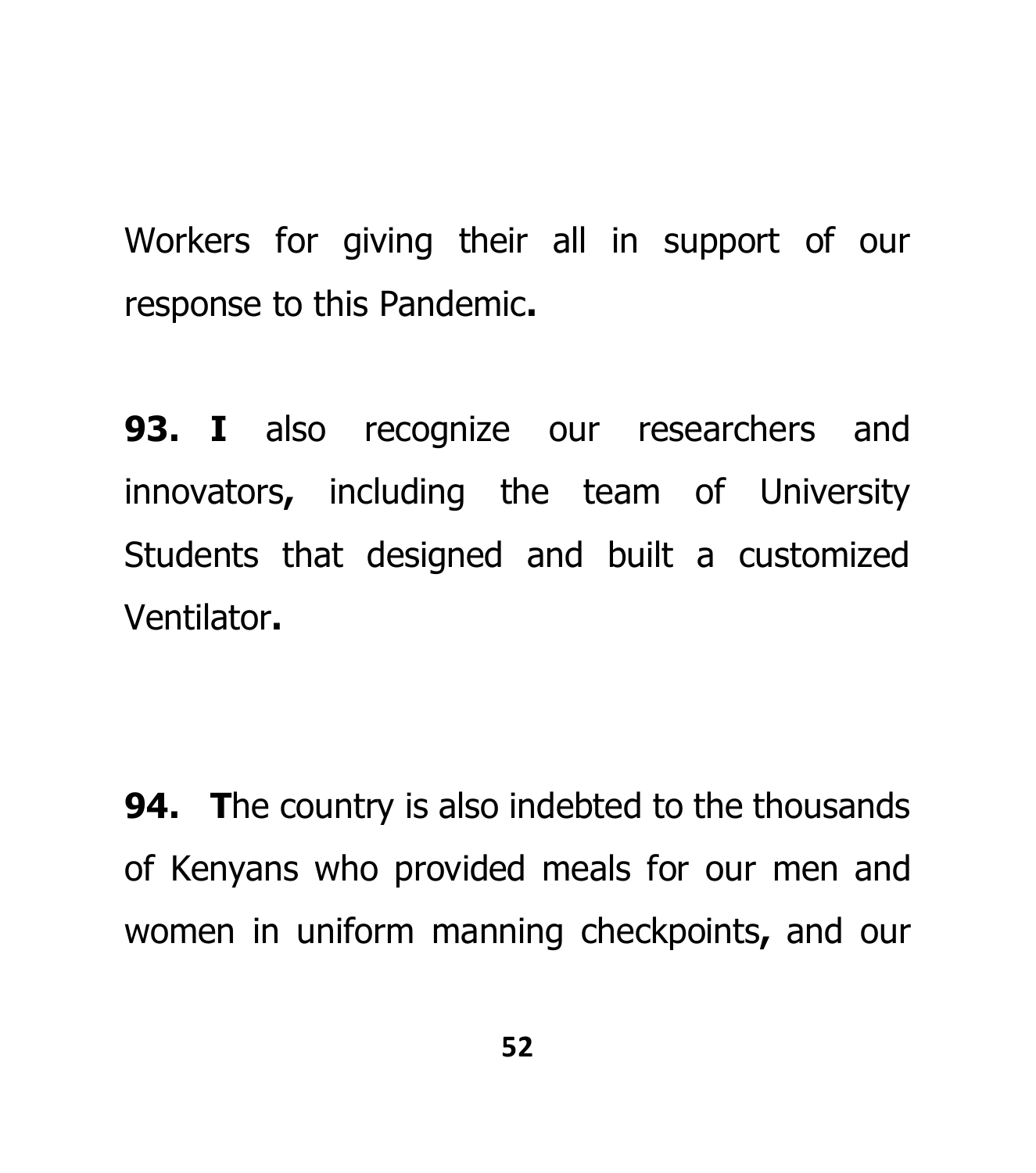artists who raised awareness of the virus through their music and artwork**.**

**95. W**e also recognize and commend all those who have selflessly and generously supported the **Coronavirus Response Emergency Fund;** from the contribution of Ksh. **500** made by **11-Year-Old Zawadi Mutua,** to the Ksh. **300 million** personal contribution by **Dr. James Mwangi** and family**. 96. W**e applaud all the Kenyans who have donated **foodstuffs, clothes, sanitary items** and other support items to the Fund**;** which have been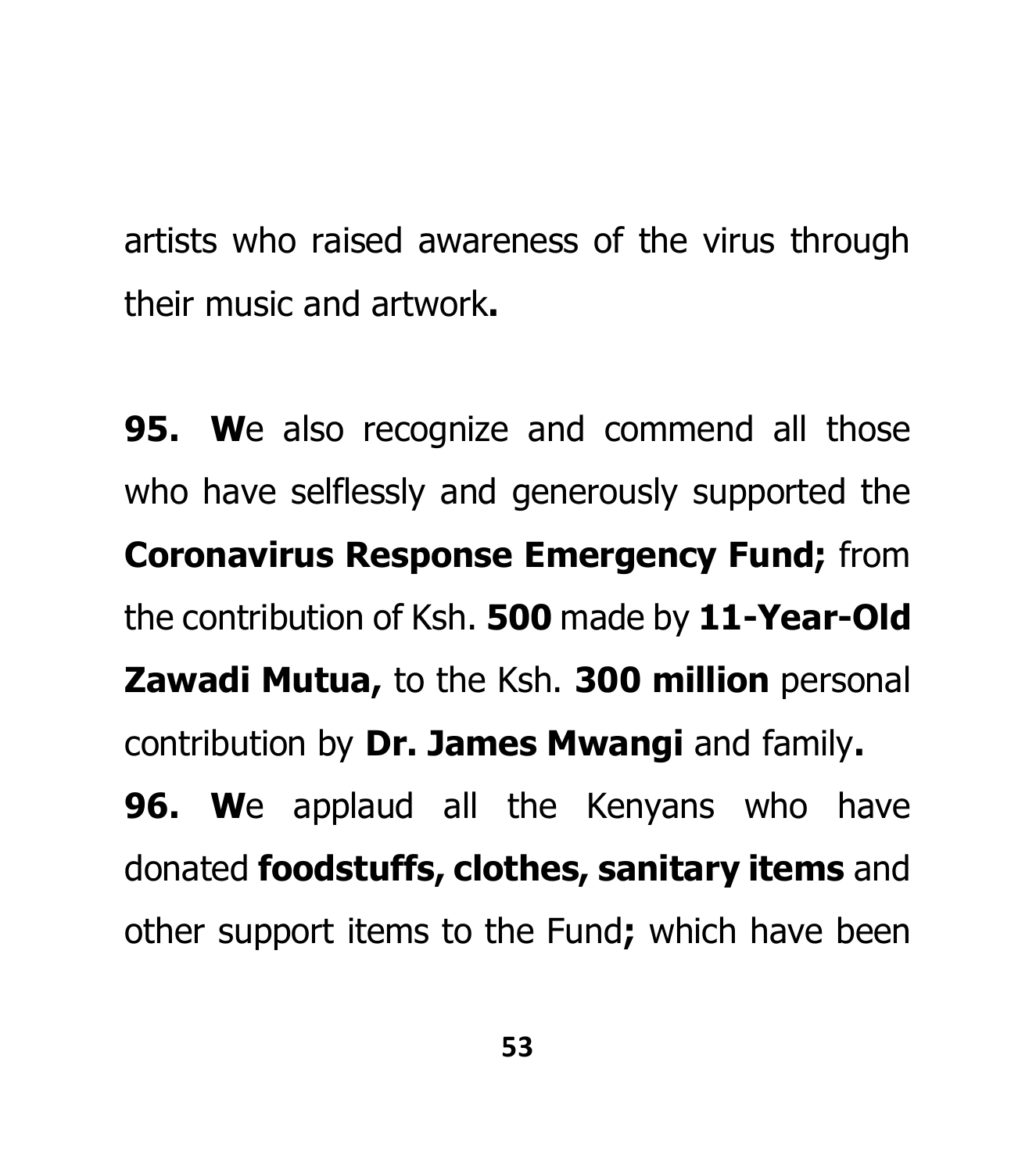channeled to needy and vulnerable Kenyans affected by this Crisis**.**

**97. T**o recognize and honour those Kenyans who have exhibited exemplary **service, sacrifice, patriotism, heroism** and high sense of civic duty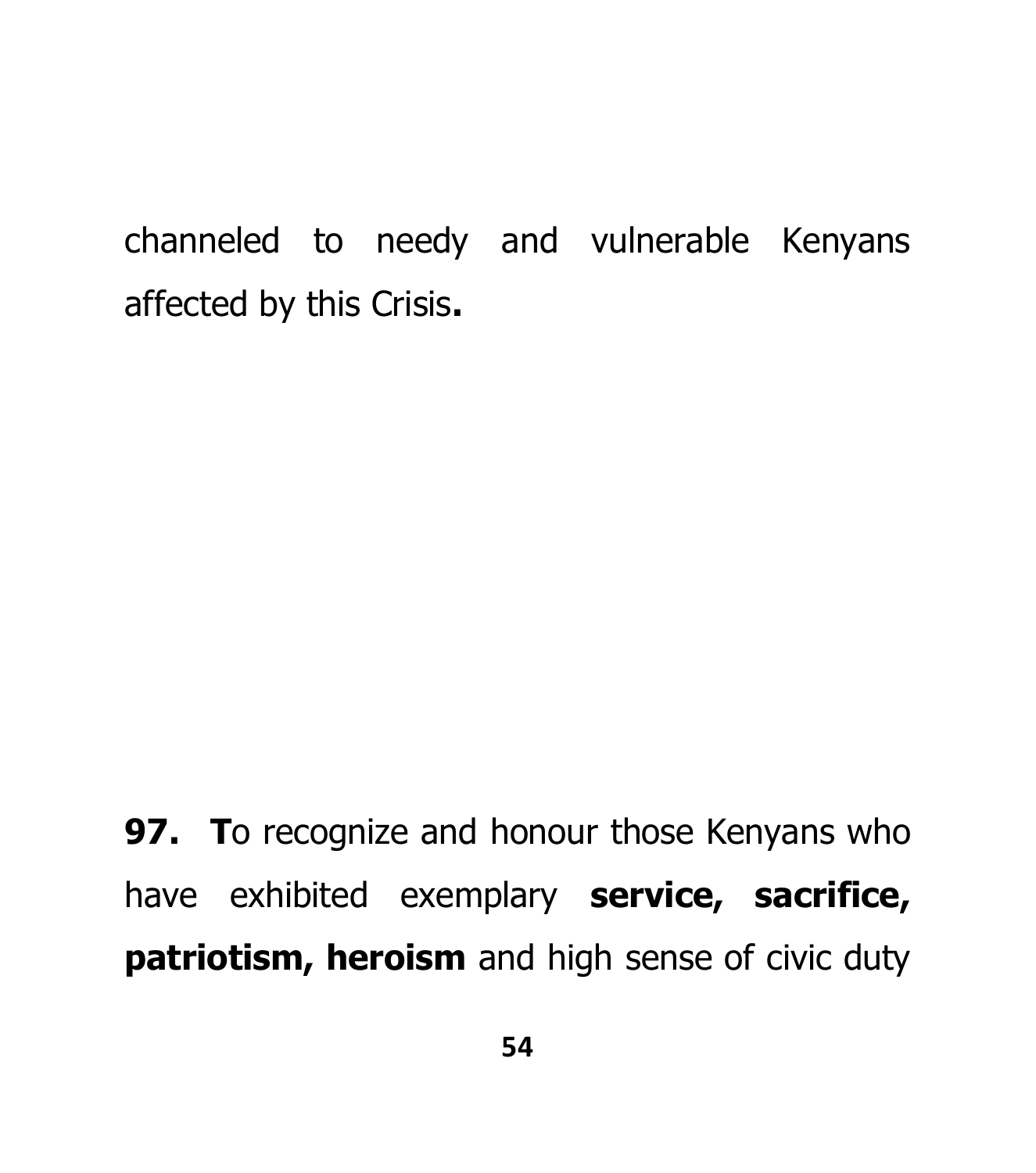in helping steer Kenya through the current Pandemic**;** and on behalf of an eternally grateful Nation**,** I have on this **1 st Day of June, 2020** issued an Executive Order establishing a new National Award and State Commendation - **THE PRESIDENTIAL ORDER OF SERVICE – UZALENDO AWARD.**

**98. T**he names of the **inaugural recipients** of this high National Honour have been published in a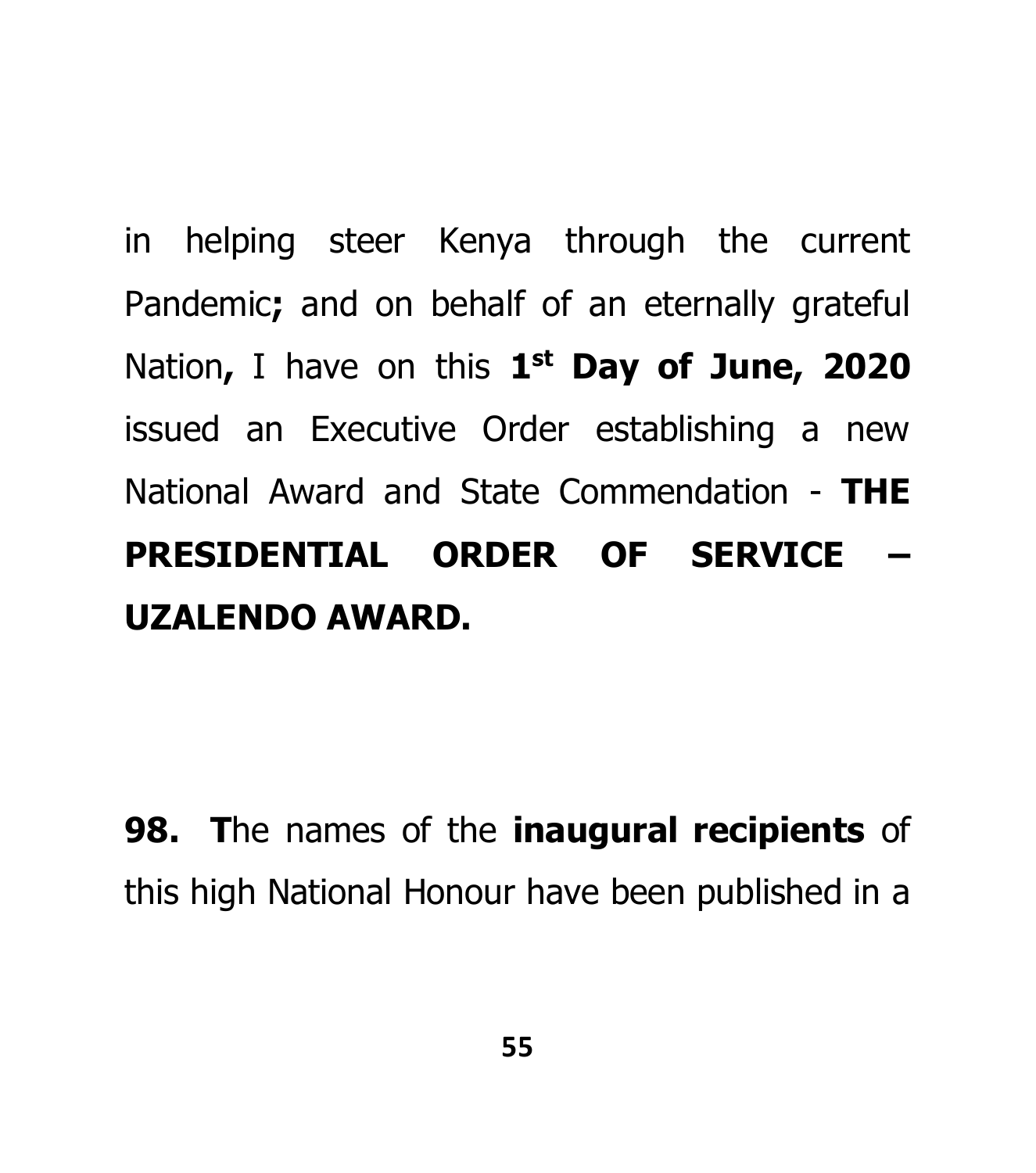Special Issue of the Kenya Gazette dedicated to them**.** 

#### **Fellow Kenyans,**

**99. I** would like to end my address today by reemphasizing the calling by our Founding Fathers**.** 

**100. T**hey went through **fire** and yet founded a nation that we call Kenya today**;** their voices are calling out to us during this moment of dark uncertainty**.**